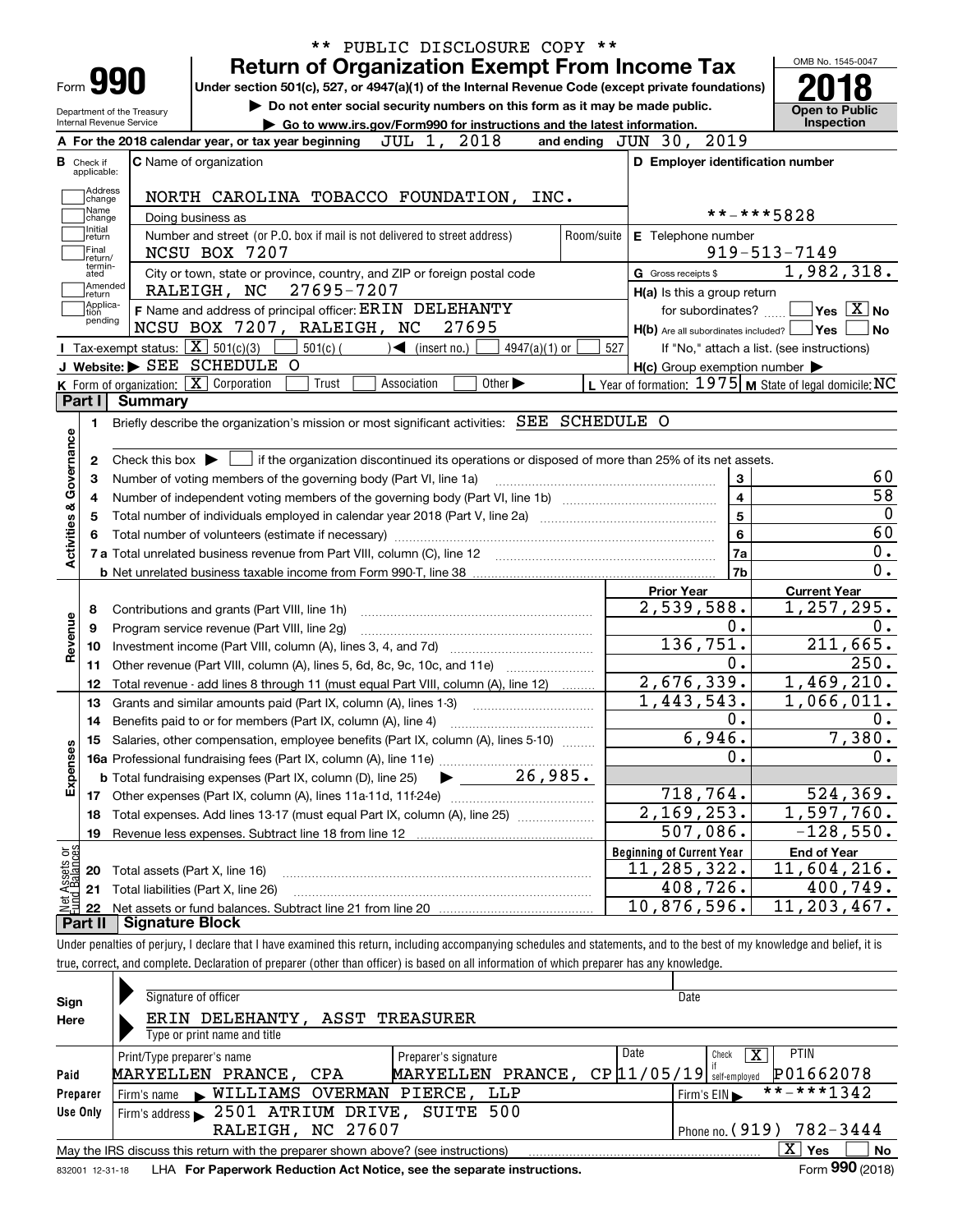|              | **-***5828<br>NORTH CAROLINA TOBACCO FOUNDATION, INC.<br>Page 2<br>Form 990 (2018)<br><b>Statement of Program Service Accomplishments</b><br>Part III                                                                                                                                                                                                                                                                                                                                                                            |
|--------------|----------------------------------------------------------------------------------------------------------------------------------------------------------------------------------------------------------------------------------------------------------------------------------------------------------------------------------------------------------------------------------------------------------------------------------------------------------------------------------------------------------------------------------|
|              |                                                                                                                                                                                                                                                                                                                                                                                                                                                                                                                                  |
|              |                                                                                                                                                                                                                                                                                                                                                                                                                                                                                                                                  |
| 1            | Briefly describe the organization's mission:                                                                                                                                                                                                                                                                                                                                                                                                                                                                                     |
|              | TO AID AND PROMOTE, BY FINANCIAL ASSISTANCE AND OTHERWISE, ALL TYPES                                                                                                                                                                                                                                                                                                                                                                                                                                                             |
|              | OF EDUCATION, RESEARCH, AND EXTENSION IN THE TOBACCO CURRICULUM AT NC                                                                                                                                                                                                                                                                                                                                                                                                                                                            |
|              | STATE UNIVERSITY.                                                                                                                                                                                                                                                                                                                                                                                                                                                                                                                |
|              |                                                                                                                                                                                                                                                                                                                                                                                                                                                                                                                                  |
| $\mathbf{2}$ | Did the organization undertake any significant program services during the year which were not listed on the                                                                                                                                                                                                                                                                                                                                                                                                                     |
|              | $\sqrt{}$ Yes $\sqrt{X}$ No<br>prior Form 990 or 990-EZ?                                                                                                                                                                                                                                                                                                                                                                                                                                                                         |
|              | If "Yes," describe these new services on Schedule O.                                                                                                                                                                                                                                                                                                                                                                                                                                                                             |
| 3            | $\sqrt{}$ Yes $\sqrt{}$ X $\sqrt{}$ No<br>Did the organization cease conducting, or make significant changes in how it conducts, any program services?                                                                                                                                                                                                                                                                                                                                                                           |
|              |                                                                                                                                                                                                                                                                                                                                                                                                                                                                                                                                  |
|              | If "Yes," describe these changes on Schedule O.                                                                                                                                                                                                                                                                                                                                                                                                                                                                                  |
| 4            | Describe the organization's program service accomplishments for each of its three largest program services, as measured by expenses.                                                                                                                                                                                                                                                                                                                                                                                             |
|              | Section 501(c)(3) and 501(c)(4) organizations are required to report the amount of grants and allocations to others, the total expenses, and                                                                                                                                                                                                                                                                                                                                                                                     |
|              | revenue, if any, for each program service reported.                                                                                                                                                                                                                                                                                                                                                                                                                                                                              |
| 4a           | 1,520,057. including grants of \$1,066,011. ) (Revenue \$<br>(Express \$<br>(Code:                                                                                                                                                                                                                                                                                                                                                                                                                                               |
|              | AIDS AND PROMOTES BY FINANCIAL ASSISTANCE AND OTHERWISE ALL TYPES OF                                                                                                                                                                                                                                                                                                                                                                                                                                                             |
|              | EDUCATION, RESEARCH, AND EXTENSION IN THE TOBACCO CURRICULUM AT NC                                                                                                                                                                                                                                                                                                                                                                                                                                                               |
|              | STATE UNIVERSITY                                                                                                                                                                                                                                                                                                                                                                                                                                                                                                                 |
|              |                                                                                                                                                                                                                                                                                                                                                                                                                                                                                                                                  |
|              |                                                                                                                                                                                                                                                                                                                                                                                                                                                                                                                                  |
|              |                                                                                                                                                                                                                                                                                                                                                                                                                                                                                                                                  |
|              |                                                                                                                                                                                                                                                                                                                                                                                                                                                                                                                                  |
|              |                                                                                                                                                                                                                                                                                                                                                                                                                                                                                                                                  |
|              |                                                                                                                                                                                                                                                                                                                                                                                                                                                                                                                                  |
|              |                                                                                                                                                                                                                                                                                                                                                                                                                                                                                                                                  |
|              |                                                                                                                                                                                                                                                                                                                                                                                                                                                                                                                                  |
|              |                                                                                                                                                                                                                                                                                                                                                                                                                                                                                                                                  |
|              |                                                                                                                                                                                                                                                                                                                                                                                                                                                                                                                                  |
|              |                                                                                                                                                                                                                                                                                                                                                                                                                                                                                                                                  |
| 4b           |                                                                                                                                                                                                                                                                                                                                                                                                                                                                                                                                  |
|              |                                                                                                                                                                                                                                                                                                                                                                                                                                                                                                                                  |
|              |                                                                                                                                                                                                                                                                                                                                                                                                                                                                                                                                  |
|              |                                                                                                                                                                                                                                                                                                                                                                                                                                                                                                                                  |
|              |                                                                                                                                                                                                                                                                                                                                                                                                                                                                                                                                  |
|              |                                                                                                                                                                                                                                                                                                                                                                                                                                                                                                                                  |
|              |                                                                                                                                                                                                                                                                                                                                                                                                                                                                                                                                  |
|              |                                                                                                                                                                                                                                                                                                                                                                                                                                                                                                                                  |
|              |                                                                                                                                                                                                                                                                                                                                                                                                                                                                                                                                  |
|              |                                                                                                                                                                                                                                                                                                                                                                                                                                                                                                                                  |
|              |                                                                                                                                                                                                                                                                                                                                                                                                                                                                                                                                  |
|              |                                                                                                                                                                                                                                                                                                                                                                                                                                                                                                                                  |
|              |                                                                                                                                                                                                                                                                                                                                                                                                                                                                                                                                  |
|              |                                                                                                                                                                                                                                                                                                                                                                                                                                                                                                                                  |
|              |                                                                                                                                                                                                                                                                                                                                                                                                                                                                                                                                  |
| 4c           | $\left(\text{Code:}\right)$ $\left(\text{Expenses $}\right)$<br>$\blacksquare$ including grants of \$ $\blacksquare$ $\blacksquare$ $\blacksquare$ $\blacksquare$ $\blacksquare$ $\blacksquare$ $\blacksquare$ $\blacksquare$ $\blacksquare$ $\blacksquare$ $\blacksquare$ $\blacksquare$ $\blacksquare$ $\blacksquare$ $\blacksquare$ $\blacksquare$ $\blacksquare$ $\blacksquare$ $\blacksquare$ $\blacksquare$ $\blacksquare$ $\blacksquare$ $\blacksquare$ $\blacksquare$ $\blacksquare$ $\blacksquare$ $\blacksquare$ $\bl$ |
|              |                                                                                                                                                                                                                                                                                                                                                                                                                                                                                                                                  |
|              |                                                                                                                                                                                                                                                                                                                                                                                                                                                                                                                                  |
|              |                                                                                                                                                                                                                                                                                                                                                                                                                                                                                                                                  |
|              |                                                                                                                                                                                                                                                                                                                                                                                                                                                                                                                                  |
|              |                                                                                                                                                                                                                                                                                                                                                                                                                                                                                                                                  |
|              |                                                                                                                                                                                                                                                                                                                                                                                                                                                                                                                                  |
|              |                                                                                                                                                                                                                                                                                                                                                                                                                                                                                                                                  |
|              |                                                                                                                                                                                                                                                                                                                                                                                                                                                                                                                                  |
|              |                                                                                                                                                                                                                                                                                                                                                                                                                                                                                                                                  |
|              |                                                                                                                                                                                                                                                                                                                                                                                                                                                                                                                                  |
|              |                                                                                                                                                                                                                                                                                                                                                                                                                                                                                                                                  |
|              |                                                                                                                                                                                                                                                                                                                                                                                                                                                                                                                                  |
|              |                                                                                                                                                                                                                                                                                                                                                                                                                                                                                                                                  |
|              |                                                                                                                                                                                                                                                                                                                                                                                                                                                                                                                                  |
| 4d           | Other program services (Describe in Schedule O.)                                                                                                                                                                                                                                                                                                                                                                                                                                                                                 |
|              | (Expenses \$<br>(Revenue \$<br>including grants of \$                                                                                                                                                                                                                                                                                                                                                                                                                                                                            |
| 4е           | 1,520,057.<br>Total program service expenses                                                                                                                                                                                                                                                                                                                                                                                                                                                                                     |
|              | $000 \text{ days}$                                                                                                                                                                                                                                                                                                                                                                                                                                                                                                               |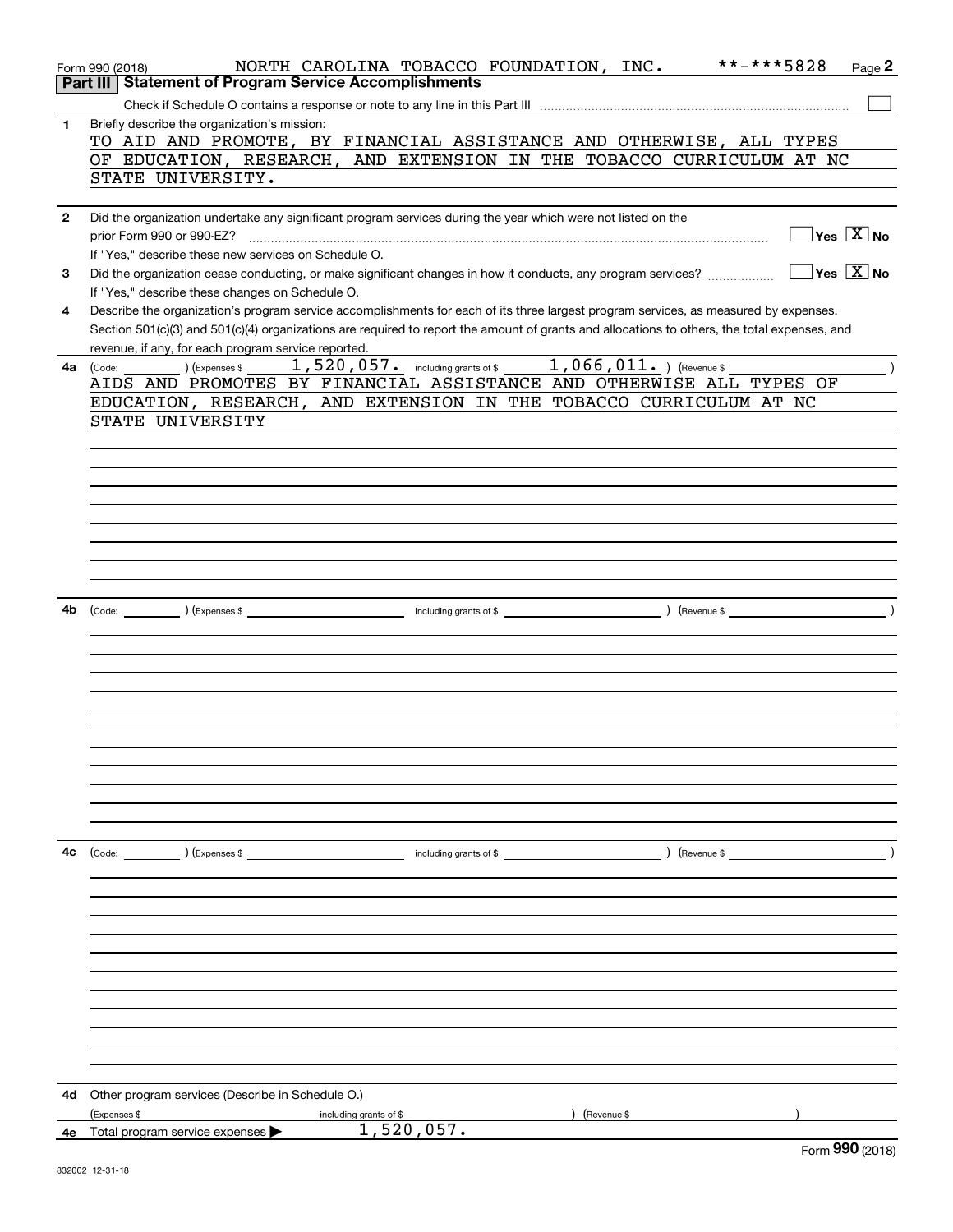|  | Form 990 (2018) |  |
|--|-----------------|--|

|     |                                                                                                                                                                                                                                |                 |   | Yes   No |
|-----|--------------------------------------------------------------------------------------------------------------------------------------------------------------------------------------------------------------------------------|-----------------|---|----------|
| 1   | Is the organization described in section 501(c)(3) or 4947(a)(1) (other than a private foundation)?                                                                                                                            |                 |   |          |
|     |                                                                                                                                                                                                                                | 1               | х |          |
| 2   | Is the organization required to complete Schedule B, Schedule of Contributors? [11] Content of Content of Content of Contributors? [11] All of Contributors and Content of Content of the Organization required to complete th | $\overline{2}$  | X |          |
| 3   | Did the organization engage in direct or indirect political campaign activities on behalf of or in opposition to candidates for                                                                                                |                 |   |          |
|     |                                                                                                                                                                                                                                | 3               |   | x        |
| 4   | Section 501(c)(3) organizations. Did the organization engage in lobbying activities, or have a section 501(h) election in effect                                                                                               |                 |   |          |
|     |                                                                                                                                                                                                                                | 4               |   | x        |
| 5   | Is the organization a section 501(c)(4), 501(c)(5), or 501(c)(6) organization that receives membership dues, assessments, or                                                                                                   |                 |   |          |
|     |                                                                                                                                                                                                                                | 5               |   | x        |
| 6   | Did the organization maintain any donor advised funds or any similar funds or accounts for which donors have the right to                                                                                                      |                 |   |          |
|     | provide advice on the distribution or investment of amounts in such funds or accounts? If "Yes," complete Schedule D, Part I                                                                                                   | 6               |   | x        |
| 7   | Did the organization receive or hold a conservation easement, including easements to preserve open space,                                                                                                                      |                 |   |          |
|     |                                                                                                                                                                                                                                | $\overline{7}$  |   | x        |
| 8   | Did the organization maintain collections of works of art, historical treasures, or other similar assets? If "Yes," complete                                                                                                   |                 |   |          |
|     |                                                                                                                                                                                                                                | 8               |   | x        |
| 9   | Did the organization report an amount in Part X, line 21, for escrow or custodial account liability, serve as a custodian for                                                                                                  |                 |   |          |
|     | amounts not listed in Part X; or provide credit counseling, debt management, credit repair, or debt negotiation services?                                                                                                      |                 |   |          |
|     | If "Yes." complete Schedule D, Part IV                                                                                                                                                                                         | 9               |   | x        |
| 10  | Did the organization, directly or through a related organization, hold assets in temporarily restricted endowments, permanent                                                                                                  |                 |   |          |
|     |                                                                                                                                                                                                                                | 10              | х |          |
| 11  | If the organization's answer to any of the following questions is "Yes," then complete Schedule D, Parts VI, VII, VIII, IX, or X                                                                                               |                 |   |          |
|     | as applicable.                                                                                                                                                                                                                 |                 |   |          |
|     | Did the organization report an amount for land, buildings, and equipment in Part X, line 10? If "Yes," complete Schedule D,                                                                                                    |                 |   |          |
|     |                                                                                                                                                                                                                                | 11a             |   | x        |
| b   | Did the organization report an amount for investments - other securities in Part X, line 12 that is 5% or more of its total                                                                                                    |                 |   |          |
|     |                                                                                                                                                                                                                                | 11 <sub>b</sub> | х |          |
| c   | Did the organization report an amount for investments - program related in Part X, line 13 that is 5% or more of its total                                                                                                     |                 |   |          |
|     |                                                                                                                                                                                                                                | 11c             |   | x        |
| d   | Did the organization report an amount for other assets in Part X, line 15 that is 5% or more of its total assets reported in                                                                                                   |                 |   | x        |
|     |                                                                                                                                                                                                                                | 11d             | X |          |
| f   | Did the organization's separate or consolidated financial statements for the tax year include a footnote that addresses                                                                                                        | <b>11e</b>      |   |          |
|     | the organization's liability for uncertain tax positions under FIN 48 (ASC 740)? If "Yes," complete Schedule D, Part X                                                                                                         | 11f             | х |          |
|     | 12a Did the organization obtain separate, independent audited financial statements for the tax year? If "Yes," complete                                                                                                        |                 |   |          |
|     |                                                                                                                                                                                                                                | 12a             | x |          |
|     | Schedule D, Parts XI and XII<br><b>b</b> Was the organization included in consolidated, independent audited financial statements for the tax year?                                                                             |                 |   |          |
|     | If "Yes," and if the organization answered "No" to line 12a, then completing Schedule D, Parts XI and XII is optional                                                                                                          | 12 <sub>b</sub> |   | 47       |
| 13  | Is the organization a school described in section 170(b)(1)(A)(ii)? If "Yes," complete Schedule E                                                                                                                              | 13              |   | X        |
| 14a | Did the organization maintain an office, employees, or agents outside of the United States?                                                                                                                                    | 14a             |   | X        |
| b   | Did the organization have aggregate revenues or expenses of more than \$10,000 from grantmaking, fundraising, business,                                                                                                        |                 |   |          |
|     | investment, and program service activities outside the United States, or aggregate foreign investments valued at \$100,000                                                                                                     |                 |   |          |
|     |                                                                                                                                                                                                                                | 14b             |   | x        |
| 15  | Did the organization report on Part IX, column (A), line 3, more than \$5,000 of grants or other assistance to or for any                                                                                                      |                 |   |          |
|     |                                                                                                                                                                                                                                | 15              |   | x        |
| 16  | Did the organization report on Part IX, column (A), line 3, more than \$5,000 of aggregate grants or other assistance to                                                                                                       |                 |   |          |
|     |                                                                                                                                                                                                                                | 16              |   | x        |
| 17  | Did the organization report a total of more than \$15,000 of expenses for professional fundraising services on Part IX,                                                                                                        |                 |   |          |
|     |                                                                                                                                                                                                                                | 17              |   | x        |
| 18  | Did the organization report more than \$15,000 total of fundraising event gross income and contributions on Part VIII, lines                                                                                                   |                 |   |          |
|     |                                                                                                                                                                                                                                | 18              |   | x        |
| 19  | Did the organization report more than \$15,000 of gross income from gaming activities on Part VIII, line 9a? If "Yes."                                                                                                         |                 |   |          |
|     |                                                                                                                                                                                                                                | 19              |   | x        |
| 20a |                                                                                                                                                                                                                                | 20a             |   | x        |
| b   | If "Yes" to line 20a, did the organization attach a copy of its audited financial statements to this return?                                                                                                                   | 20 <sub>b</sub> |   |          |
| 21  | Did the organization report more than \$5,000 of grants or other assistance to any domestic organization or                                                                                                                    |                 |   |          |
|     |                                                                                                                                                                                                                                | 21              | х |          |

Form (2018) **990**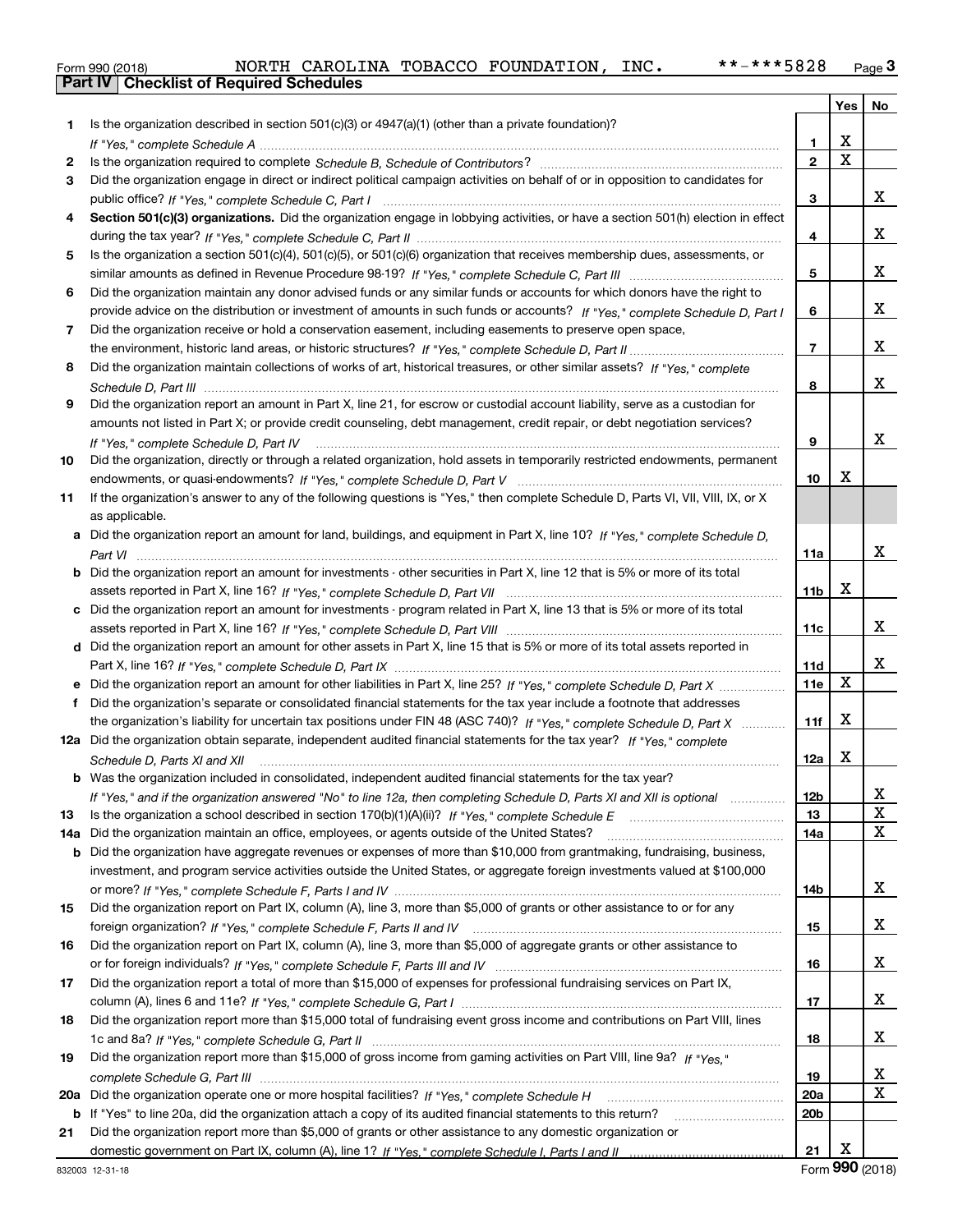|  | Form 990 (2018) |  |
|--|-----------------|--|

*(continued)*

|               |                                                                                                                                                                                                                                                                   |                 | Yes | No          |
|---------------|-------------------------------------------------------------------------------------------------------------------------------------------------------------------------------------------------------------------------------------------------------------------|-----------------|-----|-------------|
| 22            | Did the organization report more than \$5,000 of grants or other assistance to or for domestic individuals on                                                                                                                                                     |                 |     |             |
|               |                                                                                                                                                                                                                                                                   | 22              |     | x           |
| 23            | Did the organization answer "Yes" to Part VII, Section A, line 3, 4, or 5 about compensation of the organization's current                                                                                                                                        |                 |     |             |
|               | and former officers, directors, trustees, key employees, and highest compensated employees? If "Yes," complete                                                                                                                                                    |                 |     |             |
|               |                                                                                                                                                                                                                                                                   | 23              | X   |             |
|               | 24a Did the organization have a tax-exempt bond issue with an outstanding principal amount of more than \$100,000 as of the                                                                                                                                       |                 |     |             |
|               | last day of the year, that was issued after December 31, 2002? If "Yes," answer lines 24b through 24d and complete                                                                                                                                                |                 |     |             |
|               |                                                                                                                                                                                                                                                                   | 24a             |     | X.          |
|               |                                                                                                                                                                                                                                                                   | 24 <sub>b</sub> |     |             |
|               | c Did the organization maintain an escrow account other than a refunding escrow at any time during the year to defease                                                                                                                                            |                 |     |             |
|               |                                                                                                                                                                                                                                                                   | 24c             |     |             |
|               |                                                                                                                                                                                                                                                                   | 24d             |     |             |
|               | 25a Section 501(c)(3), 501(c)(4), and 501(c)(29) organizations. Did the organization engage in an excess benefit                                                                                                                                                  |                 |     |             |
|               |                                                                                                                                                                                                                                                                   | 25a             |     | x           |
|               | b Is the organization aware that it engaged in an excess benefit transaction with a disqualified person in a prior year, and                                                                                                                                      |                 |     |             |
|               | that the transaction has not been reported on any of the organization's prior Forms 990 or 990-EZ? If "Yes," complete                                                                                                                                             |                 |     |             |
|               | Schedule L, Part I                                                                                                                                                                                                                                                | 25b             |     | x           |
| 26            | Did the organization report any amount on Part X, line 5, 6, or 22 for receivables from or payables to any current or                                                                                                                                             |                 |     |             |
|               | former officers, directors, trustees, key employees, highest compensated employees, or disqualified persons? If "Yes."                                                                                                                                            |                 |     |             |
|               |                                                                                                                                                                                                                                                                   | 26              |     | x           |
| 27            | Did the organization provide a grant or other assistance to an officer, director, trustee, key employee, substantial                                                                                                                                              |                 |     |             |
|               | contributor or employee thereof, a grant selection committee member, or to a 35% controlled entity or family member                                                                                                                                               |                 |     | x           |
|               |                                                                                                                                                                                                                                                                   | 27              |     |             |
| 28            | Was the organization a party to a business transaction with one of the following parties (see Schedule L, Part IV                                                                                                                                                 |                 |     |             |
|               | instructions for applicable filing thresholds, conditions, and exceptions):                                                                                                                                                                                       | <b>28a</b>      |     | х           |
|               |                                                                                                                                                                                                                                                                   | 28 <sub>b</sub> |     | X           |
|               | b A family member of a current or former officer, director, trustee, or key employee? If "Yes," complete Schedule L, Part IV<br>c An entity of which a current or former officer, director, trustee, or key employee (or a family member thereof) was an officer, |                 |     |             |
|               |                                                                                                                                                                                                                                                                   | 28c             |     | х           |
| 29            |                                                                                                                                                                                                                                                                   | 29              |     | $\mathbf X$ |
| 30            | Did the organization receive contributions of art, historical treasures, or other similar assets, or qualified conservation                                                                                                                                       |                 |     |             |
|               |                                                                                                                                                                                                                                                                   | 30              |     | х           |
| 31            | Did the organization liquidate, terminate, or dissolve and cease operations?                                                                                                                                                                                      |                 |     |             |
|               | If "Yes," complete Schedule N, Part I measured and the complete state of the Schedule N. Part I means the complete Schedule N, Part I measured and the state of the state of the state of the state of the state of the state                                     | 31              |     | х           |
| 32            | Did the organization sell, exchange, dispose of, or transfer more than 25% of its net assets? If "Yes," complete                                                                                                                                                  |                 |     |             |
|               | Schedule N, Part II <u>www.communication.communication.communication.com</u>                                                                                                                                                                                      | 32              |     | х           |
|               | Did the organization own 100% of an entity disregarded as separate from the organization under Regulations                                                                                                                                                        |                 |     |             |
|               |                                                                                                                                                                                                                                                                   | 33              |     | х           |
| 34            | Was the organization related to any tax-exempt or taxable entity? If "Yes," complete Schedule R, Part II, III, or IV, and                                                                                                                                         |                 |     |             |
|               |                                                                                                                                                                                                                                                                   | 34              | х   |             |
|               | 35a Did the organization have a controlled entity within the meaning of section 512(b)(13)?                                                                                                                                                                       | 35a             |     | X           |
|               | b If "Yes" to line 35a, did the organization receive any payment from or engage in any transaction with a controlled entity                                                                                                                                       |                 |     |             |
|               |                                                                                                                                                                                                                                                                   | 35 <sub>b</sub> |     |             |
| 36            | Section 501(c)(3) organizations. Did the organization make any transfers to an exempt non-charitable related organization?                                                                                                                                        |                 |     |             |
|               |                                                                                                                                                                                                                                                                   | 36              |     | х           |
| 37            | Did the organization conduct more than 5% of its activities through an entity that is not a related organization                                                                                                                                                  |                 |     |             |
|               |                                                                                                                                                                                                                                                                   | 37              |     | х           |
| 38            | Did the organization complete Schedule O and provide explanations in Schedule O for Part VI, lines 11b and 19?                                                                                                                                                    |                 |     |             |
| <b>Part V</b> | Note. All Form 990 filers are required to complete Schedule O<br><b>Statements Regarding Other IRS Filings and Tax Compliance</b>                                                                                                                                 | 38              | х   |             |
|               | Check if Schedule O contains a response or note to any line in this Part V                                                                                                                                                                                        |                 |     |             |
|               |                                                                                                                                                                                                                                                                   |                 |     |             |
|               |                                                                                                                                                                                                                                                                   |                 | Yes | No          |
| b             | 1a<br>0<br>Enter the number of Forms W-2G included in line 1a. Enter -0- if not applicable<br>1b                                                                                                                                                                  |                 |     |             |
| c             | Did the organization comply with backup withholding rules for reportable payments to vendors and reportable gaming                                                                                                                                                |                 |     |             |
|               |                                                                                                                                                                                                                                                                   | 1c              | х   |             |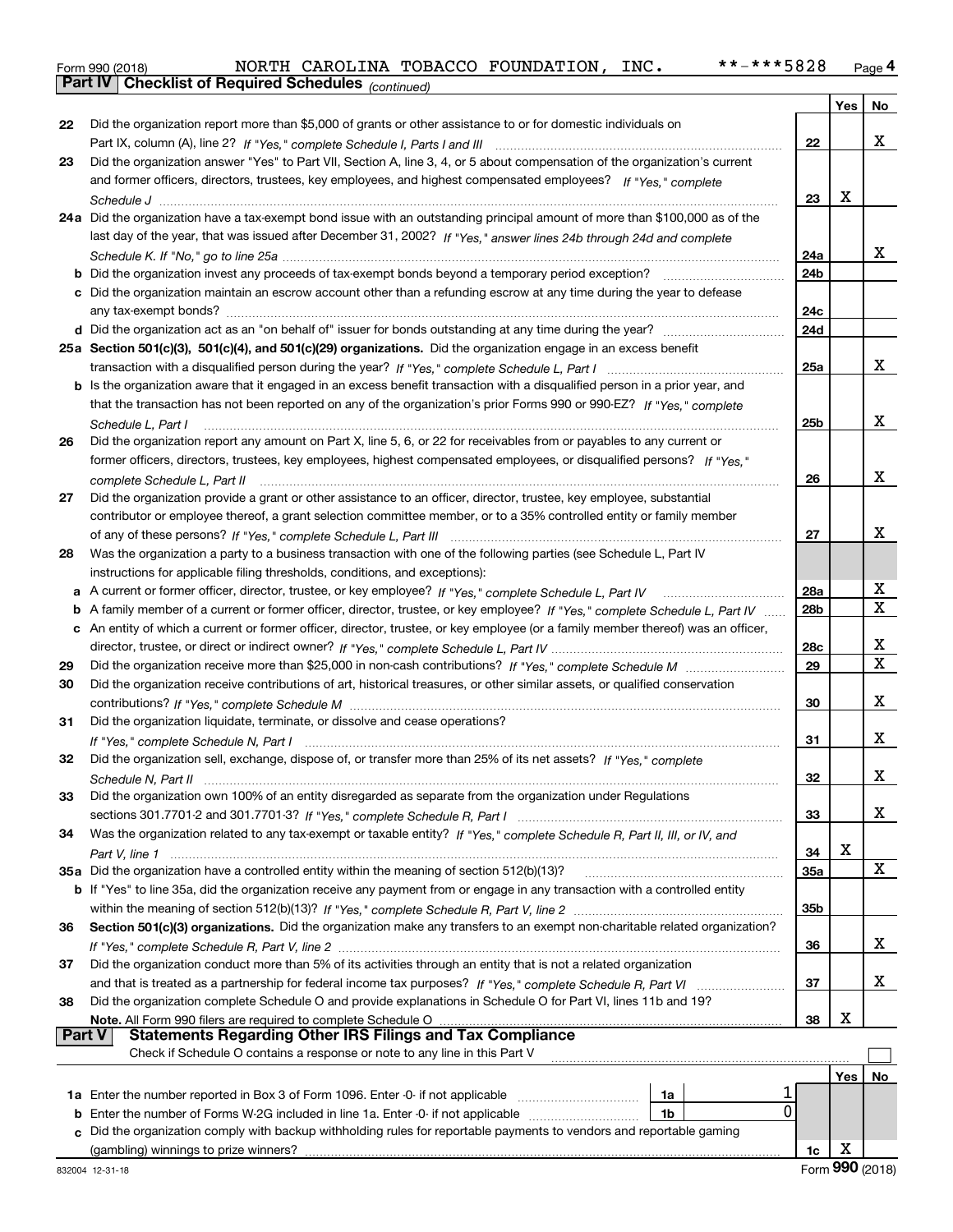|               | **-***5828<br>NORTH CAROLINA TOBACCO FOUNDATION, INC.<br>Form 990 (2018)                                                                        |                |     | $_{\text{Page}}$ 5 |
|---------------|-------------------------------------------------------------------------------------------------------------------------------------------------|----------------|-----|--------------------|
| <b>Part V</b> | Statements Regarding Other IRS Filings and Tax Compliance (continued)                                                                           |                |     |                    |
|               |                                                                                                                                                 |                | Yes | No                 |
|               | 2a Enter the number of employees reported on Form W-3, Transmittal of Wage and Tax Statements,                                                  |                |     |                    |
|               | 0<br>filed for the calendar year ending with or within the year covered by this return<br>2a                                                    |                |     |                    |
|               |                                                                                                                                                 | 2 <sub>b</sub> |     |                    |
|               |                                                                                                                                                 |                |     |                    |
|               | 3a Did the organization have unrelated business gross income of \$1,000 or more during the year?                                                | 3a             |     | x                  |
|               |                                                                                                                                                 | 3 <sub>b</sub> |     |                    |
|               | 4a At any time during the calendar year, did the organization have an interest in, or a signature or other authority over, a                    |                |     |                    |
|               |                                                                                                                                                 | 4a             |     | х                  |
|               | <b>b</b> If "Yes," enter the name of the foreign country: $\blacktriangleright$                                                                 |                |     |                    |
|               | See instructions for filing requirements for FinCEN Form 114, Report of Foreign Bank and Financial Accounts (FBAR).                             |                |     |                    |
|               | 5a Was the organization a party to a prohibited tax shelter transaction at any time during the tax year?                                        | 5a             |     | х                  |
|               |                                                                                                                                                 | 5 <sub>b</sub> |     | X                  |
|               |                                                                                                                                                 | 5с             |     |                    |
|               | 6a Does the organization have annual gross receipts that are normally greater than \$100,000, and did the organization solicit                  |                |     |                    |
|               | any contributions that were not tax deductible as charitable contributions?                                                                     | 6a             |     | X.                 |
|               | <b>b</b> If "Yes," did the organization include with every solicitation an express statement that such contributions or gifts                   |                |     |                    |
|               | were not tax deductible?                                                                                                                        | 6b             |     |                    |
| 7             | Organizations that may receive deductible contributions under section 170(c).                                                                   |                |     |                    |
| а             | Did the organization receive a payment in excess of \$75 made partly as a contribution and partly for goods and services provided to the payor? | 7a             |     | x                  |
|               | <b>b</b> If "Yes," did the organization notify the donor of the value of the goods or services provided?                                        | 7b             |     |                    |
|               | c Did the organization sell, exchange, or otherwise dispose of tangible personal property for which it was required                             |                |     |                    |
|               |                                                                                                                                                 | 7c             |     | х                  |
|               | 7d<br>d If "Yes," indicate the number of Forms 8282 filed during the year manufactured in the second of the New York                            |                |     |                    |
| е             |                                                                                                                                                 | 7e             |     | Х                  |
| Ť             | Did the organization, during the year, pay premiums, directly or indirectly, on a personal benefit contract?                                    | 7f             |     | X                  |
| g             | If the organization received a contribution of qualified intellectual property, did the organization file Form 8899 as required?                | 7g             | N/R |                    |
|               | h If the organization received a contribution of cars, boats, airplanes, or other vehicles, did the organization file a Form 1098-C?            | 7h             | N/R |                    |
| 8             | Sponsoring organizations maintaining donor advised funds. Did a donor advised fund maintained by the                                            |                |     |                    |
|               | N/A<br>sponsoring organization have excess business holdings at any time during the year?                                                       | 8              |     |                    |
| 9             | Sponsoring organizations maintaining donor advised funds.                                                                                       |                |     |                    |
| а             | N/A<br>Did the sponsoring organization make any taxable distributions under section 4966?                                                       | 9а             |     |                    |
|               | N/A                                                                                                                                             | 9b             |     |                    |
| 10            | Section 501(c)(7) organizations. Enter:                                                                                                         |                |     |                    |
|               | N/A<br>10a                                                                                                                                      |                |     |                    |
|               | Gross receipts, included on Form 990, Part VIII, line 12, for public use of club facilities<br>10 <sub>b</sub>                                  |                |     |                    |
| 11            | Section 501(c)(12) organizations. Enter:                                                                                                        |                |     |                    |
|               | N/A<br>11a<br><b>a</b> Gross income from members or shareholders                                                                                |                |     |                    |
|               | b Gross income from other sources (Do not net amounts due or paid to other sources against                                                      |                |     |                    |
|               | 11 <sub>b</sub>                                                                                                                                 |                |     |                    |
|               | 12a Section 4947(a)(1) non-exempt charitable trusts. Is the organization filing Form 990 in lieu of Form 1041?                                  | 12a            |     |                    |
|               | <b>b</b> If "Yes," enter the amount of tax-exempt interest received or accrued during the year $\ldots \mathbf{N}/\mathbf{A}$ .<br>12b          |                |     |                    |
| 13            | Section 501(c)(29) qualified nonprofit health insurance issuers.                                                                                |                |     |                    |
|               | N/A<br>a Is the organization licensed to issue qualified health plans in more than one state?                                                   | 13a            |     |                    |
|               | Note. See the instructions for additional information the organization must report on Schedule O.                                               |                |     |                    |
|               | <b>b</b> Enter the amount of reserves the organization is required to maintain by the states in which the                                       |                |     |                    |
|               | 13 <sub>b</sub>                                                                                                                                 |                |     |                    |
|               | 13 <sub>c</sub>                                                                                                                                 |                |     |                    |
| 14a           | Did the organization receive any payments for indoor tanning services during the tax year?                                                      | 14a            |     | X                  |
|               |                                                                                                                                                 | 14b            |     |                    |
| 15            | Is the organization subject to the section 4960 tax on payment(s) of more than \$1,000,000 in remuneration or                                   |                |     |                    |
|               |                                                                                                                                                 | 15             |     | x                  |
|               | If "Yes," see instructions and file Form 4720, Schedule N.                                                                                      |                |     | х                  |
| 16            | Is the organization an educational institution subject to the section 4968 excise tax on net investment income?                                 | 16             |     |                    |
|               | If "Yes," complete Form 4720, Schedule O.                                                                                                       |                |     | $000$ $(0010)$     |

| Form 990 (2018) |  |
|-----------------|--|
|-----------------|--|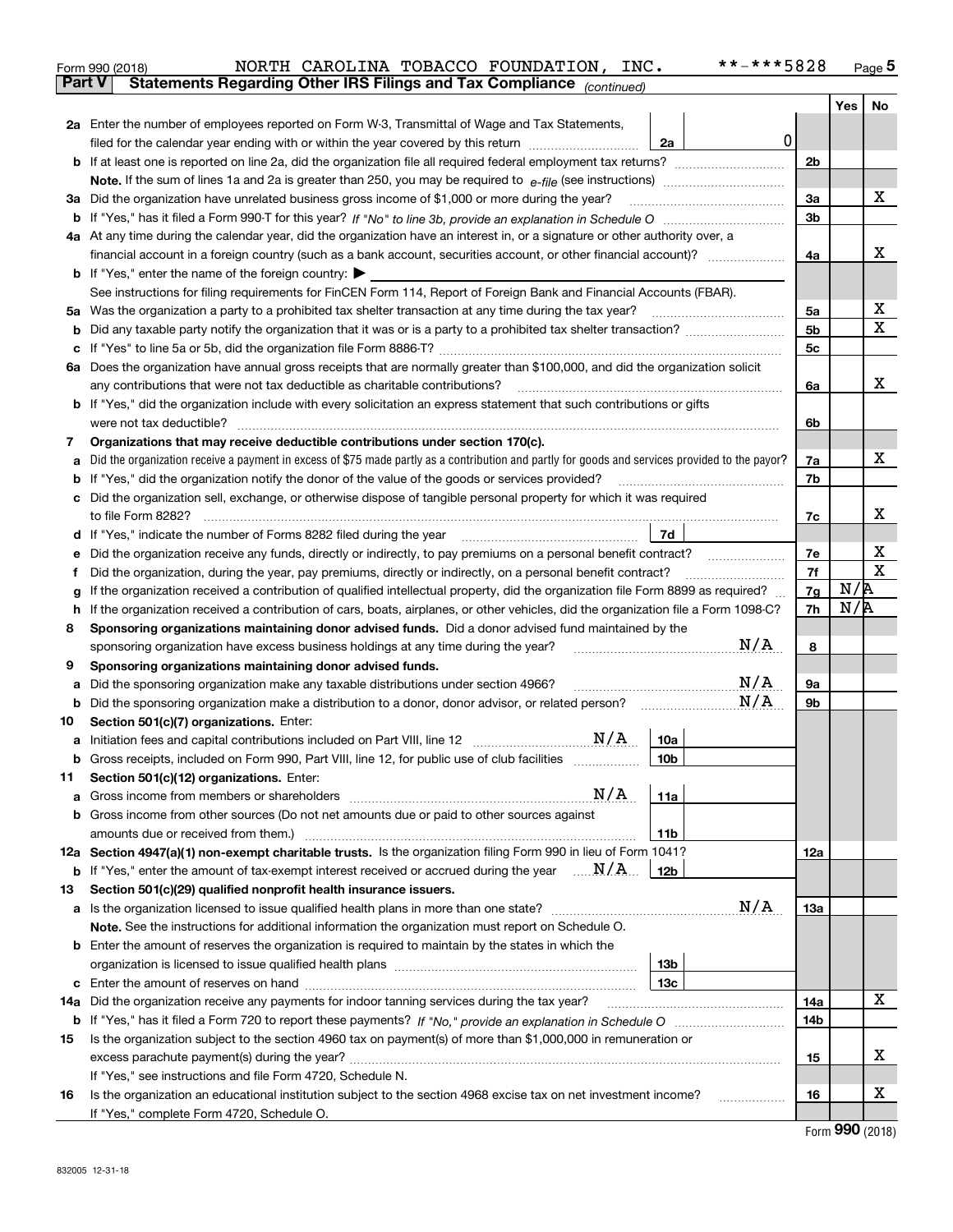|  | Form 990 (2018) |
|--|-----------------|
|  |                 |

## NORTH CAROLINA TOBACCO FOUNDATION, INC. \*\*-\*\*\*5828

*For each "Yes" response to lines 2 through 7b below, and for a "No" response to line 8a, 8b, or 10b below, describe the circumstances, processes, or changes in Schedule O. See instructions.* Form 990 (2018) **CONTH CAROLINA TOBACCO FOUNDATION, INC.** \*\*-\*\*\*5828 Page 6<br>**Part VI Governance, Management, and Disclosure** *For each "Yes" response to lines 2 through 7b below, and for a "No" response* Check if Schedule O contains a response or note to any line in this Part VI

|     | Check if Schedule O contains a response or note to any line in this Part VI                                                                                           |                 |            | $\mathbf{X}$ |
|-----|-----------------------------------------------------------------------------------------------------------------------------------------------------------------------|-----------------|------------|--------------|
|     | <b>Section A. Governing Body and Management</b>                                                                                                                       |                 |            |              |
|     |                                                                                                                                                                       |                 | <b>Yes</b> | No           |
|     | 60<br>1a Enter the number of voting members of the governing body at the end of the tax year<br>1a                                                                    |                 |            |              |
|     | If there are material differences in voting rights among members of the governing body, or if the governing                                                           |                 |            |              |
|     | body delegated broad authority to an executive committee or similar committee, explain in Schedule O.                                                                 |                 |            |              |
| b   | 58<br>Enter the number of voting members included in line 1a, above, who are independent<br>1b                                                                        |                 |            |              |
| 2   | Did any officer, director, trustee, or key employee have a family relationship or a business relationship with any other                                              |                 |            |              |
|     | officer, director, trustee, or key employee?<br>.                                                                                                                     | $\mathbf{2}$    |            | X            |
| 3   | Did the organization delegate control over management duties customarily performed by or under the direct supervision                                                 |                 |            |              |
|     |                                                                                                                                                                       | 3               |            | X            |
| 4   | Did the organization make any significant changes to its governing documents since the prior Form 990 was filed?                                                      | 4               |            | X            |
| 5   |                                                                                                                                                                       | 5               |            | $\mathbf X$  |
| 6   | Did the organization have members or stockholders?                                                                                                                    | 6               |            | X            |
| 7a  | Did the organization have members, stockholders, or other persons who had the power to elect or appoint one or                                                        |                 |            |              |
|     | more members of the governing body?                                                                                                                                   | 7a              |            | X            |
|     | <b>b</b> Are any governance decisions of the organization reserved to (or subject to approval by) members, stockholders, or                                           |                 |            |              |
|     | persons other than the governing body?                                                                                                                                | 7b              |            | x            |
| 8   | Did the organization contemporaneously document the meetings held or written actions undertaken during the year by the following:                                     |                 |            |              |
| a   |                                                                                                                                                                       | 8а              | X          |              |
| b   |                                                                                                                                                                       | 8b              | X          |              |
| 9   | Is there any officer, director, trustee, or key employee listed in Part VII, Section A, who cannot be reached at the                                                  |                 |            |              |
|     |                                                                                                                                                                       | 9               |            | х            |
|     | <b>Section B. Policies</b> (This Section B requests information about policies not required by the Internal Revenue Code.)                                            |                 |            |              |
|     |                                                                                                                                                                       |                 | Yes        | No           |
|     |                                                                                                                                                                       | 10a             |            | x            |
|     | <b>b</b> If "Yes," did the organization have written policies and procedures governing the activities of such chapters, affiliates,                                   |                 |            |              |
|     | and branches to ensure their operations are consistent with the organization's exempt purposes?                                                                       | 10 <sub>b</sub> |            |              |
|     | 11a Has the organization provided a complete copy of this Form 990 to all members of its governing body before filing the form?                                       | 11a             | X          |              |
| b   | Describe in Schedule O the process, if any, used by the organization to review this Form 990.                                                                         |                 |            |              |
| 12a | Did the organization have a written conflict of interest policy? If "No," go to line 13                                                                               | 12a             | X          |              |
| b   |                                                                                                                                                                       | 12 <sub>b</sub> | X          |              |
|     | c Did the organization regularly and consistently monitor and enforce compliance with the policy? If "Yes." describe                                                  |                 |            |              |
|     | in Schedule O how this was done www.communication.com/www.communications.com/www.communications.com/                                                                  | 12c             | X          |              |
| 13  | Did the organization have a written whistleblower policy?                                                                                                             | 13              | X          |              |
| 14  | Did the organization have a written document retention and destruction policy?                                                                                        | 14              | X          |              |
| 15  | Did the process for determining compensation of the following persons include a review and approval by independent                                                    |                 |            |              |
|     | persons, comparability data, and contemporaneous substantiation of the deliberation and decision?                                                                     |                 |            |              |
| a   | The organization's CEO, Executive Director, or top management official manufactured content of the organization's CEO, Executive Director, or top management official | 15a             | х          |              |
|     | <b>b</b> Other officers or key employees of the organization                                                                                                          | 15b             | Χ          |              |
|     | If "Yes" to line 15a or 15b, describe the process in Schedule O (see instructions).                                                                                   |                 |            |              |
|     | 16a Did the organization invest in, contribute assets to, or participate in a joint venture or similar arrangement with a                                             |                 |            |              |
|     | taxable entity during the year?                                                                                                                                       | 16a             |            | х            |
|     | <b>b</b> If "Yes," did the organization follow a written policy or procedure requiring the organization to evaluate its participation                                 |                 |            |              |
|     | in joint venture arrangements under applicable federal tax law, and take steps to safeguard the organization's                                                        |                 |            |              |
|     | exempt status with respect to such arrangements?                                                                                                                      | 16b             |            |              |
|     | Section C. Disclosure                                                                                                                                                 |                 |            |              |
| 17  | NONE<br>List the states with which a copy of this Form 990 is required to be filed $\blacktriangleright$                                                              |                 |            |              |
| 18  | Section 6104 requires an organization to make its Forms 1023 (1024 or 1024-A if applicable), 990, and 990-T (Section 501(c)(3)s only) available                       |                 |            |              |
|     | for public inspection. Indicate how you made these available. Check all that apply.                                                                                   |                 |            |              |
|     | $X$ Own website<br>$X$ Upon request<br>Another's website<br>Other (explain in Schedule O)                                                                             |                 |            |              |
| 19  | Describe in Schedule O whether (and if so, how) the organization made its governing documents, conflict of interest policy, and financial                             |                 |            |              |
|     | statements available to the public during the tax year.                                                                                                               |                 |            |              |
| 20  | State the name, address, and telephone number of the person who possesses the organization's books and records                                                        |                 |            |              |
|     | ERIN DELEHANTY - 919-513-7149                                                                                                                                         |                 |            |              |
|     | NCSU BOX 7207, RALEIGH, NC<br>27695                                                                                                                                   |                 |            |              |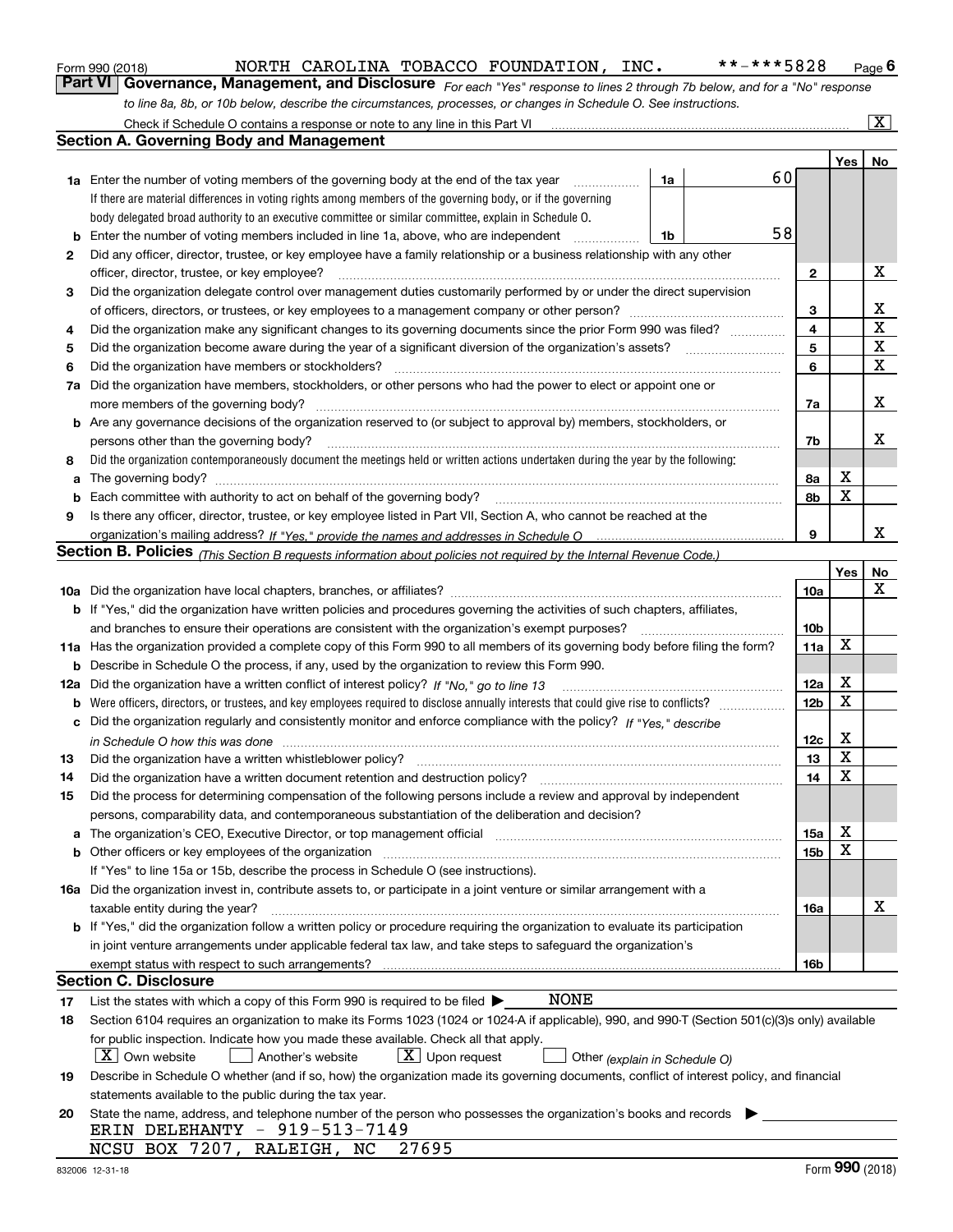$\mathcal{L}^{\text{max}}$ 

**7Part VII Compensation of Officers, Directors, Trustees, Key Employees, Highest Compensated Employees, and Independent Contractors**

Check if Schedule O contains a response or note to any line in this Part VII

**Section A. Officers, Directors, Trustees, Key Employees, and Highest Compensated Employees**

**1a**  Complete this table for all persons required to be listed. Report compensation for the calendar year ending with or within the organization's tax year.

**•** List all of the organization's current officers, directors, trustees (whether individuals or organizations), regardless of amount of compensation. Enter -0- in columns (D), (E), and (F) if no compensation was paid.

● List all of the organization's **current** key employees, if any. See instructions for definition of "key employee."

**•** List the organization's five current highest compensated employees (other than an officer, director, trustee, or key employee) who received reportable compensation (Box 5 of Form W-2 and/or Box 7 of Form 1099-MISC) of more than \$100,000 from the organization and any related organizations.

 $\bullet$  List all of the organization's **former** officers, key employees, and highest compensated employees who received more than \$100,000 of reportable compensation from the organization and any related organizations.

**•** List all of the organization's former directors or trustees that received, in the capacity as a former director or trustee of the organization, more than \$10,000 of reportable compensation from the organization and any related organizations.

List persons in the following order: individual trustees or directors; institutional trustees; officers; key employees; highest compensated employees; and former such persons.

Check this box if neither the organization nor any related organization compensated any current officer, director, or trustee.  $\mathcal{L}^{\text{max}}$ 

| (A)                                                  | (B)               |                               |                                 | (C)     |                                                                          |                                  |        | (D)                  | (E)                          | (F)                |
|------------------------------------------------------|-------------------|-------------------------------|---------------------------------|---------|--------------------------------------------------------------------------|----------------------------------|--------|----------------------|------------------------------|--------------------|
| Name and Title                                       | Average           |                               |                                 |         | Position<br>(do not check more than one<br>box, unless person is both an |                                  |        | Reportable           | Reportable                   | Estimated          |
|                                                      | hours per<br>week |                               | officer and a director/trustee) |         |                                                                          |                                  |        | compensation<br>from | compensation<br>from related | amount of<br>other |
|                                                      | (list any         |                               |                                 |         |                                                                          |                                  |        | the                  | organizations                | compensation       |
|                                                      | hours for         |                               |                                 |         |                                                                          |                                  |        | organization         | (W-2/1099-MISC)              | from the           |
|                                                      | related           |                               |                                 |         |                                                                          |                                  |        | (W-2/1099-MISC)      |                              | organization       |
|                                                      | organizations     |                               |                                 |         |                                                                          |                                  |        |                      |                              | and related        |
|                                                      | below<br>line)    | ndividual trustee or director | nstitutional trustee            | Officer | Key employee                                                             | Highest compensated<br> employee | Former |                      |                              | organizations      |
| S. MARLENE ADAMS<br>(1)                              | 1.00              |                               |                                 |         |                                                                          |                                  |        |                      |                              |                    |
| <b>DIRECTOR</b>                                      |                   | $\mathbf X$                   |                                 |         |                                                                          |                                  |        | $\mathbf 0$ .        | $\mathbf 0$ .                | $0_{.}$            |
| JOHN E. ASHE, JR.<br>(2)                             | 1.00              |                               |                                 |         |                                                                          |                                  |        |                      |                              |                    |
| <b>DIRECTOR</b>                                      |                   | $\mathbf X$                   |                                 |         |                                                                          |                                  |        | $\mathbf 0$ .        | $\mathbf 0$ .                | $\mathbf 0$ .      |
| (3)<br><b>ALAN</b><br><b>AYERS</b>                   | 1.00              |                               |                                 |         |                                                                          |                                  |        |                      |                              |                    |
| <b>DIRECTOR</b>                                      |                   | $\mathbf X$                   |                                 |         |                                                                          |                                  |        | $\mathbf 0$ .        | $\mathbf 0$ .                | 0.                 |
| ANDY<br><b>BALLANCE</b><br>(4)                       | 1.00              |                               |                                 |         |                                                                          |                                  |        |                      |                              |                    |
| <b>DIRECTOR</b>                                      |                   | $\mathbf X$                   |                                 |         |                                                                          |                                  |        | $\mathbf 0$ .        | $\mathbf 0$ .                | $0_{.}$            |
| J. LARRY BARBOUR<br>(5)                              | 1.00              |                               |                                 |         |                                                                          |                                  |        |                      |                              |                    |
| <b>DIRECTOR</b>                                      |                   | $\mathbf X$                   |                                 |         |                                                                          |                                  |        | $\mathbf 0$ .        | $\mathbf 0$ .                | $0_{.}$            |
| (6)<br>CARLTON<br><b>BAREFOOT</b>                    | 1.00              |                               |                                 |         |                                                                          |                                  |        |                      |                              |                    |
| <b>DIRECTOR</b>                                      |                   | $\mathbf X$                   |                                 |         |                                                                          |                                  |        | $\mathbf 0$ .        | $\mathbf 0$ .                | $\mathbf 0$ .      |
| (7)<br><b>CHARLIE</b><br><b>BATTEN</b>               | 1.00              |                               |                                 |         |                                                                          |                                  |        |                      |                              |                    |
| <b>DIRECTOR</b>                                      |                   | $\mathbf x$                   |                                 |         |                                                                          |                                  |        | $\mathbf 0$ .        | $\mathbf 0$ .                | $0_{.}$            |
| (8)<br>CAL<br><b>BERRYHILL</b>                       | 1.00              |                               |                                 |         |                                                                          |                                  |        |                      |                              |                    |
| <b>DIRECTOR</b>                                      |                   | $\mathbf X$                   |                                 |         |                                                                          |                                  |        | $\mathbf 0$ .        | $\mathbf 0$ .                | $0_{.}$            |
| (9)<br><b>STAN</b><br><b>BICONISH</b>                | 1.00              |                               |                                 |         |                                                                          |                                  |        |                      |                              |                    |
| <b>DIRECTOR</b>                                      |                   | $\mathbf x$                   |                                 |         |                                                                          |                                  |        | 0.                   | $\mathbf 0$ .                | $0_{.}$            |
| (10) ROGER R. BLACK                                  | 1.00              |                               |                                 |         |                                                                          |                                  |        |                      |                              |                    |
| <b>DIRECTOR</b>                                      |                   | $\mathbf X$                   |                                 |         |                                                                          |                                  |        | $\mathbf 0$ .        | $\mathbf 0$ .                | $\mathbf 0$ .      |
| (11) GRAHAM<br><b>BOYD</b>                           | 1.00              |                               |                                 |         |                                                                          |                                  |        |                      |                              |                    |
| <b>SECRETARY</b>                                     |                   | $\mathbf X$                   |                                 | X       |                                                                          |                                  |        | $\mathbf 0$ .        | $\mathbf 0$ .                | $0_{.}$            |
| $(12)$ TOMMY<br><b>BUNN</b>                          | 1.00              |                               |                                 |         |                                                                          |                                  |        |                      |                              |                    |
| <b>DIRECTOR</b>                                      |                   | $\overline{\mathbf{X}}$       |                                 |         |                                                                          |                                  |        | $\mathbf 0$ .        | 0.                           | $\mathbf 0$ .      |
| (13) JOHN W. CARTER, III                             | 1.00              |                               |                                 |         |                                                                          |                                  |        |                      |                              |                    |
| <b>DIRECTOR</b>                                      |                   | $\mathbf X$                   |                                 |         |                                                                          |                                  |        | 0.                   | $\mathbf 0$ .                | $0_{.}$            |
| $(14)$ SAM<br><b>CREWS</b>                           | 1.00              |                               |                                 |         |                                                                          |                                  |        |                      |                              |                    |
| <b>DIRECTOR</b>                                      |                   | $\overline{\mathbf{X}}$       |                                 |         |                                                                          |                                  |        | $\mathbf 0$ .        | 0.                           | $\mathbf 0$ .      |
| (15) BRANDON<br><b>CUTRELL</b>                       | 1.00              | $\mathbf X$                   |                                 |         |                                                                          |                                  |        | $\mathbf 0$ .        | $\mathbf 0$ .                |                    |
| <b>DIRECTOR</b><br>(16) LAWRENCE<br><b>DAVENPORT</b> | 1.00              |                               |                                 |         |                                                                          |                                  |        |                      |                              | $0_{.}$            |
| <b>DIRECTOR</b>                                      |                   | $\overline{\mathbf{X}}$       |                                 |         |                                                                          |                                  |        | $\mathbf 0$ .        | 0.                           | $0_{.}$            |
| $(17)$ PHIL<br><b>DUNCAN</b>                         | 1.00              |                               |                                 |         |                                                                          |                                  |        |                      |                              |                    |
| <b>DIRECTOR</b>                                      |                   | $\mathbf x$                   |                                 |         |                                                                          |                                  |        | $\mathbf 0$ .        | $\mathbf 0$ .                | $\mathbf 0$ .      |
|                                                      |                   |                               |                                 |         |                                                                          |                                  |        |                      |                              |                    |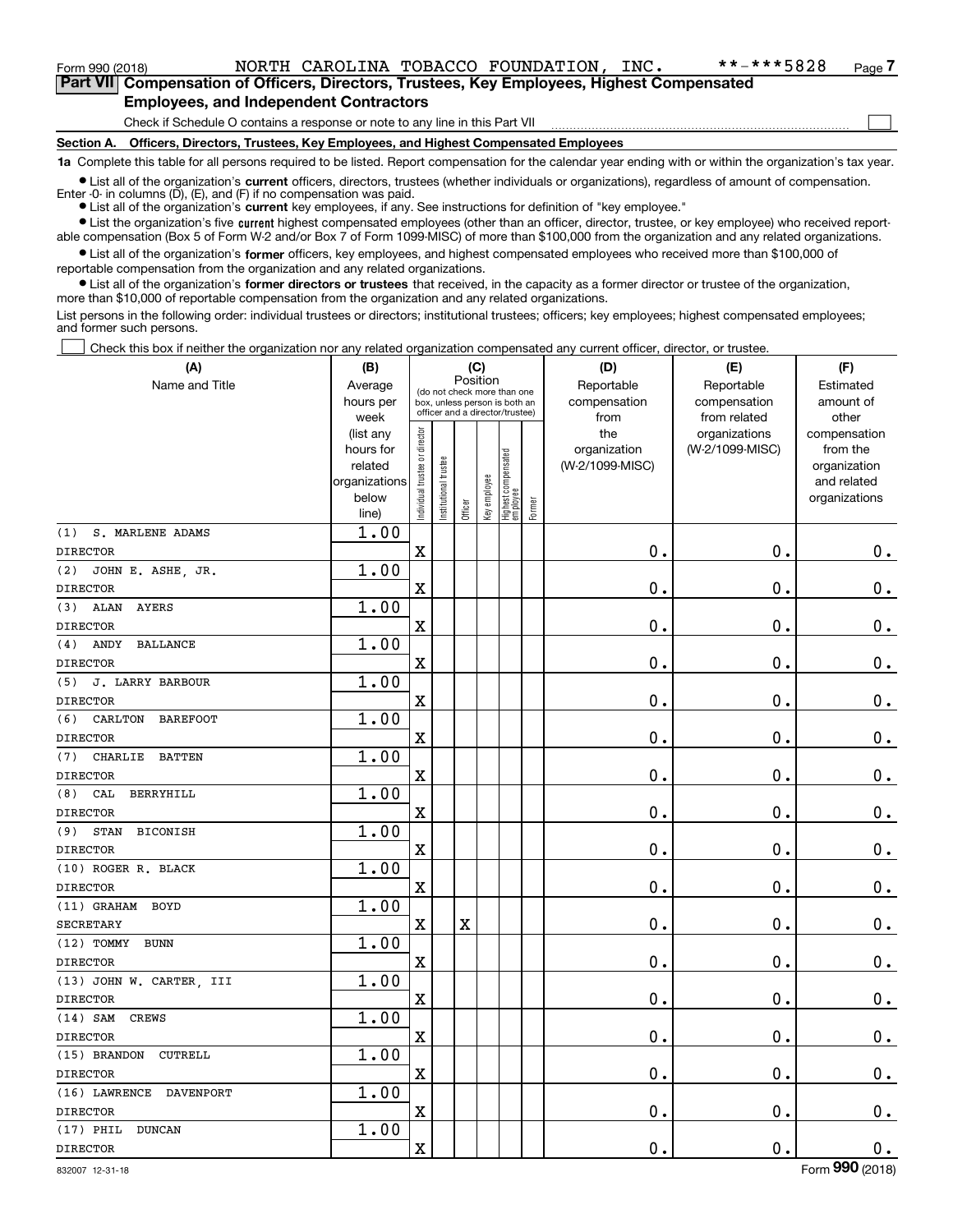| Form 990 (2018)                                                                                                                           |                          |                                |                       |          |              |                                                              |        | NORTH CAROLINA TOBACCO FOUNDATION, INC. | **-***5828       |              |               | Page 8                 |
|-------------------------------------------------------------------------------------------------------------------------------------------|--------------------------|--------------------------------|-----------------------|----------|--------------|--------------------------------------------------------------|--------|-----------------------------------------|------------------|--------------|---------------|------------------------|
| <b>Part VII</b><br>Section A. Officers, Directors, Trustees, Key Employees, and Highest Compensated Employees (continued)                 |                          |                                |                       |          |              |                                                              |        |                                         |                  |              |               |                        |
| (A)                                                                                                                                       | (B)                      |                                |                       |          | (C)          |                                                              |        | (D)                                     | (E)              |              | (F)           |                        |
| Name and title                                                                                                                            | Average                  |                                |                       | Position |              |                                                              |        | Reportable                              | Reportable       |              | Estimated     |                        |
|                                                                                                                                           | hours per                |                                |                       |          |              | (do not check more than one<br>box, unless person is both an |        | compensation                            | compensation     |              | amount of     |                        |
|                                                                                                                                           | week                     |                                |                       |          |              | officer and a director/trustee)                              |        | from                                    | from related     |              | other         |                        |
|                                                                                                                                           | (list any                |                                |                       |          |              |                                                              |        | the                                     | organizations    |              | compensation  |                        |
|                                                                                                                                           | hours for                |                                |                       |          |              |                                                              |        | organization                            | (W-2/1099-MISC)  |              | from the      |                        |
|                                                                                                                                           | related<br>organizations |                                |                       |          |              |                                                              |        | (W-2/1099-MISC)                         |                  |              | organization  |                        |
|                                                                                                                                           | below                    |                                |                       |          |              |                                                              |        |                                         |                  |              | and related   |                        |
|                                                                                                                                           | line)                    | Individual trustee or director | Institutional trustee | Officer  | Key employee | Highest compensated<br>  employee                            | Former |                                         |                  |              | organizations |                        |
| $(18)$ GARY<br><b>EVANS</b>                                                                                                               | 1.00                     |                                |                       |          |              |                                                              |        |                                         |                  |              |               |                        |
| <b>DIRECTOR</b>                                                                                                                           |                          | X                              |                       |          |              |                                                              |        | 0.                                      | 0.               |              |               | 0.                     |
| (19) KIMBERLY<br>FOLEY                                                                                                                    | 1.00                     |                                |                       |          |              |                                                              |        |                                         |                  |              |               |                        |
| <b>DIRECTOR</b>                                                                                                                           |                          | X                              |                       |          |              |                                                              |        | 0.                                      | 0.               |              |               | $\mathbf 0$ .          |
| $(20)$ KEVIN<br>GASKINS                                                                                                                   | 1.00                     |                                |                       |          |              |                                                              |        |                                         |                  |              |               |                        |
| <b>DIRECTOR</b>                                                                                                                           |                          | X                              |                       |          |              |                                                              |        | 0.                                      | 0.               |              |               | $\mathbf 0$ .          |
| $(21)$ JIMMY<br><b>GENTRY</b>                                                                                                             | 1.00                     |                                |                       |          |              |                                                              |        |                                         |                  |              |               |                        |
| <b>DIRECTOR</b>                                                                                                                           |                          | X                              |                       |          |              |                                                              |        | 0.                                      | 0.               |              |               | $\mathbf 0$ .          |
| $(22)$ ROY<br><b>GORENA</b>                                                                                                               | 1.00                     |                                |                       |          |              |                                                              |        |                                         |                  |              |               |                        |
| <b>DIRECTOR</b>                                                                                                                           |                          | X                              |                       |          |              |                                                              |        | 0.                                      | 0.               |              |               | $\mathbf 0$ .          |
| $(23)$ FRANK<br>GRAINGER                                                                                                                  | 1.00                     |                                |                       |          |              |                                                              |        |                                         |                  |              |               |                        |
| ASSISTANT SECRETARY                                                                                                                       |                          | X                              |                       | X        |              |                                                              |        | 0.                                      | 0.               |              |               | $0$ .                  |
| $(24)$ STEVE<br>GRIFFIN                                                                                                                   | 1.00                     |                                |                       |          |              |                                                              |        |                                         |                  |              |               |                        |
| <b>DIRECTOR</b>                                                                                                                           |                          | X                              |                       |          |              |                                                              |        | 0.                                      | 0.               |              |               | 0.                     |
| (25) MANDY HASTY                                                                                                                          | 1.00                     |                                |                       |          |              |                                                              |        |                                         |                  |              |               |                        |
| PAST CHAIRWOMAN                                                                                                                           |                          | X                              |                       | X        |              |                                                              |        | 0.                                      | 0.               |              |               | 0.                     |
| (26) MARION HAWKINS, III                                                                                                                  | 1.00                     |                                |                       |          |              |                                                              |        |                                         |                  |              |               |                        |
| <b>DIRECTOR</b>                                                                                                                           |                          | $\mathbf x$                    |                       |          |              |                                                              |        | 0.                                      | 0.               |              |               | 0.                     |
| 1b Sub-total                                                                                                                              |                          |                                |                       |          |              |                                                              |        | $\overline{0}$ .                        | $\overline{0}$ . |              |               | $0$ .                  |
| c Total from continuation sheets to Part VII, Section A                                                                                   |                          |                                |                       |          |              |                                                              |        | $\overline{0}$ .                        | 700, 782.        |              |               | $\overline{120,147}$ . |
|                                                                                                                                           |                          |                                |                       |          |              |                                                              |        | $\overline{0}$ .                        | 700,782.         |              |               | 120,147.               |
| Total number of individuals (including but not limited to those listed above) who received more than \$100,000 of reportable<br>2         |                          |                                |                       |          |              |                                                              |        |                                         |                  |              |               |                        |
| compensation from the organization $\blacktriangleright$                                                                                  |                          |                                |                       |          |              |                                                              |        |                                         |                  |              |               | 0                      |
|                                                                                                                                           |                          |                                |                       |          |              |                                                              |        |                                         |                  |              | <b>Yes</b>    | <b>No</b>              |
| Did the organization list any former officer, director, or trustee, key employee, or highest compensated employee on<br>3                 |                          |                                |                       |          |              |                                                              |        |                                         |                  |              |               |                        |
|                                                                                                                                           |                          |                                |                       |          |              |                                                              |        |                                         |                  | 3            |               | х                      |
| For any individual listed on line 1a, is the sum of reportable compensation and other compensation from the organization<br>4             |                          |                                |                       |          |              |                                                              |        |                                         |                  |              |               |                        |
|                                                                                                                                           |                          |                                |                       |          |              |                                                              |        |                                         |                  | 4            | х             |                        |
| Did any person listed on line 1a receive or accrue compensation from any unrelated organization or individual for services<br>5           |                          |                                |                       |          |              |                                                              |        |                                         |                  |              |               |                        |
|                                                                                                                                           |                          |                                |                       |          |              |                                                              |        |                                         |                  | 5            |               | x                      |
| <b>Section B. Independent Contractors</b>                                                                                                 |                          |                                |                       |          |              |                                                              |        |                                         |                  |              |               |                        |
| Complete this table for your five highest compensated independent contractors that received more than \$100,000 of compensation from<br>1 |                          |                                |                       |          |              |                                                              |        |                                         |                  |              |               |                        |
| the organization. Report compensation for the calendar year ending with or within the organization's tax year.                            |                          |                                |                       |          |              |                                                              |        |                                         |                  |              |               |                        |
| (A)                                                                                                                                       |                          |                                |                       |          |              |                                                              |        | (B)                                     |                  |              | (C)           |                        |
| Name and business address                                                                                                                 |                          |                                | <b>NONE</b>           |          |              |                                                              |        | Description of services                 |                  | Compensation |               |                        |
|                                                                                                                                           |                          |                                |                       |          |              |                                                              |        |                                         |                  |              |               |                        |
|                                                                                                                                           |                          |                                |                       |          |              |                                                              |        |                                         |                  |              |               |                        |
|                                                                                                                                           |                          |                                |                       |          |              |                                                              |        |                                         |                  |              |               |                        |
|                                                                                                                                           |                          |                                |                       |          |              |                                                              |        |                                         |                  |              |               |                        |
|                                                                                                                                           |                          |                                |                       |          |              |                                                              |        |                                         |                  |              |               |                        |
|                                                                                                                                           |                          |                                |                       |          |              |                                                              |        |                                         |                  |              |               |                        |
|                                                                                                                                           |                          |                                |                       |          |              |                                                              |        |                                         |                  |              |               |                        |
|                                                                                                                                           |                          |                                |                       |          |              |                                                              |        |                                         |                  |              |               |                        |

**2**Total number of independent contractors (including but not limited to those listed above) who received more than  $$100,000$  of compensation from the organization  $\qquad \blacktriangleright$  0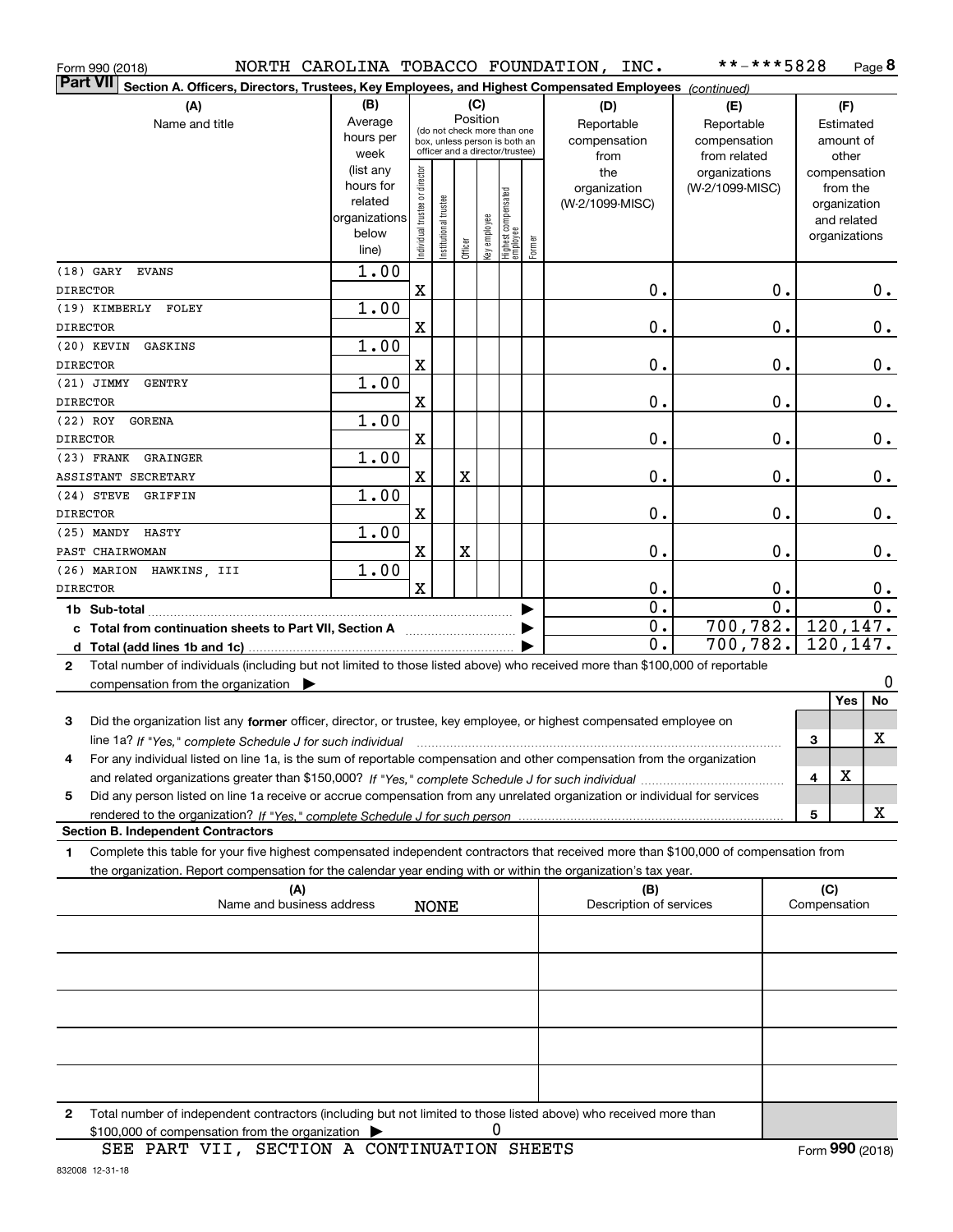| Form 990                                                                                                                  |               |                                |                       |                        |              |                              |        | NORTH CAROLINA TOBACCO FOUNDATION, INC. | **-***5828                    |                       |
|---------------------------------------------------------------------------------------------------------------------------|---------------|--------------------------------|-----------------------|------------------------|--------------|------------------------------|--------|-----------------------------------------|-------------------------------|-----------------------|
| <b>Part VII</b><br>Section A. Officers, Directors, Trustees, Key Employees, and Highest Compensated Employees (continued) |               |                                |                       |                        |              |                              |        |                                         |                               |                       |
| (A)                                                                                                                       | (B)           |                                |                       | (C)                    |              |                              |        | (D)                                     | (E)                           | (F)                   |
| Name and title                                                                                                            | Average       |                                |                       | Position               |              |                              |        | Reportable                              | Reportable                    | Estimated             |
|                                                                                                                           | hours         |                                |                       | (check all that apply) |              |                              |        | compensation                            | compensation                  | amount of             |
|                                                                                                                           | per<br>week   |                                |                       |                        |              |                              |        | from<br>the                             | from related<br>organizations | other<br>compensation |
|                                                                                                                           | (list any     |                                |                       |                        |              |                              |        | organization                            | (W-2/1099-MISC)               | from the              |
|                                                                                                                           | hours for     |                                |                       |                        |              |                              |        | (W-2/1099-MISC)                         |                               | organization          |
|                                                                                                                           | related       |                                |                       |                        |              |                              |        |                                         |                               | and related           |
|                                                                                                                           | organizations |                                |                       |                        |              |                              |        |                                         |                               | organizations         |
|                                                                                                                           | below         | Individual trustee or director | Institutional trustee | Officer                | Key employee | Highest compensated employee | Former |                                         |                               |                       |
|                                                                                                                           | line)         |                                |                       |                        |              |                              |        |                                         |                               |                       |
| $(27)$ JIMMY<br>HILL<br><b>DIRECTOR</b>                                                                                   | 1.00          | $\mathbf X$                    |                       |                        |              |                              |        | 0.                                      | 0.                            | $0_{.}$               |
| $(28)$ DAVID<br>HINNANT                                                                                                   | 1.00          |                                |                       |                        |              |                              |        |                                         |                               |                       |
| <b>DIRECTOR</b>                                                                                                           |               | $\mathbf X$                    |                       |                        |              |                              |        | 0.                                      | 0.                            | $\mathbf 0$ .         |
| $(29)$ OSCAR<br>HOUSE                                                                                                     | 1.00          |                                |                       |                        |              |                              |        |                                         |                               |                       |
| <b>DIRECTOR</b>                                                                                                           |               | $\mathbf X$                    |                       |                        |              |                              |        | 0.                                      | 0.                            | $0_{.}$               |
| (30) JOSH<br>HUDSON                                                                                                       | 1.00          |                                |                       |                        |              |                              |        |                                         |                               |                       |
| <b>DIRECTOR</b>                                                                                                           |               | $\mathbf X$                    |                       |                        |              |                              |        | 0.                                      | 0.                            | $\mathbf 0$ .         |
| $(31)$ PHIL<br>HUDSON                                                                                                     | 1.00          |                                |                       |                        |              |                              |        |                                         |                               |                       |
| <b>DIRECTOR</b>                                                                                                           |               | $\mathbf X$                    |                       |                        |              |                              |        | 0.                                      | 0.                            | $\mathbf 0$ .         |
| (32) JOHN<br><b>ISLEY</b>                                                                                                 | 1.00          |                                |                       |                        |              |                              |        |                                         |                               |                       |
| <b>DIRECTOR</b>                                                                                                           |               | $\mathbf X$                    |                       |                        |              |                              |        | 0.                                      | 0.                            | $\mathbf 0$ .         |
| (33) TONY<br><b>JONES</b>                                                                                                 | 1.00          |                                |                       |                        |              |                              |        |                                         |                               |                       |
| <b>DIRECTOR</b>                                                                                                           |               | $\mathbf X$                    |                       |                        |              |                              |        | 0.                                      | 0.                            | $0_{.}$               |
| (34) ROMAN EARL JUSTICE, JR.                                                                                              | 1.00          |                                |                       |                        |              |                              |        |                                         |                               |                       |
| VICE CHAIRMAN                                                                                                             |               | $\mathbf X$                    |                       | Χ                      |              |                              |        | 0.                                      | 0.                            | $\mathbf 0$ .         |
| $(35)$ BRENT<br>LEGGETT                                                                                                   | 1.00          |                                |                       |                        |              |                              |        |                                         |                               |                       |
| <b>DIRECTOR</b>                                                                                                           |               | $\mathbf X$                    |                       |                        |              |                              |        | 0.                                      | 0.                            | $\mathbf 0$ .         |
| $(36)$ GREG<br>MANNING<br><b>DIRECTOR</b>                                                                                 | 1.00          | $\mathbf X$                    |                       |                        |              |                              |        | 0.                                      | 0.                            | $\mathbf 0$ .         |
| (37) WHIT<br>MORRIS                                                                                                       | 1.00          |                                |                       |                        |              |                              |        |                                         |                               |                       |
| <b>DIRECTOR</b>                                                                                                           |               | $\mathbf X$                    |                       |                        |              |                              |        | 0.                                      | 0.                            | $0_{.}$               |
| (38) HANK<br>MOZINGO                                                                                                      | 1.00          |                                |                       |                        |              |                              |        |                                         |                               |                       |
| <b>DIRECTOR</b>                                                                                                           |               | $\mathbf X$                    |                       |                        |              |                              |        | 0.                                      | 0.                            | $\mathbf 0$ .         |
| $(39)$ SONIA<br>MURPHY                                                                                                    | 1.00          |                                |                       |                        |              |                              |        |                                         |                               |                       |
| PRESIDENT                                                                                                                 | $40.00$ X     |                                |                       | x                      |              |                              |        | $\mathbf 0$ .                           | <u>180,219</u> .              | 29,567.               |
| $(40)$ MARY<br>PELOQUIN-DODD                                                                                              | 1.00          |                                |                       |                        |              |                              |        |                                         |                               |                       |
| TREASURER                                                                                                                 | 40.00         | X                              |                       | X                      |              |                              |        | $\mathbf 0$ .                           | 286, 150.                     | 42,146.               |
| $(41)$ GLENN<br>PREDDY                                                                                                    | 1.00          |                                |                       |                        |              |                              |        |                                         |                               |                       |
| <b>DIRECTOR</b>                                                                                                           |               | $\mathbf X$                    |                       |                        |              |                              |        | $\mathbf 0$ .                           | 0.                            | 0.                    |
| (42) MARION PRIDGEN, JR.                                                                                                  | 1.00          |                                |                       |                        |              |                              |        |                                         |                               |                       |
| <b>DIRECTOR</b>                                                                                                           |               | $\mathbf X$                    |                       |                        |              |                              |        | $\mathbf 0$ .                           | 0.                            | $0_{.}$               |
| $(43)$ GREG<br>RAY                                                                                                        | 1.00          |                                |                       |                        |              |                              |        |                                         |                               |                       |
| <b>DIRECTOR</b>                                                                                                           |               | $\mathbf X$                    |                       |                        |              |                              |        | $\mathbf 0$ .                           | 0.                            | $0_{.}$               |
| (44) RICHARD<br>RENEGAR                                                                                                   | 1.00          |                                |                       |                        |              |                              |        |                                         |                               |                       |
| <b>DIRECTOR</b>                                                                                                           |               | $\mathbf X$                    |                       |                        |              |                              |        | $\mathbf 0$ .                           | 0.                            | $0_{.}$               |
| $(45)$ ALTON<br>ROBERSON<br><b>DIRECTOR</b>                                                                               | 1.00          | $\mathbf X$                    |                       |                        |              |                              |        | $\mathbf 0$ .                           | 0.                            | $0_{.}$               |
| $(46)$ EDWARD<br>ROBINSON                                                                                                 | 1.00          |                                |                       |                        |              |                              |        |                                         |                               |                       |
| <b>DIRECTOR</b>                                                                                                           |               | $\mathbf X$                    |                       |                        |              |                              |        | $\mathbf 0$ .                           | $\mathbf 0$ .                 | 0.                    |
|                                                                                                                           |               |                                |                       |                        |              |                              |        |                                         |                               |                       |
|                                                                                                                           |               |                                |                       |                        |              |                              |        |                                         |                               |                       |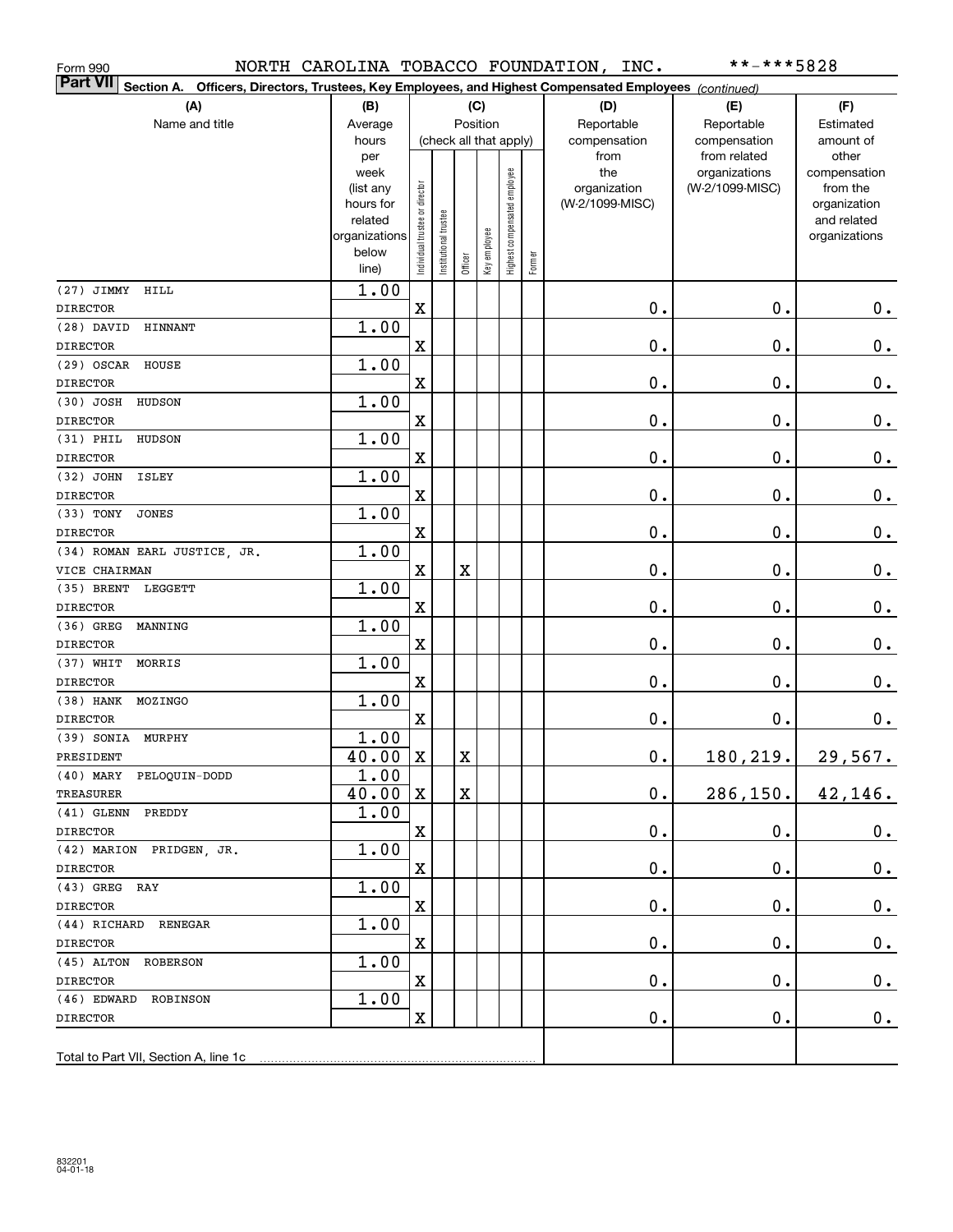| Form 990                                                                                                                  |                   |                                |                        |          |              |                              |        | NORTH CAROLINA TOBACCO FOUNDATION, INC. | **-***5828                       |                          |
|---------------------------------------------------------------------------------------------------------------------------|-------------------|--------------------------------|------------------------|----------|--------------|------------------------------|--------|-----------------------------------------|----------------------------------|--------------------------|
| <b>Part VII</b><br>Section A. Officers, Directors, Trustees, Key Employees, and Highest Compensated Employees (continued) |                   |                                |                        |          |              |                              |        |                                         |                                  |                          |
| (A)                                                                                                                       | (B)               |                                |                        |          | (C)          |                              |        | (D)                                     | (E)                              | (F)                      |
| Name and title                                                                                                            | Average           |                                |                        | Position |              |                              |        | Reportable                              | Reportable                       | Estimated                |
|                                                                                                                           | hours             |                                | (check all that apply) |          |              |                              |        | compensation                            | compensation                     | amount of                |
|                                                                                                                           | per               |                                |                        |          |              |                              |        | from                                    | from related                     | other                    |
|                                                                                                                           | week<br>(list any |                                |                        |          |              |                              |        | the<br>organization                     | organizations<br>(W-2/1099-MISC) | compensation<br>from the |
|                                                                                                                           | hours for         |                                |                        |          |              |                              |        | (W-2/1099-MISC)                         |                                  | organization             |
|                                                                                                                           | related           |                                |                        |          |              |                              |        |                                         |                                  | and related              |
|                                                                                                                           | organizations     |                                |                        |          |              |                              |        |                                         |                                  | organizations            |
|                                                                                                                           | below             | Individual trustee or director | Institutional trustee  | Officer  | Key employee | Highest compensated employee | Former |                                         |                                  |                          |
|                                                                                                                           | line)             |                                |                        |          |              |                              |        |                                         |                                  |                          |
| (47) GEORGE H. SCOTT                                                                                                      | 1.00              |                                |                        |          |              |                              |        | 0.                                      |                                  |                          |
| <b>DIRECTOR</b>                                                                                                           |                   | $\mathbf X$                    |                        |          |              |                              |        |                                         | 0.                               | $0_{.}$                  |
| $(48)$ GEORGE<br>SIMPSON<br><b>DIRECTOR</b>                                                                               | 1.00              | $\mathbf X$                    |                        |          |              |                              |        | 0.                                      | 0.                               | $\mathbf 0$ .            |
| (49) CLAY M. STRICKLAND                                                                                                   | 1.00              |                                |                        |          |              |                              |        |                                         |                                  |                          |
| <b>DIRECTOR</b>                                                                                                           |                   | $\mathbf X$                    |                        |          |              |                              |        | 0.                                      | 0.                               | $0_{.}$                  |
| (50) LARRY M. SYKES                                                                                                       | 1.00              |                                |                        |          |              |                              |        |                                         |                                  |                          |
| ASSISTANT TREASURER                                                                                                       |                   | $\mathbf X$                    |                        | Χ        |              |                              |        | 0.                                      | 0.                               | $0_{.}$                  |
| (51) WILBUR<br>TAYLOR                                                                                                     | 1.00              |                                |                        |          |              |                              |        |                                         |                                  |                          |
| <b>DIRECTOR</b>                                                                                                           |                   | $\mathbf X$                    |                        |          |              |                              |        | 0.                                      | 0.                               | $0_{.}$                  |
| (52) WILLIAM<br>TEAGUE                                                                                                    | 1.00              |                                |                        |          |              |                              |        |                                         |                                  |                          |
| <b>DIRECTOR</b>                                                                                                           |                   | $\mathbf X$                    |                        |          |              |                              |        | 0.                                      | 0.                               | $0_{.}$                  |
| $(53)$ STEVE<br>TROXLER                                                                                                   | 1.00              |                                |                        |          |              |                              |        |                                         |                                  |                          |
| <b>DIRECTOR</b>                                                                                                           |                   | $\mathbf X$                    |                        |          |              |                              |        | 0.                                      | 0.                               | $\mathbf 0$ .            |
| $(54)$ DAN<br>WAGSTAFF                                                                                                    | 1.00              |                                |                        |          |              |                              |        |                                         |                                  |                          |
| <b>DIRECTOR</b>                                                                                                           |                   | $\mathbf X$                    |                        |          |              |                              |        | 0.                                      | 0.                               | $\mathbf 0$ .            |
| (55) RANDY<br>WATKINS                                                                                                     | 1.00              |                                |                        |          |              |                              |        |                                         |                                  |                          |
| <b>DIRECTOR</b>                                                                                                           |                   | $\mathbf X$                    |                        |          |              |                              |        | 0.                                      | 0.                               | $\mathbf 0$ .            |
| $(56)$ CRAIG<br>WEST                                                                                                      | 1.00              |                                |                        |          |              |                              |        |                                         |                                  |                          |
| CHAIRMAN                                                                                                                  |                   | $\mathbf X$                    |                        | Χ        |              |                              |        | 0.                                      | 0.                               | $\mathbf 0$ .            |
| (57) CHARLIE<br>WILKINSON                                                                                                 | 1.00              |                                |                        |          |              |                              |        |                                         |                                  |                          |
| <b>DIRECTOR</b><br>$(58)$ ALLEN                                                                                           | 1.00              | $\mathbf X$                    |                        |          |              |                              |        | 0.                                      | 0.                               | $\mathbf 0$ .            |
| <b>WOOTEN</b><br><b>DIRECTOR</b>                                                                                          |                   | $\mathbf X$                    |                        |          |              |                              |        | 0.                                      | 0.                               | $\mathbf 0$ .            |
| (59) LARRY<br>WOOTEN                                                                                                      | 1.00              |                                |                        |          |              |                              |        |                                         |                                  |                          |
| <b>DIRECTOR</b>                                                                                                           |                   | X                              |                        |          |              |                              |        | $\mathbf 0$ .                           | $\mathbf 0$ .                    | $0_{.}$                  |
| $(60)$ BILLY<br>YEARGIN                                                                                                   | 1.00              |                                |                        |          |              |                              |        |                                         |                                  |                          |
| DIRECTOR                                                                                                                  |                   | $\mathbf X$                    |                        |          |              |                              |        | 0.                                      | $0$ .                            | 0.                       |
| $(61)$ ERIN<br>DELEHANTY                                                                                                  | 1.00              |                                |                        |          |              |                              |        |                                         |                                  |                          |
| ASSISTANT TREASURER                                                                                                       | 40.00             |                                |                        | Χ        |              |                              |        | $\mathbf 0$ .                           | 115,487.                         | 26,803.                  |
| (62) KATHY B. KENNEL                                                                                                      | 1.00              |                                |                        |          |              |                              |        |                                         |                                  |                          |
| ASSISTANT SECRETARY                                                                                                       | 40.00             |                                |                        | Χ        |              |                              |        | $\mathbf 0$ .                           | 118,926.                         | 21,631.                  |
|                                                                                                                           |                   |                                |                        |          |              |                              |        |                                         |                                  |                          |
|                                                                                                                           |                   |                                |                        |          |              |                              |        |                                         |                                  |                          |
|                                                                                                                           |                   |                                |                        |          |              |                              |        |                                         |                                  |                          |
|                                                                                                                           |                   |                                |                        |          |              |                              |        |                                         |                                  |                          |
|                                                                                                                           |                   |                                |                        |          |              |                              |        |                                         |                                  |                          |
|                                                                                                                           |                   |                                |                        |          |              |                              |        |                                         |                                  |                          |
|                                                                                                                           |                   |                                |                        |          |              |                              |        |                                         |                                  |                          |
| Total to Part VII, Section A, line 1c                                                                                     |                   |                                |                        |          |              |                              |        |                                         |                                  | <u>700,782. 120,147.</u> |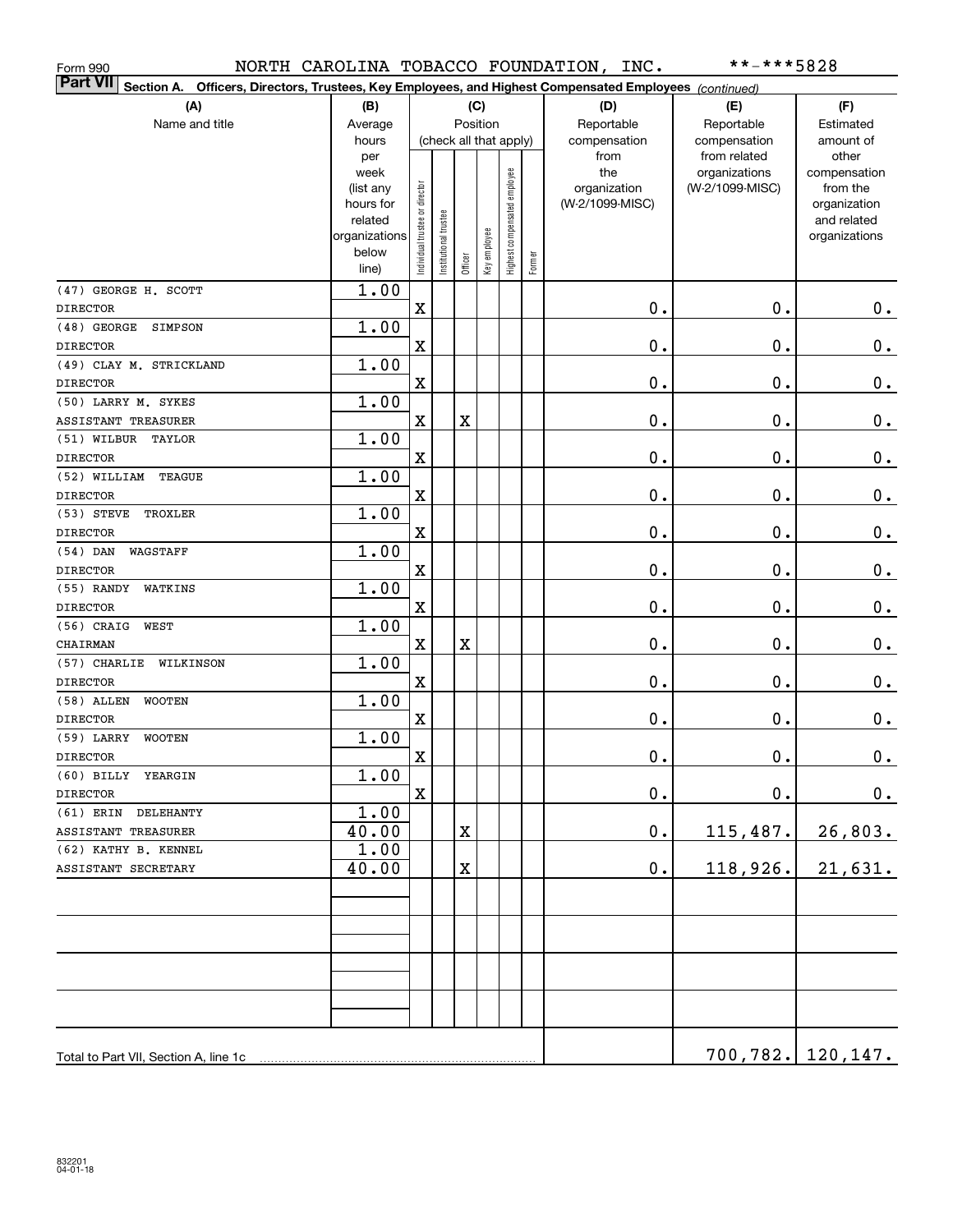|                                                                   |                  |   | Form 990 (2018)                                                                                                       |                |                                         | NORTH CAROLINA TOBACCO FOUNDATION, INC. |                                                 | **-***5828                              | Page 9                                                             |
|-------------------------------------------------------------------|------------------|---|-----------------------------------------------------------------------------------------------------------------------|----------------|-----------------------------------------|-----------------------------------------|-------------------------------------------------|-----------------------------------------|--------------------------------------------------------------------|
|                                                                   | <b>Part VIII</b> |   | <b>Statement of Revenue</b>                                                                                           |                |                                         |                                         |                                                 |                                         |                                                                    |
|                                                                   |                  |   | Check if Schedule O contains a response or note to any line in this Part VIII                                         |                |                                         |                                         |                                                 |                                         |                                                                    |
|                                                                   |                  |   |                                                                                                                       |                |                                         | (A)<br>Total revenue                    | (B)<br>Related or<br>exempt function<br>revenue | (C)<br>Unrelated<br>business<br>revenue | (D)<br>Revenuè excluded<br>from tax under<br>sections<br>512 - 514 |
|                                                                   |                  |   |                                                                                                                       |                |                                         |                                         |                                                 |                                         |                                                                    |
| Contributions, Gifts, Grants<br><u>land Other Similar Amounts</u> |                  |   |                                                                                                                       | 1 <sub>b</sub> |                                         |                                         |                                                 |                                         |                                                                    |
|                                                                   |                  |   | c Fundraising events                                                                                                  | l 1c           |                                         |                                         |                                                 |                                         |                                                                    |
|                                                                   |                  |   | d Related organizations                                                                                               | 1 <sub>d</sub> |                                         |                                         |                                                 |                                         |                                                                    |
|                                                                   |                  |   | e Government grants (contributions)                                                                                   | 1e             |                                         |                                         |                                                 |                                         |                                                                    |
|                                                                   |                  |   | f All other contributions, gifts, grants, and                                                                         |                |                                         |                                         |                                                 |                                         |                                                                    |
|                                                                   |                  |   | similar amounts not included above                                                                                    |                | 1f $\updownarrow$ , 25 <u>7 , 295 .</u> |                                         |                                                 |                                         |                                                                    |
|                                                                   |                  |   | <b>g</b> Noncash contributions included in lines 1a-1f: \$                                                            |                |                                         |                                         |                                                 |                                         |                                                                    |
|                                                                   |                  |   |                                                                                                                       |                |                                         | $\bar{\bullet}$ 1, 257, 295.            |                                                 |                                         |                                                                    |
|                                                                   |                  |   |                                                                                                                       |                | <b>Business Code</b>                    |                                         |                                                 |                                         |                                                                    |
|                                                                   | 2a               |   |                                                                                                                       |                |                                         |                                         |                                                 |                                         |                                                                    |
|                                                                   |                  | b |                                                                                                                       |                |                                         |                                         |                                                 |                                         |                                                                    |
|                                                                   |                  | c |                                                                                                                       |                |                                         |                                         |                                                 |                                         |                                                                    |
|                                                                   |                  | d | <u> 1989 - Johann Barbara, martin amerikan basar dan berasal dalam basar dalam basar dalam basar dalam basar dala</u> |                |                                         |                                         |                                                 |                                         |                                                                    |
| Program Service<br>Revenue                                        |                  | е |                                                                                                                       |                |                                         |                                         |                                                 |                                         |                                                                    |
|                                                                   |                  |   |                                                                                                                       |                |                                         |                                         |                                                 |                                         |                                                                    |
|                                                                   |                  |   |                                                                                                                       |                | ▶                                       |                                         |                                                 |                                         |                                                                    |
|                                                                   | 3                |   | Investment income (including dividends, interest, and                                                                 |                |                                         |                                         |                                                 |                                         |                                                                    |
|                                                                   |                  |   |                                                                                                                       |                | ▶                                       | 92, 133.                                |                                                 |                                         | 92, 133.                                                           |
|                                                                   | 4                |   | Income from investment of tax-exempt bond proceeds                                                                    |                | ▶                                       |                                         |                                                 |                                         |                                                                    |
|                                                                   | 5                |   |                                                                                                                       |                |                                         |                                         |                                                 |                                         |                                                                    |
|                                                                   |                  |   |                                                                                                                       | (i) Real       | (ii) Personal                           |                                         |                                                 |                                         |                                                                    |
|                                                                   |                  |   | 6 a Gross rents                                                                                                       |                |                                         |                                         |                                                 |                                         |                                                                    |
|                                                                   |                  |   | <b>b</b> Less: rental expenses                                                                                        |                |                                         |                                         |                                                 |                                         |                                                                    |
|                                                                   |                  |   | c Rental income or (loss)                                                                                             |                |                                         |                                         |                                                 |                                         |                                                                    |
|                                                                   |                  |   |                                                                                                                       |                |                                         |                                         |                                                 |                                         |                                                                    |
|                                                                   |                  |   | 7 a Gross amount from sales of                                                                                        | (i) Securities | (ii) Other                              |                                         |                                                 |                                         |                                                                    |
|                                                                   |                  |   | assets other than inventory                                                                                           | 632,640.       |                                         |                                         |                                                 |                                         |                                                                    |
|                                                                   |                  |   | <b>b</b> Less: cost or other basis                                                                                    |                |                                         |                                         |                                                 |                                         |                                                                    |
|                                                                   |                  |   | and sales expenses _________ 513, 108.<br>Gain or (loss) ________________ 119, 532.                                   |                |                                         |                                         |                                                 |                                         |                                                                    |
|                                                                   |                  |   | c Gain or (loss)                                                                                                      |                |                                         |                                         |                                                 |                                         |                                                                    |
|                                                                   |                  |   |                                                                                                                       |                |                                         | 119,532.                                |                                                 |                                         | 119,532.                                                           |
|                                                                   |                  |   | 8 a Gross income from fundraising events (not                                                                         |                |                                         |                                         |                                                 |                                         |                                                                    |
|                                                                   |                  |   | including \$<br><u>____________________</u> of                                                                        |                |                                         |                                         |                                                 |                                         |                                                                    |
|                                                                   |                  |   | contributions reported on line 1c). See                                                                               |                |                                         |                                         |                                                 |                                         |                                                                    |
|                                                                   |                  |   |                                                                                                                       |                |                                         |                                         |                                                 |                                         |                                                                    |
| <b>Other Revenue</b>                                              |                  |   |                                                                                                                       |                |                                         |                                         |                                                 |                                         |                                                                    |
|                                                                   |                  |   | c Net income or (loss) from fundraising events                                                                        |                |                                         |                                         |                                                 |                                         |                                                                    |
|                                                                   |                  |   | 9 a Gross income from gaming activities. See                                                                          |                |                                         |                                         |                                                 |                                         |                                                                    |
|                                                                   |                  |   |                                                                                                                       |                |                                         |                                         |                                                 |                                         |                                                                    |
|                                                                   |                  |   |                                                                                                                       |                |                                         |                                         |                                                 |                                         |                                                                    |
|                                                                   |                  |   | c Net income or (loss) from gaming activities                                                                         |                | ▶                                       |                                         |                                                 |                                         |                                                                    |
|                                                                   |                  |   | 10 a Gross sales of inventory, less returns                                                                           |                |                                         |                                         |                                                 |                                         |                                                                    |
|                                                                   |                  |   |                                                                                                                       |                |                                         |                                         |                                                 |                                         |                                                                    |
|                                                                   |                  |   | <b>b</b> Less: cost of goods sold $\ldots$                                                                            |                |                                         |                                         |                                                 |                                         |                                                                    |
|                                                                   |                  |   | c Net income or (loss) from sales of inventory                                                                        |                |                                         |                                         |                                                 |                                         |                                                                    |
|                                                                   |                  |   | Miscellaneous Revenue                                                                                                 |                | <b>Business Code</b>                    |                                         |                                                 |                                         |                                                                    |
|                                                                   |                  |   | 11 a MISCELLANEOUS REVENUE                                                                                            |                | 611710                                  | 250.                                    | 250.                                            |                                         |                                                                    |
|                                                                   |                  | b | <u> 1980 - Jan Stein Harry Harry Harry Harry Harry Harry Harry Harry Harry Harry Harry Harry Harry Harry Harry H</u>  |                |                                         |                                         |                                                 |                                         |                                                                    |
|                                                                   |                  | с |                                                                                                                       |                |                                         |                                         |                                                 |                                         |                                                                    |
|                                                                   |                  |   |                                                                                                                       |                |                                         |                                         |                                                 |                                         |                                                                    |
|                                                                   |                  |   |                                                                                                                       |                |                                         | 250.                                    |                                                 |                                         |                                                                    |
|                                                                   | 12               |   |                                                                                                                       |                |                                         | $\blacktriangleright$ 1,469,210.        | 250.                                            |                                         | $0.$   211,665.                                                    |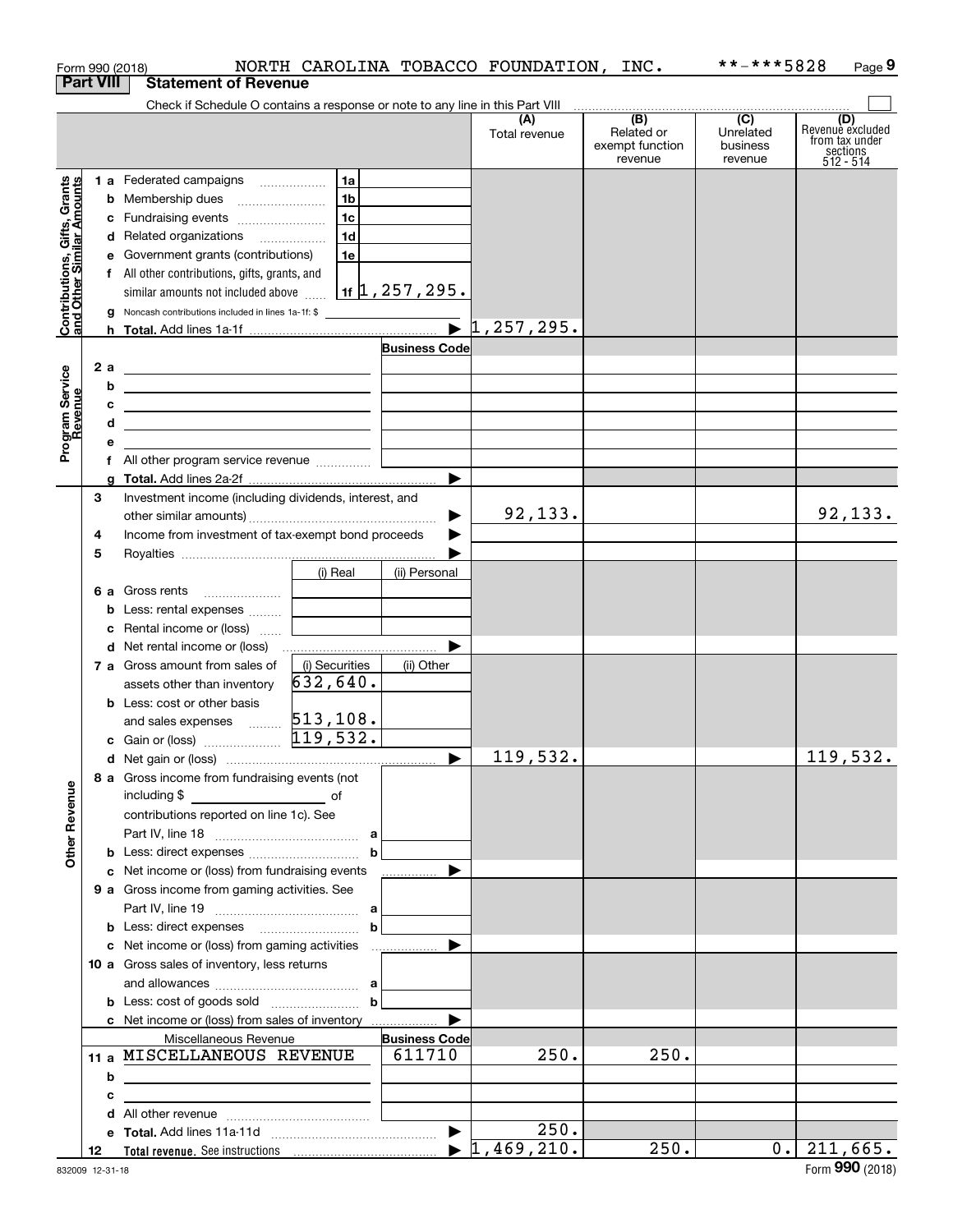### Form 990 (2018) Page **Part IX Statement of Functional Expenses 10** NORTH CAROLINA TOBACCO FOUNDATION, INC. \*\*-\*\*\*5828

*Section 501(c)(3) and 501(c)(4) organizations must complete all columns. All other organizations must complete column (A).*

|              |                                                                                                 |                       |                                    |                                                        | $\overline{\mathbf{x}}$        |
|--------------|-------------------------------------------------------------------------------------------------|-----------------------|------------------------------------|--------------------------------------------------------|--------------------------------|
|              | Do not include amounts reported on lines 6b,<br>7b, 8b, 9b, and 10b of Part VIII.               | (A)<br>Total expenses | (B)<br>Program service<br>expenses | $\overline{(C)}$<br>Management and<br>general expenses | (D)<br>Fundraising<br>expenses |
| 1.           | Grants and other assistance to domestic organizations                                           |                       |                                    |                                                        |                                |
|              | and domestic governments. See Part IV, line 21                                                  | 1,066,011.            | 1,066,011.                         |                                                        |                                |
| 2            | Grants and other assistance to domestic                                                         |                       |                                    |                                                        |                                |
|              | individuals. See Part IV, line 22                                                               |                       |                                    |                                                        |                                |
| 3            | Grants and other assistance to foreign                                                          |                       |                                    |                                                        |                                |
|              | organizations, foreign governments, and foreign                                                 |                       |                                    |                                                        |                                |
|              | individuals. See Part IV, lines 15 and 16                                                       |                       |                                    |                                                        |                                |
| 4            | Benefits paid to or for members                                                                 |                       |                                    |                                                        |                                |
| 5            | Compensation of current officers, directors,                                                    |                       |                                    |                                                        |                                |
|              | trustees, and key employees                                                                     |                       |                                    |                                                        |                                |
| 6            | Compensation not included above, to disqualified                                                |                       |                                    |                                                        |                                |
|              | persons (as defined under section 4958(f)(1)) and                                               |                       |                                    |                                                        |                                |
|              | persons described in section 4958(c)(3)(B)                                                      | 7,380.                |                                    |                                                        |                                |
| 7            |                                                                                                 |                       |                                    |                                                        | 7,380.                         |
| 8            | Pension plan accruals and contributions (include                                                |                       |                                    |                                                        |                                |
|              | section 401(k) and 403(b) employer contributions)                                               |                       |                                    |                                                        |                                |
| 9            |                                                                                                 |                       |                                    |                                                        |                                |
| 10           | Fees for services (non-employees):                                                              |                       |                                    |                                                        |                                |
| 11<br>a      |                                                                                                 |                       |                                    |                                                        |                                |
| b            |                                                                                                 | 2,015.                |                                    |                                                        | 2,015.                         |
| c            |                                                                                                 | 16, 150.              |                                    | 16, 150.                                               |                                |
| d            |                                                                                                 |                       |                                    |                                                        |                                |
| e            | Professional fundraising services. See Part IV, line 17                                         |                       |                                    |                                                        |                                |
| f            | Investment management fees                                                                      | 34,568.               |                                    | 34,568.                                                |                                |
| $\mathbf{q}$ | Other. (If line 11g amount exceeds 10% of line 25,                                              |                       |                                    |                                                        |                                |
|              | column (A) amount, list line 11g expenses on Sch O.)                                            |                       |                                    |                                                        |                                |
| 12           |                                                                                                 |                       |                                    |                                                        |                                |
| 13           |                                                                                                 | 7,396.                | 7,124.                             |                                                        | 272.                           |
| 14           |                                                                                                 |                       |                                    |                                                        |                                |
| 15           |                                                                                                 |                       |                                    |                                                        |                                |
| 16           |                                                                                                 | 6,144.                | 5,500.                             |                                                        | 644.                           |
| 17           | Travel                                                                                          | 67, 173.              | 59,762.                            |                                                        | 7,411.                         |
| 18           | Payments of travel or entertainment expenses                                                    |                       |                                    |                                                        |                                |
|              | for any federal, state, or local public officials                                               | 9,369.                |                                    |                                                        |                                |
| 19           | Conferences, conventions, and meetings                                                          |                       | 8,427.                             |                                                        | 942.                           |
| 20           | Interest                                                                                        |                       |                                    |                                                        |                                |
| 21           | Depreciation, depletion, and amortization                                                       |                       |                                    |                                                        |                                |
| 22<br>23     | Insurance                                                                                       | 4,917.                |                                    |                                                        | 4,917.                         |
| 24           | Other expenses. Itemize expenses not covered                                                    |                       |                                    |                                                        |                                |
|              | above. (List miscellaneous expenses in line 24e. If line                                        |                       |                                    |                                                        |                                |
|              | 24e amount exceeds 10% of line 25, column (A)<br>amount, list line 24e expenses on Schedule O.) |                       |                                    |                                                        |                                |
| a            | MISC SERVICES & FEES                                                                            | 235,987.              | 233,882.                           |                                                        | 2,105.                         |
| b            | <b>SUPPLIES</b>                                                                                 | 75, 273.              | 74,034.                            |                                                        | 1,239.                         |
| C            | EQUIPMENT RENTAL & MAIN                                                                         | 27,978.               | 27,978.                            |                                                        |                                |
| d            | CONTRACTED SERVICES                                                                             | 16,947.               | 16,947.                            |                                                        |                                |
|              | SEE SCH O<br>e All other expenses                                                               | $\overline{20, 452.}$ | 20,392.                            |                                                        | 60.                            |
| 25           | Total functional expenses. Add lines 1 through 24e                                              | 1,597,760.            | 1,520,057.                         | 50,718.                                                | 26,985.                        |
| 26           | Joint costs. Complete this line only if the organization                                        |                       |                                    |                                                        |                                |
|              | reported in column (B) joint costs from a combined                                              |                       |                                    |                                                        |                                |
|              | educational campaign and fundraising solicitation.                                              |                       |                                    |                                                        |                                |
|              | Check here $\blacktriangleright$<br>if following SOP 98-2 (ASC 958-720)                         |                       |                                    |                                                        |                                |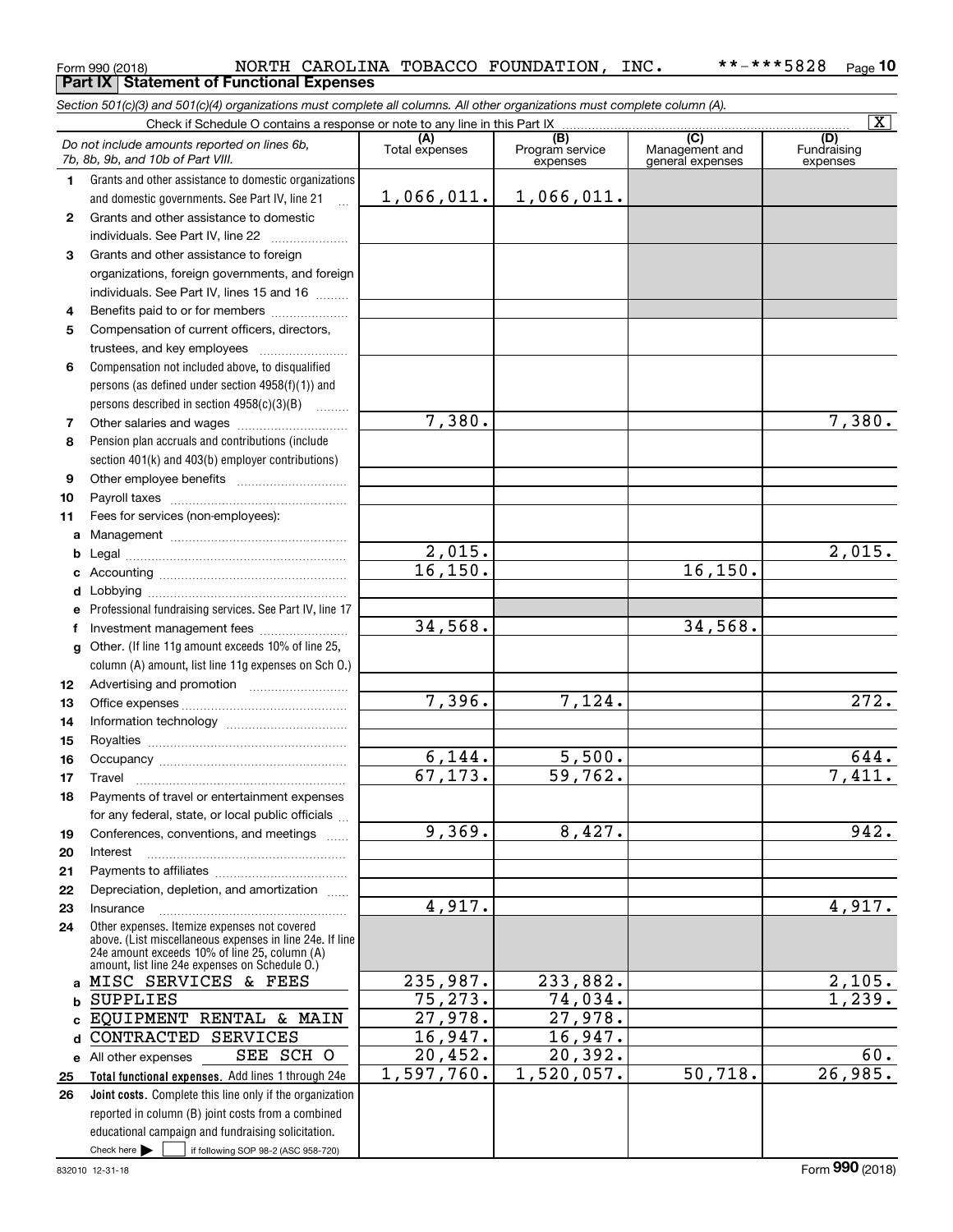| <sup>⊏</sup> orm 990 (2018) |                                                                            | <b>NORTH</b> | CAROLINA | TOBACCO | FOUNDATION | INC. | **-***5828 | Page |
|-----------------------------|----------------------------------------------------------------------------|--------------|----------|---------|------------|------|------------|------|
| Part X                      | <b>Balance Sheet</b>                                                       |              |          |         |            |      |            |      |
|                             | Chack if Schadula O contains a response or note to any line in this Part X |              |          |         |            |      |            |      |

| (A)<br>Beginning of year                                                                                                                                                                                                                   | (B)<br>End of year          |
|--------------------------------------------------------------------------------------------------------------------------------------------------------------------------------------------------------------------------------------------|-----------------------------|
|                                                                                                                                                                                                                                            |                             |
| 1<br>1                                                                                                                                                                                                                                     |                             |
| 3,735,837.<br>$\mathbf{2}$<br>2                                                                                                                                                                                                            | 3,501,818.                  |
| 565,610.<br>$\overline{3}$<br>З                                                                                                                                                                                                            | 282, 368.                   |
| 4<br>4                                                                                                                                                                                                                                     |                             |
| Loans and other receivables from current and former officers, directors,<br>5                                                                                                                                                              |                             |
| trustees, key employees, and highest compensated employees. Complete                                                                                                                                                                       |                             |
| 5<br>Part II of Schedule L                                                                                                                                                                                                                 |                             |
| Loans and other receivables from other disqualified persons (as defined under<br>6                                                                                                                                                         |                             |
| section $4958(f)(1)$ , persons described in section $4958(c)(3)(B)$ , and contributing                                                                                                                                                     |                             |
| employers and sponsoring organizations of section 501(c)(9) voluntary                                                                                                                                                                      |                             |
| employees' beneficiary organizations (see instr). Complete Part II of Sch L<br>6                                                                                                                                                           |                             |
| Assets<br>$\overline{7}$<br>7                                                                                                                                                                                                              |                             |
| 8<br>8                                                                                                                                                                                                                                     |                             |
| 9<br>9<br>Prepaid expenses and deferred charges                                                                                                                                                                                            |                             |
| <b>10a</b> Land, buildings, and equipment: cost or other                                                                                                                                                                                   |                             |
| basis. Complete Part VI of Schedule D  10a                                                                                                                                                                                                 |                             |
| 10 <sub>c</sub>                                                                                                                                                                                                                            |                             |
| 11<br>11<br>6,983,875.                                                                                                                                                                                                                     | 7,820,030.                  |
| 12<br>12                                                                                                                                                                                                                                   |                             |
| 13<br>13<br>14                                                                                                                                                                                                                             |                             |
| 14<br>15<br>15                                                                                                                                                                                                                             |                             |
| 11,285,322.<br>16<br>16                                                                                                                                                                                                                    | 11,604,216.                 |
| 17<br>17                                                                                                                                                                                                                                   |                             |
| 18<br>18                                                                                                                                                                                                                                   |                             |
| 19<br>Deferred revenue manual contracts and contracts are all the contracts and contracts are contracted and contracts are contracted and contract are contracted and contract are contracted and contract are contracted and contra<br>19 |                             |
| 20<br>20                                                                                                                                                                                                                                   |                             |
| 21<br>Escrow or custodial account liability. Complete Part IV of Schedule D<br>21                                                                                                                                                          |                             |
| Loans and other payables to current and former officers, directors, trustees,<br>22                                                                                                                                                        |                             |
| key employees, highest compensated employees, and disqualified persons.                                                                                                                                                                    |                             |
| Liabilities<br>22                                                                                                                                                                                                                          |                             |
| Secured mortgages and notes payable to unrelated third parties<br>23<br>23                                                                                                                                                                 |                             |
| 24<br>24                                                                                                                                                                                                                                   |                             |
| 25<br>Other liabilities (including federal income tax, payables to related third                                                                                                                                                           |                             |
| parties, and other liabilities not included on lines 17-24). Complete Part X of                                                                                                                                                            |                             |
| 408,726.<br>25<br>Schedule D                                                                                                                                                                                                               | $\frac{400,749.}{400,749.}$ |
| 408,726.<br>Total liabilities. Add lines 17 through 25<br>26<br>26                                                                                                                                                                         |                             |
| Organizations that follow SFAS 117 (ASC 958), check here $\blacktriangleright \begin{array}{ c } \hline X & \text{and} \end{array}$                                                                                                        |                             |
| complete lines 27 through 29, and lines 33 and 34.                                                                                                                                                                                         |                             |
| 295,335.<br>27<br>Unrestricted net assets<br>27                                                                                                                                                                                            | 284,930.                    |
| 5,555,714.<br>28<br>28<br>Temporarily restricted net assets                                                                                                                                                                                | $\overline{5,286,140}$ .    |
| 5,025,547.<br>29<br>29<br>Permanently restricted net assets                                                                                                                                                                                | $\overline{5,632}, 397.$    |
| Organizations that do not follow SFAS 117 (ASC 958), check here ▶ □                                                                                                                                                                        |                             |
| and complete lines 30 through 34.                                                                                                                                                                                                          |                             |
| 30<br>30                                                                                                                                                                                                                                   |                             |
| Net Assets or Fund Balances<br>Paid-in or capital surplus, or land, building, or equipment fund<br>31<br>31<br>32                                                                                                                          |                             |
| 32<br>Retained earnings, endowment, accumulated income, or other funds<br>10,876,596.<br>33<br>33<br>Total net assets or fund balances                                                                                                     | $\overline{11}$ , 203, 467. |
| 11,285,322.<br>34<br>34                                                                                                                                                                                                                    | 11,604,216.                 |

Form (2018) **990**

**Part X Balance B**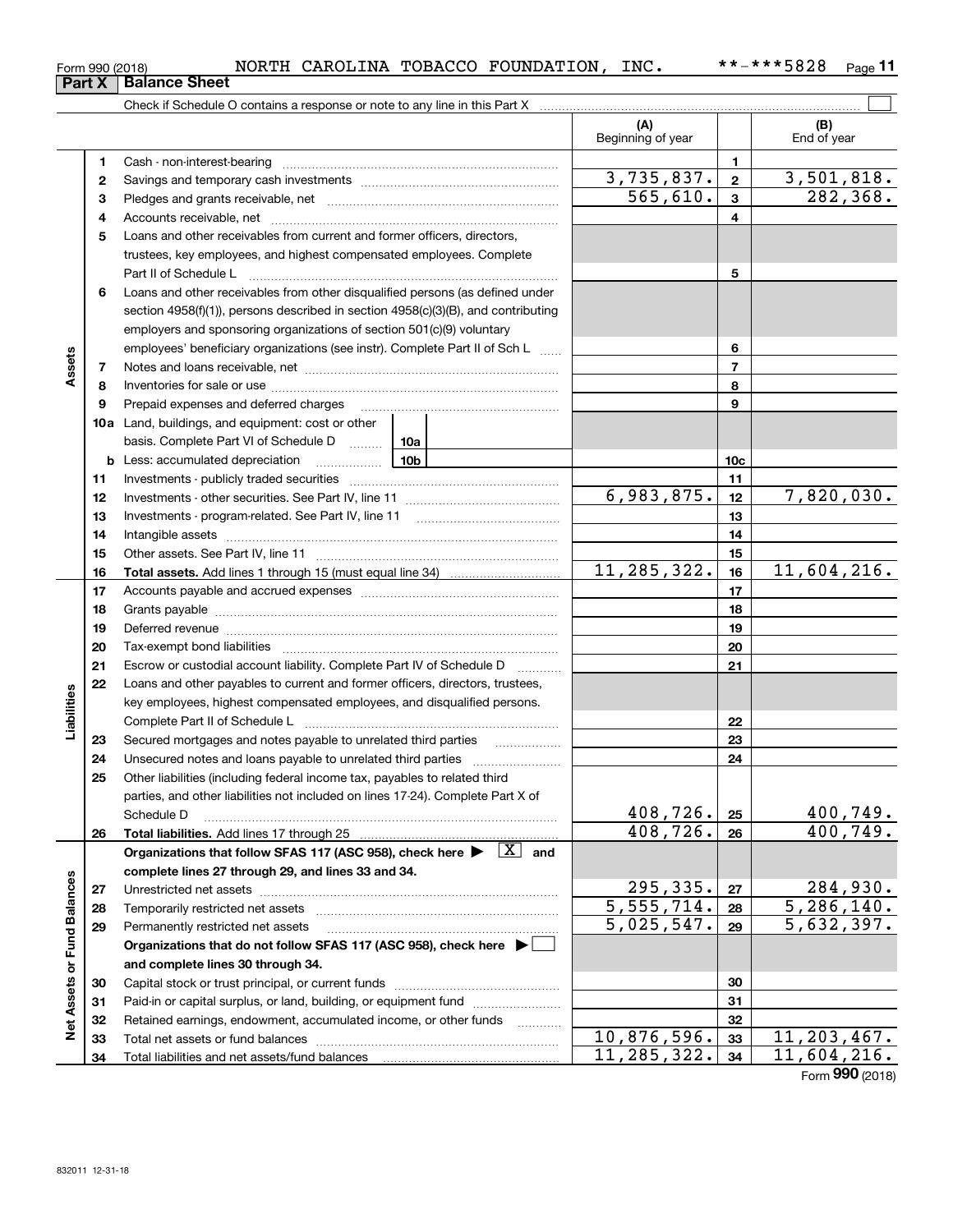|    | NORTH CAROLINA TOBACCO FOUNDATION, INC.<br>Form 990 (2018)                                                                      |                         | **-***5828               |     | $Page$ 12 |
|----|---------------------------------------------------------------------------------------------------------------------------------|-------------------------|--------------------------|-----|-----------|
|    | <b>Reconciliation of Net Assets</b><br>Part XI                                                                                  |                         |                          |     |           |
|    | Check if Schedule O contains a response or note to any line in this Part XI                                                     |                         |                          |     |           |
|    |                                                                                                                                 |                         |                          |     |           |
| 1  | Total revenue (must equal Part VIII, column (A), line 12)                                                                       | 1                       | 1,469,210.               |     |           |
| 2  | Total expenses (must equal Part IX, column (A), line 25)                                                                        | $\overline{2}$          | $\overline{1,597,760}$ . |     |           |
| 3  | Revenue less expenses. Subtract line 2 from line 1                                                                              | 3                       | $-128,550.$              |     |           |
| 4  |                                                                                                                                 | $\overline{\mathbf{4}}$ | 10,876,596.              |     |           |
| 5  | Net unrealized gains (losses) on investments                                                                                    | 5                       |                          |     | 455,421.  |
| 6  | Donated services and use of facilities                                                                                          | 6                       |                          |     |           |
| 7  | Investment expenses                                                                                                             | $\overline{7}$          |                          |     |           |
| 8  | Prior period adjustments                                                                                                        | 8                       |                          |     |           |
| 9  |                                                                                                                                 | 9                       |                          |     | 0.        |
| 10 | Net assets or fund balances at end of year. Combine lines 3 through 9 (must equal Part X, line 33,                              |                         |                          |     |           |
|    | column (B))                                                                                                                     | 10                      | 11, 203, 467.            |     |           |
|    | Part XII Financial Statements and Reporting                                                                                     |                         |                          |     |           |
|    |                                                                                                                                 |                         |                          |     |           |
|    |                                                                                                                                 |                         |                          | Yes | <b>No</b> |
| 1  | $\boxed{\mathbf{X}}$ Accrual<br>Other<br>Accounting method used to prepare the Form 990:<br>Cash<br>$\mathbf{1}$                |                         |                          |     |           |
|    | If the organization changed its method of accounting from a prior year or checked "Other," explain in Schedule O.               |                         |                          |     |           |
|    | 2a Were the organization's financial statements compiled or reviewed by an independent accountant?                              |                         | 2a                       |     | x         |
|    | If "Yes," check a box below to indicate whether the financial statements for the year were compiled or reviewed on a            |                         |                          |     |           |
|    | separate basis, consolidated basis, or both:                                                                                    |                         |                          |     |           |
|    | Consolidated basis<br>Separate basis<br>Both consolidated and separate basis                                                    |                         |                          |     |           |
|    | <b>b</b> Were the organization's financial statements audited by an independent accountant?                                     |                         | 2b                       | Χ   |           |
|    | If "Yes," check a box below to indicate whether the financial statements for the year were audited on a separate basis,         |                         |                          |     |           |
|    | consolidated basis, or both:                                                                                                    |                         |                          |     |           |
|    | $X$ Separate basis<br><b>Consolidated basis</b><br>Both consolidated and separate basis                                         |                         |                          |     |           |
|    | c If "Yes" to line 2a or 2b, does the organization have a committee that assumes responsibility for oversight of the audit,     |                         |                          |     |           |
|    | review, or compilation of its financial statements and selection of an independent accountant?                                  |                         | 2c                       | x   |           |
|    | If the organization changed either its oversight process or selection process during the tax year, explain in Schedule O.       |                         |                          |     |           |
|    | 3a As a result of a federal award, was the organization required to undergo an audit or audits as set forth in the Single Audit |                         |                          |     |           |
|    |                                                                                                                                 |                         | 3a                       |     | x         |
|    | b If "Yes," did the organization undergo the required audit or audits? If the organization did not undergo the required audit   |                         |                          |     |           |
|    | or audits, explain why in Schedule O and describe any steps taken to undergo such audits                                        |                         | 3b                       |     |           |

Form (2018) **990**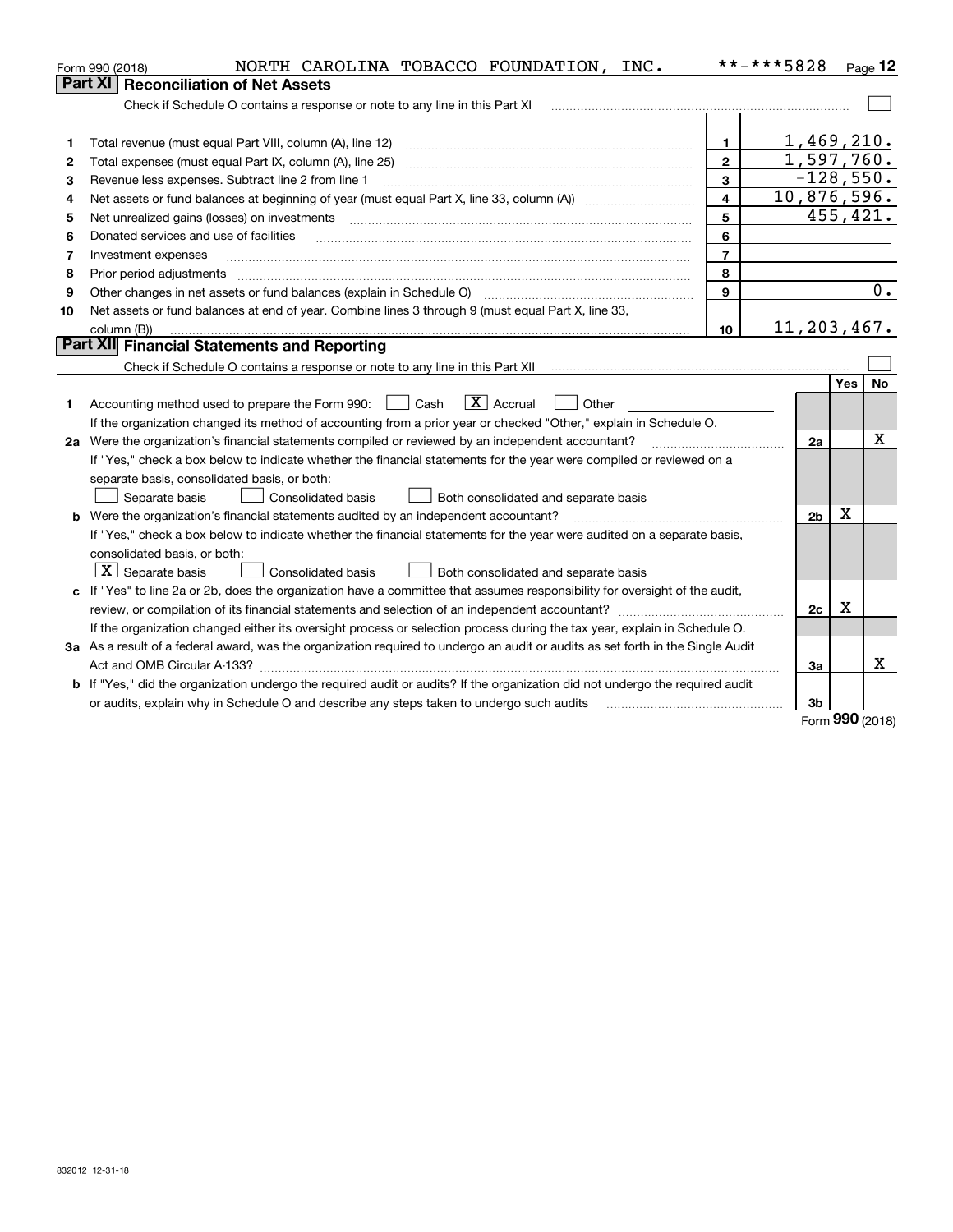|  | <b>SCHEDULE A</b> |
|--|-------------------|
|--|-------------------|

**(Form 990 or 990-EZ)**

# **Public Charity Status and Public Support**

OMB No. 1545-0047

**2018**

**Complete if the organization is a section 501(c)(3) organization or a section 4947(a)(1) nonexempt charitable trust. | Attach to Form 990 or Form 990-EZ.** 

|       |                 | Department of the Treasury<br>Internal Revenue Service | Attach to Form 990 or Form 990-EZ.<br>$\blacktriangleright$ Go to www.irs.gov/Form990 for instructions and the latest information. | <b>Open to Public</b><br><b>Inspection</b>                                                                                                    |                             |                                 |                            |  |                                       |
|-------|-----------------|--------------------------------------------------------|------------------------------------------------------------------------------------------------------------------------------------|-----------------------------------------------------------------------------------------------------------------------------------------------|-----------------------------|---------------------------------|----------------------------|--|---------------------------------------|
|       |                 | Name of the organization                               |                                                                                                                                    |                                                                                                                                               |                             |                                 |                            |  | <b>Employer identification number</b> |
|       |                 |                                                        |                                                                                                                                    | NORTH CAROLINA TOBACCO FOUNDATION, INC.                                                                                                       |                             |                                 |                            |  | **-***5828                            |
|       | Part I          |                                                        |                                                                                                                                    | Reason for Public Charity Status (All organizations must complete this part.) See instructions.                                               |                             |                                 |                            |  |                                       |
|       |                 |                                                        |                                                                                                                                    |                                                                                                                                               |                             |                                 |                            |  |                                       |
|       |                 |                                                        |                                                                                                                                    | The organization is not a private foundation because it is: (For lines 1 through 12, check only one box.)                                     |                             |                                 |                            |  |                                       |
| 1     |                 |                                                        |                                                                                                                                    | A church, convention of churches, or association of churches described in section 170(b)(1)(A)(i).                                            |                             |                                 |                            |  |                                       |
| 2     |                 |                                                        |                                                                                                                                    | A school described in section 170(b)(1)(A)(ii). (Attach Schedule E (Form 990 or 990-EZ).)                                                     |                             |                                 |                            |  |                                       |
| 3     |                 |                                                        |                                                                                                                                    | A hospital or a cooperative hospital service organization described in section 170(b)(1)(A)(iii).                                             |                             |                                 |                            |  |                                       |
| 4     |                 |                                                        |                                                                                                                                    | A medical research organization operated in conjunction with a hospital described in section 170(b)(1)(A)(iii). Enter the hospital's name,    |                             |                                 |                            |  |                                       |
|       |                 | city, and state:                                       |                                                                                                                                    |                                                                                                                                               |                             |                                 |                            |  |                                       |
|       | $5 \mid X \mid$ |                                                        |                                                                                                                                    | An organization operated for the benefit of a college or university owned or operated by a governmental unit described in                     |                             |                                 |                            |  |                                       |
|       |                 |                                                        | section 170(b)(1)(A)(iv). (Complete Part II.)                                                                                      |                                                                                                                                               |                             |                                 |                            |  |                                       |
| 6     |                 |                                                        |                                                                                                                                    | A federal, state, or local government or governmental unit described in section 170(b)(1)(A)(v).                                              |                             |                                 |                            |  |                                       |
| 7     |                 |                                                        |                                                                                                                                    | An organization that normally receives a substantial part of its support from a governmental unit or from the general public described in     |                             |                                 |                            |  |                                       |
|       |                 |                                                        | section 170(b)(1)(A)(vi). (Complete Part II.)                                                                                      |                                                                                                                                               |                             |                                 |                            |  |                                       |
| 8     |                 |                                                        |                                                                                                                                    | A community trust described in section 170(b)(1)(A)(vi). (Complete Part II.)                                                                  |                             |                                 |                            |  |                                       |
| 9     |                 |                                                        |                                                                                                                                    | An agricultural research organization described in section 170(b)(1)(A)(ix) operated in conjunction with a land-grant college                 |                             |                                 |                            |  |                                       |
|       |                 |                                                        |                                                                                                                                    | or university or a non-land-grant college of agriculture (see instructions). Enter the name, city, and state of the college or                |                             |                                 |                            |  |                                       |
|       |                 | university:                                            |                                                                                                                                    |                                                                                                                                               |                             |                                 |                            |  |                                       |
| 10    |                 |                                                        |                                                                                                                                    | An organization that normally receives: (1) more than 33 1/3% of its support from contributions, membership fees, and gross receipts from     |                             |                                 |                            |  |                                       |
|       |                 |                                                        |                                                                                                                                    | activities related to its exempt functions - subject to certain exceptions, and (2) no more than 33 1/3% of its support from gross investment |                             |                                 |                            |  |                                       |
|       |                 |                                                        |                                                                                                                                    | income and unrelated business taxable income (less section 511 tax) from businesses acquired by the organization after June 30, 1975.         |                             |                                 |                            |  |                                       |
|       |                 |                                                        | See section 509(a)(2). (Complete Part III.)                                                                                        |                                                                                                                                               |                             |                                 |                            |  |                                       |
| 11    |                 |                                                        |                                                                                                                                    | An organization organized and operated exclusively to test for public safety. See section 509(a)(4).                                          |                             |                                 |                            |  |                                       |
| 12    |                 |                                                        |                                                                                                                                    | An organization organized and operated exclusively for the benefit of, to perform the functions of, or to carry out the purposes of one or    |                             |                                 |                            |  |                                       |
|       |                 |                                                        |                                                                                                                                    | more publicly supported organizations described in section 509(a)(1) or section 509(a)(2). See section 509(a)(3). Check the box in            |                             |                                 |                            |  |                                       |
|       |                 |                                                        |                                                                                                                                    | lines 12a through 12d that describes the type of supporting organization and complete lines 12e, 12f, and 12g.                                |                             |                                 |                            |  |                                       |
| а     |                 |                                                        |                                                                                                                                    | Type I. A supporting organization operated, supervised, or controlled by its supported organization(s), typically by giving                   |                             |                                 |                            |  |                                       |
|       |                 |                                                        |                                                                                                                                    | the supported organization(s) the power to regularly appoint or elect a majority of the directors or trustees of the supporting               |                             |                                 |                            |  |                                       |
|       |                 |                                                        | organization. You must complete Part IV, Sections A and B.                                                                         |                                                                                                                                               |                             |                                 |                            |  |                                       |
| b     |                 |                                                        |                                                                                                                                    | Type II. A supporting organization supervised or controlled in connection with its supported organization(s), by having                       |                             |                                 |                            |  |                                       |
|       |                 |                                                        |                                                                                                                                    | control or management of the supporting organization vested in the same persons that control or manage the supported                          |                             |                                 |                            |  |                                       |
|       |                 |                                                        |                                                                                                                                    |                                                                                                                                               |                             |                                 |                            |  |                                       |
|       |                 |                                                        | organization(s). You must complete Part IV, Sections A and C.                                                                      |                                                                                                                                               |                             |                                 |                            |  |                                       |
| с     |                 |                                                        |                                                                                                                                    | Type III functionally integrated. A supporting organization operated in connection with, and functionally integrated with,                    |                             |                                 |                            |  |                                       |
|       |                 |                                                        |                                                                                                                                    | its supported organization(s) (see instructions). You must complete Part IV, Sections A, D, and E.                                            |                             |                                 |                            |  |                                       |
| d     |                 |                                                        |                                                                                                                                    | Type III non-functionally integrated. A supporting organization operated in connection with its supported organization(s)                     |                             |                                 |                            |  |                                       |
|       |                 |                                                        |                                                                                                                                    | that is not functionally integrated. The organization generally must satisfy a distribution requirement and an attentiveness                  |                             |                                 |                            |  |                                       |
|       |                 |                                                        |                                                                                                                                    | requirement (see instructions). You must complete Part IV, Sections A and D, and Part V.                                                      |                             |                                 |                            |  |                                       |
| е     |                 |                                                        |                                                                                                                                    | Check this box if the organization received a written determination from the IRS that it is a Type I, Type II, Type III                       |                             |                                 |                            |  |                                       |
|       |                 |                                                        |                                                                                                                                    | functionally integrated, or Type III non-functionally integrated supporting organization.                                                     |                             |                                 |                            |  |                                       |
| f     |                 | Enter the number of supported organizations            |                                                                                                                                    |                                                                                                                                               |                             |                                 |                            |  |                                       |
|       |                 | (i) Name of supported                                  | Provide the following information about the supported organization(s).<br>(ii) EIN                                                 | (iii) Type of organization                                                                                                                    |                             | (iv) Is the organization listed | (v) Amount of monetary     |  | (vi) Amount of other                  |
|       |                 | organization                                           |                                                                                                                                    | (described on lines 1-10                                                                                                                      | in your governing document? |                                 | support (see instructions) |  | support (see instructions)            |
|       |                 |                                                        |                                                                                                                                    | above (see instructions))                                                                                                                     | Yes                         | No                              |                            |  |                                       |
|       |                 |                                                        |                                                                                                                                    |                                                                                                                                               |                             |                                 |                            |  |                                       |
|       |                 |                                                        |                                                                                                                                    |                                                                                                                                               |                             |                                 |                            |  |                                       |
|       |                 |                                                        |                                                                                                                                    |                                                                                                                                               |                             |                                 |                            |  |                                       |
|       |                 |                                                        |                                                                                                                                    |                                                                                                                                               |                             |                                 |                            |  |                                       |
|       |                 |                                                        |                                                                                                                                    |                                                                                                                                               |                             |                                 |                            |  |                                       |
|       |                 |                                                        |                                                                                                                                    |                                                                                                                                               |                             |                                 |                            |  |                                       |
|       |                 |                                                        |                                                                                                                                    |                                                                                                                                               |                             |                                 |                            |  |                                       |
|       |                 |                                                        |                                                                                                                                    |                                                                                                                                               |                             |                                 |                            |  |                                       |
|       |                 |                                                        |                                                                                                                                    |                                                                                                                                               |                             |                                 |                            |  |                                       |
|       |                 |                                                        |                                                                                                                                    |                                                                                                                                               |                             |                                 |                            |  |                                       |
| Total |                 |                                                        |                                                                                                                                    |                                                                                                                                               |                             |                                 |                            |  |                                       |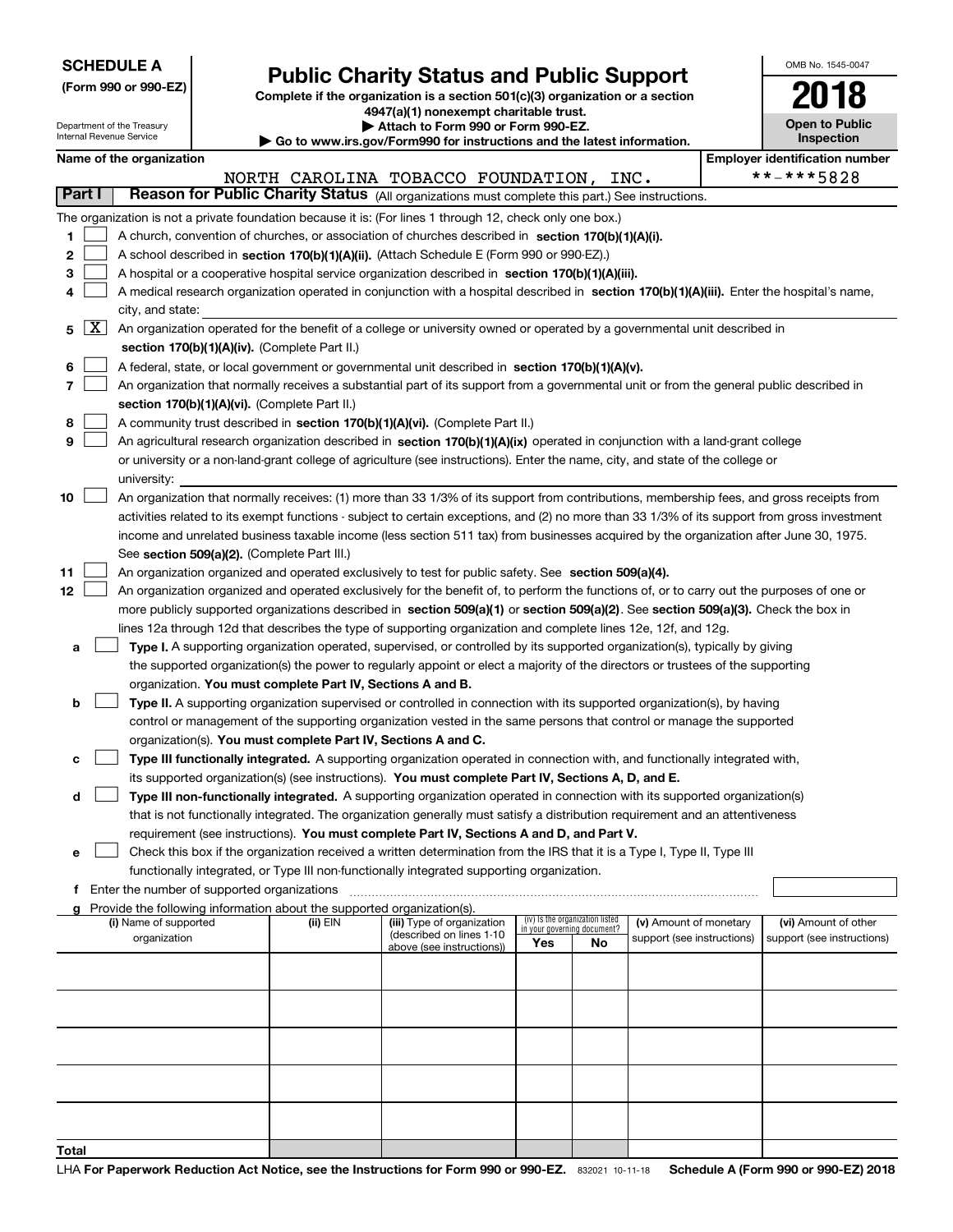#### **2** Schedule A (Form 990 or 990-EZ) 2018 Page NORTH CAROLINA TOBACCO FOUNDATION, INC. \*\*-\*\*\*5828**Part II Support Schedule for Organizations Described in Sections 170(b)(1)(A)(iv) and 170(b)(1)(A)(vi)**

(Complete only if you checked the box on line 5, 7, or 8 of Part I or if the organization failed to qualify under Part III. If the organization fails to qualify under the tests listed below, please complete Part III.)

| <b>Section A. Public Support</b>                                                                                                                                                                                                                     |          |                        |            |            |          |                                          |  |  |  |
|------------------------------------------------------------------------------------------------------------------------------------------------------------------------------------------------------------------------------------------------------|----------|------------------------|------------|------------|----------|------------------------------------------|--|--|--|
| Calendar year (or fiscal year beginning in) $\blacktriangleright$                                                                                                                                                                                    | (a) 2014 | $(b)$ 2015             | $(c)$ 2016 | $(d)$ 2017 | (e) 2018 | (f) Total                                |  |  |  |
| 1 Gifts, grants, contributions, and                                                                                                                                                                                                                  |          |                        |            |            |          |                                          |  |  |  |
| membership fees received. (Do not                                                                                                                                                                                                                    |          |                        |            |            |          |                                          |  |  |  |
| include any "unusual grants.")                                                                                                                                                                                                                       | 2782580. | 2247688.               | 1357631.   | 2539588.   |          | 1257295.10184782.                        |  |  |  |
| 2 Tax revenues levied for the organ-                                                                                                                                                                                                                 |          |                        |            |            |          |                                          |  |  |  |
| ization's benefit and either paid to                                                                                                                                                                                                                 |          |                        |            |            |          |                                          |  |  |  |
| or expended on its behalf                                                                                                                                                                                                                            |          |                        |            |            |          |                                          |  |  |  |
| 3 The value of services or facilities                                                                                                                                                                                                                |          |                        |            |            |          |                                          |  |  |  |
| furnished by a governmental unit to                                                                                                                                                                                                                  |          |                        |            |            |          |                                          |  |  |  |
| the organization without charge                                                                                                                                                                                                                      |          |                        |            |            |          |                                          |  |  |  |
| 4 Total. Add lines 1 through 3                                                                                                                                                                                                                       | 2782580. | 2247688.               | 1357631.   | 2539588.   |          | 1257295.10184782.                        |  |  |  |
| 5 The portion of total contributions                                                                                                                                                                                                                 |          |                        |            |            |          |                                          |  |  |  |
| by each person (other than a                                                                                                                                                                                                                         |          |                        |            |            |          |                                          |  |  |  |
| governmental unit or publicly                                                                                                                                                                                                                        |          |                        |            |            |          |                                          |  |  |  |
| supported organization) included                                                                                                                                                                                                                     |          |                        |            |            |          |                                          |  |  |  |
| on line 1 that exceeds 2% of the                                                                                                                                                                                                                     |          |                        |            |            |          |                                          |  |  |  |
| amount shown on line 11,                                                                                                                                                                                                                             |          |                        |            |            |          |                                          |  |  |  |
| column (f)                                                                                                                                                                                                                                           |          |                        |            |            |          | 4831723.                                 |  |  |  |
|                                                                                                                                                                                                                                                      |          |                        |            |            |          | 5353059.                                 |  |  |  |
| 6 Public support. Subtract line 5 from line 4.<br><b>Section B. Total Support</b>                                                                                                                                                                    |          |                        |            |            |          |                                          |  |  |  |
|                                                                                                                                                                                                                                                      |          |                        |            |            |          |                                          |  |  |  |
| Calendar year (or fiscal year beginning in)                                                                                                                                                                                                          | (a) 2014 | $(b)$ 2015<br>2247688. | $(c)$ 2016 | $(d)$ 2017 | (e) 2018 | (f) Total<br>1257295.10184782.           |  |  |  |
| <b>7</b> Amounts from line 4                                                                                                                                                                                                                         | 2782580. |                        | 1357631.   | 2539588.   |          |                                          |  |  |  |
| 8 Gross income from interest,                                                                                                                                                                                                                        |          |                        |            |            |          |                                          |  |  |  |
| dividends, payments received on                                                                                                                                                                                                                      |          |                        |            |            |          |                                          |  |  |  |
| securities loans, rents, royalties,                                                                                                                                                                                                                  |          |                        |            |            |          |                                          |  |  |  |
| and income from similar sources                                                                                                                                                                                                                      | 51,228.  | 47,887.                | 53,979.    | 68,971.    | 92,133.  | 314, 198.                                |  |  |  |
| 9 Net income from unrelated business                                                                                                                                                                                                                 |          |                        |            |            |          |                                          |  |  |  |
| activities, whether or not the                                                                                                                                                                                                                       |          |                        |            |            |          |                                          |  |  |  |
| business is regularly carried on                                                                                                                                                                                                                     |          |                        |            |            |          |                                          |  |  |  |
| 10 Other income. Do not include gain                                                                                                                                                                                                                 |          |                        |            |            |          |                                          |  |  |  |
| or loss from the sale of capital                                                                                                                                                                                                                     |          |                        |            |            |          |                                          |  |  |  |
| assets (Explain in Part VI.)                                                                                                                                                                                                                         | 250.     |                        |            |            | 250.     | 500.                                     |  |  |  |
| 11 Total support. Add lines 7 through 10                                                                                                                                                                                                             |          |                        |            |            |          | 10499480.                                |  |  |  |
| <b>12</b> Gross receipts from related activities, etc. (see instructions)                                                                                                                                                                            |          |                        |            |            | 12       |                                          |  |  |  |
| 13 First five years. If the Form 990 is for the organization's first, second, third, fourth, or fifth tax year as a section 501(c)(3)                                                                                                                |          |                        |            |            |          |                                          |  |  |  |
| organization, check this box and stop here                                                                                                                                                                                                           |          |                        |            |            |          |                                          |  |  |  |
| Section C. Computation of Public Support Percentage                                                                                                                                                                                                  |          |                        |            |            |          |                                          |  |  |  |
| 14 Public support percentage for 2018 (line 6, column (f) divided by line 11, column (f) <i>mummumumumum</i>                                                                                                                                         |          |                        |            |            | 14       | 50.98<br>$\%$                            |  |  |  |
|                                                                                                                                                                                                                                                      |          |                        |            |            | 15       | 50.05<br>%                               |  |  |  |
| 16a 33 1/3% support test - 2018. If the organization did not check the box on line 13, and line 14 is 33 1/3% or more, check this box and                                                                                                            |          |                        |            |            |          |                                          |  |  |  |
| stop here. The organization qualifies as a publicly supported organization                                                                                                                                                                           |          |                        |            |            |          | $\blacktriangleright$ $\boxed{\text{X}}$ |  |  |  |
| b 33 1/3% support test - 2017. If the organization did not check a box on line 13 or 16a, and line 15 is 33 1/3% or more, check this box                                                                                                             |          |                        |            |            |          |                                          |  |  |  |
| and stop here. The organization qualifies as a publicly supported organization                                                                                                                                                                       |          |                        |            |            |          |                                          |  |  |  |
| 17a 10% -facts-and-circumstances test - 2018. If the organization did not check a box on line 13, 16a, or 16b, and line 14 is 10% or more,                                                                                                           |          |                        |            |            |          |                                          |  |  |  |
|                                                                                                                                                                                                                                                      |          |                        |            |            |          |                                          |  |  |  |
| and if the organization meets the "facts-and-circumstances" test, check this box and stop here. Explain in Part VI how the organization<br>meets the "facts-and-circumstances" test. The organization qualifies as a publicly supported organization |          |                        |            |            |          |                                          |  |  |  |
|                                                                                                                                                                                                                                                      |          |                        |            |            |          |                                          |  |  |  |
| <b>b 10% -facts-and-circumstances test - 2017.</b> If the organization did not check a box on line 13, 16a, 16b, or 17a, and line 15 is 10% or                                                                                                       |          |                        |            |            |          |                                          |  |  |  |
| more, and if the organization meets the "facts-and-circumstances" test, check this box and stop here. Explain in Part VI how the                                                                                                                     |          |                        |            |            |          |                                          |  |  |  |
| organization meets the "facts-and-circumstances" test. The organization qualifies as a publicly supported organization                                                                                                                               |          |                        |            |            |          |                                          |  |  |  |
| 18 Private foundation. If the organization did not check a box on line 13, 16a, 16b, 17a, or 17b, check this box and see instructions                                                                                                                |          |                        |            |            |          |                                          |  |  |  |

**Schedule A (Form 990 or 990-EZ) 2018**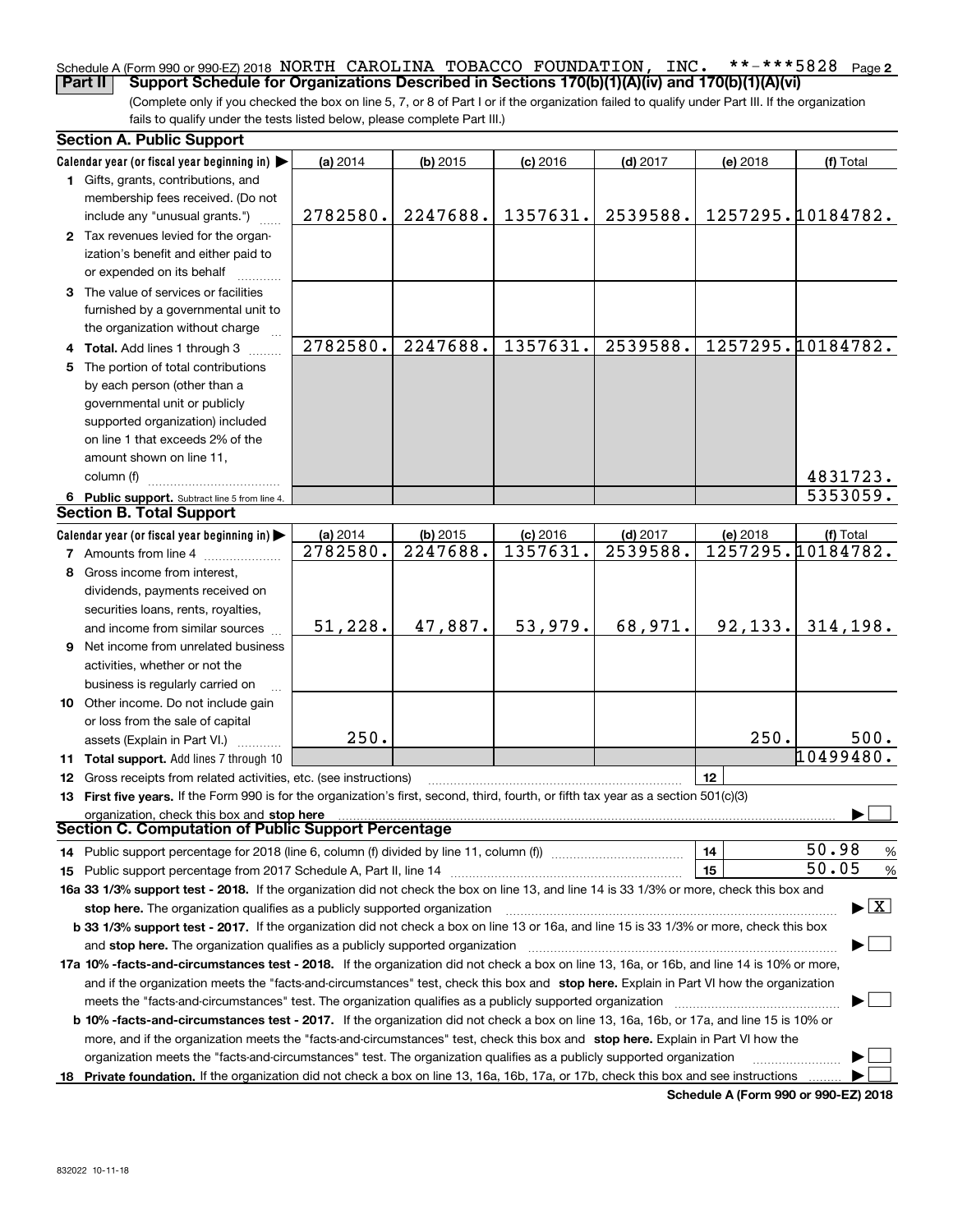#### **3** Schedule A (Form 990 or 990-EZ) 2018 Page NORTH CAROLINA TOBACCO FOUNDATION, INC. \*\*-\*\*\*5828**Part III** | Support Schedule for Organizations Described in Section 509(a)(2)

(Complete only if you checked the box on line 10 of Part I or if the organization failed to qualify under Part II. If the organization fails to qualify under the tests listed below, please complete Part II.)

| <b>Section A. Public Support</b>                                                                                                                                                                                               |          |            |                 |                                       |          |             |
|--------------------------------------------------------------------------------------------------------------------------------------------------------------------------------------------------------------------------------|----------|------------|-----------------|---------------------------------------|----------|-------------|
| Calendar year (or fiscal year beginning in) $\blacktriangleright$                                                                                                                                                              | (a) 2014 | (b) 2015   | <b>(c)</b> 2016 | $(d)$ 2017                            | (e) 2018 | (f) Total   |
| 1 Gifts, grants, contributions, and                                                                                                                                                                                            |          |            |                 |                                       |          |             |
| membership fees received. (Do not                                                                                                                                                                                              |          |            |                 |                                       |          |             |
| include any "unusual grants.")                                                                                                                                                                                                 |          |            |                 |                                       |          |             |
| <b>2</b> Gross receipts from admissions,                                                                                                                                                                                       |          |            |                 |                                       |          |             |
| merchandise sold or services per-                                                                                                                                                                                              |          |            |                 |                                       |          |             |
| formed, or facilities furnished in                                                                                                                                                                                             |          |            |                 |                                       |          |             |
| any activity that is related to the<br>organization's tax-exempt purpose                                                                                                                                                       |          |            |                 |                                       |          |             |
| 3 Gross receipts from activities that                                                                                                                                                                                          |          |            |                 |                                       |          |             |
| are not an unrelated trade or bus-                                                                                                                                                                                             |          |            |                 |                                       |          |             |
|                                                                                                                                                                                                                                |          |            |                 |                                       |          |             |
| iness under section 513                                                                                                                                                                                                        |          |            |                 |                                       |          |             |
| 4 Tax revenues levied for the organ-                                                                                                                                                                                           |          |            |                 |                                       |          |             |
| ization's benefit and either paid to                                                                                                                                                                                           |          |            |                 |                                       |          |             |
| or expended on its behalf<br>.                                                                                                                                                                                                 |          |            |                 |                                       |          |             |
| 5 The value of services or facilities                                                                                                                                                                                          |          |            |                 |                                       |          |             |
| furnished by a governmental unit to                                                                                                                                                                                            |          |            |                 |                                       |          |             |
| the organization without charge                                                                                                                                                                                                |          |            |                 |                                       |          |             |
| <b>6 Total.</b> Add lines 1 through 5                                                                                                                                                                                          |          |            |                 |                                       |          |             |
| 7a Amounts included on lines 1, 2, and                                                                                                                                                                                         |          |            |                 |                                       |          |             |
| 3 received from disqualified persons                                                                                                                                                                                           |          |            |                 |                                       |          |             |
| <b>b</b> Amounts included on lines 2 and 3 received                                                                                                                                                                            |          |            |                 |                                       |          |             |
| from other than disqualified persons that                                                                                                                                                                                      |          |            |                 |                                       |          |             |
| exceed the greater of \$5,000 or 1% of the<br>amount on line 13 for the year                                                                                                                                                   |          |            |                 |                                       |          |             |
| c Add lines 7a and 7b                                                                                                                                                                                                          |          |            |                 |                                       |          |             |
| 8 Public support. (Subtract line 7c from line 6.)                                                                                                                                                                              |          |            |                 |                                       |          |             |
| <b>Section B. Total Support</b>                                                                                                                                                                                                |          |            |                 |                                       |          |             |
| Calendar year (or fiscal year beginning in) $\blacktriangleright$                                                                                                                                                              | (a) 2014 | $(b)$ 2015 | $(c)$ 2016      | $(d)$ 2017                            | (e) 2018 | (f) Total   |
| 9 Amounts from line 6                                                                                                                                                                                                          |          |            |                 |                                       |          |             |
| 10a Gross income from interest,                                                                                                                                                                                                |          |            |                 |                                       |          |             |
| dividends, payments received on                                                                                                                                                                                                |          |            |                 |                                       |          |             |
| securities loans, rents, royalties,<br>and income from similar sources                                                                                                                                                         |          |            |                 |                                       |          |             |
| <b>b</b> Unrelated business taxable income                                                                                                                                                                                     |          |            |                 |                                       |          |             |
| (less section 511 taxes) from businesses                                                                                                                                                                                       |          |            |                 |                                       |          |             |
| acquired after June 30, 1975                                                                                                                                                                                                   |          |            |                 |                                       |          |             |
|                                                                                                                                                                                                                                |          |            |                 |                                       |          |             |
| c Add lines 10a and 10b<br>11 Net income from unrelated business                                                                                                                                                               |          |            |                 |                                       |          |             |
| activities not included in line 10b.                                                                                                                                                                                           |          |            |                 |                                       |          |             |
| whether or not the business is                                                                                                                                                                                                 |          |            |                 |                                       |          |             |
| regularly carried on                                                                                                                                                                                                           |          |            |                 |                                       |          |             |
| 12 Other income. Do not include gain<br>or loss from the sale of capital                                                                                                                                                       |          |            |                 |                                       |          |             |
| assets (Explain in Part VI.)                                                                                                                                                                                                   |          |            |                 |                                       |          |             |
| <b>13</b> Total support. (Add lines 9, 10c, 11, and 12.)                                                                                                                                                                       |          |            |                 |                                       |          |             |
| 14 First five years. If the Form 990 is for the organization's first, second, third, fourth, or fifth tax year as a section 501(c)(3) organization,                                                                            |          |            |                 |                                       |          |             |
| check this box and stop here measurements are all the state of the state of the state of the state of the state of the state of the state of the state of the state of the state of the state of the state of the state of the |          |            |                 |                                       |          |             |
| <b>Section C. Computation of Public Support Percentage</b>                                                                                                                                                                     |          |            |                 |                                       |          |             |
| 15 Public support percentage for 2018 (line 8, column (f), divided by line 13, column (f))                                                                                                                                     |          |            |                 | <u> 1986 - Januar Start, martin a</u> | 15       | %           |
| 16 Public support percentage from 2017 Schedule A, Part III, line 15                                                                                                                                                           |          |            |                 |                                       | 16       | %           |
| <b>Section D. Computation of Investment Income Percentage</b>                                                                                                                                                                  |          |            |                 |                                       |          |             |
|                                                                                                                                                                                                                                |          |            |                 |                                       | 17       | %           |
| <b>18</b> Investment income percentage from <b>2017</b> Schedule A, Part III, line 17                                                                                                                                          |          |            |                 |                                       | 18       | %           |
| 19a 33 1/3% support tests - 2018. If the organization did not check the box on line 14, and line 15 is more than 33 1/3%, and line 17 is not                                                                                   |          |            |                 |                                       |          |             |
| more than 33 1/3%, check this box and stop here. The organization qualifies as a publicly supported organization                                                                                                               |          |            |                 |                                       |          | $\sim$<br>▶ |
| b 33 1/3% support tests - 2017. If the organization did not check a box on line 14 or line 19a, and line 16 is more than 33 1/3%, and                                                                                          |          |            |                 |                                       |          |             |
| line 18 is not more than 33 1/3%, check this box and stop here. The organization qualifies as a publicly supported organization                                                                                                |          |            |                 |                                       |          |             |
| 20                                                                                                                                                                                                                             |          |            |                 |                                       |          |             |

**Schedule A (Form 990 or 990-EZ) 2018**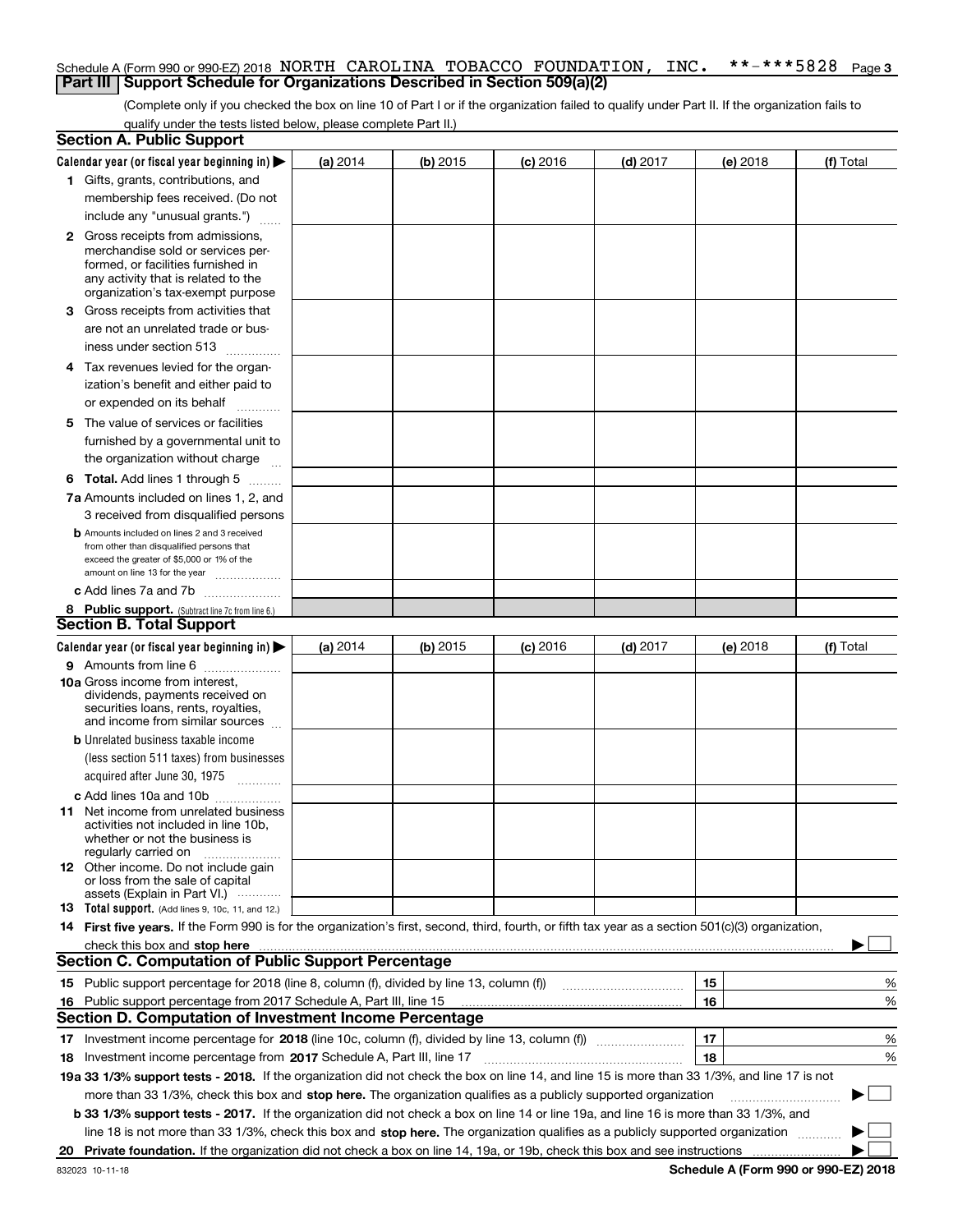#### $***$   $***$  5828 Page 4 Schedule A (Form 990 or 990-EZ) 2018 Page NORTH CAROLINA TOBACCO FOUNDATION, INC. \*\*-\*\*\*5828

# **Part IV Supporting Organizations**

(Complete only if you checked a box in line 12 on Part I. If you checked 12a of Part I, complete Sections A and B. If you checked 12b of Part I, complete Sections A and C. If you checked 12c of Part I, complete Sections A, D, and E. If you checked 12d of Part I, complete Sections A and D, and complete Part V.)

### **Section A. All Supporting Organizations**

- **1** Are all of the organization's supported organizations listed by name in the organization's governing documents? If "No," describe in **Part VI** how the supported organizations are designated. If designated by *class or purpose, describe the designation. If historic and continuing relationship, explain.*
- **2** Did the organization have any supported organization that does not have an IRS determination of status under section 509(a)(1) or (2)? If "Yes," explain in Part VI how the organization determined that the supported *organization was described in section 509(a)(1) or (2).*
- **3a** Did the organization have a supported organization described in section 501(c)(4), (5), or (6)? If "Yes," answer *(b) and (c) below.*
- **b** Did the organization confirm that each supported organization qualified under section 501(c)(4), (5), or (6) and satisfied the public support tests under section 509(a)(2)? If "Yes," describe in **Part VI** when and how the *organization made the determination.*
- **c**Did the organization ensure that all support to such organizations was used exclusively for section 170(c)(2)(B) purposes? If "Yes," explain in **Part VI** what controls the organization put in place to ensure such use.
- **4a***If* Was any supported organization not organized in the United States ("foreign supported organization")? *"Yes," and if you checked 12a or 12b in Part I, answer (b) and (c) below.*
- **b** Did the organization have ultimate control and discretion in deciding whether to make grants to the foreign supported organization? If "Yes," describe in **Part VI** how the organization had such control and discretion *despite being controlled or supervised by or in connection with its supported organizations.*
- **c** Did the organization support any foreign supported organization that does not have an IRS determination under sections 501(c)(3) and 509(a)(1) or (2)? If "Yes," explain in **Part VI** what controls the organization used *to ensure that all support to the foreign supported organization was used exclusively for section 170(c)(2)(B) purposes.*
- **5a***If "Yes,"* Did the organization add, substitute, or remove any supported organizations during the tax year? answer (b) and (c) below (if applicable). Also, provide detail in **Part VI,** including (i) the names and EIN *numbers of the supported organizations added, substituted, or removed; (ii) the reasons for each such action; (iii) the authority under the organization's organizing document authorizing such action; and (iv) how the action was accomplished (such as by amendment to the organizing document).*
- **b** Type I or Type II only. Was any added or substituted supported organization part of a class already designated in the organization's organizing document?
- **cSubstitutions only.**  Was the substitution the result of an event beyond the organization's control?
- **6** Did the organization provide support (whether in the form of grants or the provision of services or facilities) to **Part VI.** *If "Yes," provide detail in* support or benefit one or more of the filing organization's supported organizations? anyone other than (i) its supported organizations, (ii) individuals that are part of the charitable class benefited by one or more of its supported organizations, or (iii) other supporting organizations that also
- **7**Did the organization provide a grant, loan, compensation, or other similar payment to a substantial contributor *If "Yes," complete Part I of Schedule L (Form 990 or 990-EZ).* regard to a substantial contributor? (as defined in section 4958(c)(3)(C)), a family member of a substantial contributor, or a 35% controlled entity with
- **8** Did the organization make a loan to a disqualified person (as defined in section 4958) not described in line 7? *If "Yes," complete Part I of Schedule L (Form 990 or 990-EZ).*
- **9a** Was the organization controlled directly or indirectly at any time during the tax year by one or more in section 509(a)(1) or (2))? If "Yes," *provide detail in* <code>Part VI.</code> disqualified persons as defined in section 4946 (other than foundation managers and organizations described
- **b** Did one or more disqualified persons (as defined in line 9a) hold a controlling interest in any entity in which the supporting organization had an interest? If "Yes," provide detail in P**art VI**.
- **c**Did a disqualified person (as defined in line 9a) have an ownership interest in, or derive any personal benefit from, assets in which the supporting organization also had an interest? If "Yes," provide detail in P**art VI.**
- **10a** Was the organization subject to the excess business holdings rules of section 4943 because of section supporting organizations)? If "Yes," answer 10b below. 4943(f) (regarding certain Type II supporting organizations, and all Type III non-functionally integrated
- **b** Did the organization have any excess business holdings in the tax year? (Use Schedule C, Form 4720, to *determine whether the organization had excess business holdings.)*

**YesNo**

**1**

**2**

**3a**

**3b**

**3c**

**4a**

**4b**

**4c**

**5a**

**5b5c**

**6**

**7**

**8**

**9a**

**9b**

**9c**

**10a**

**10b**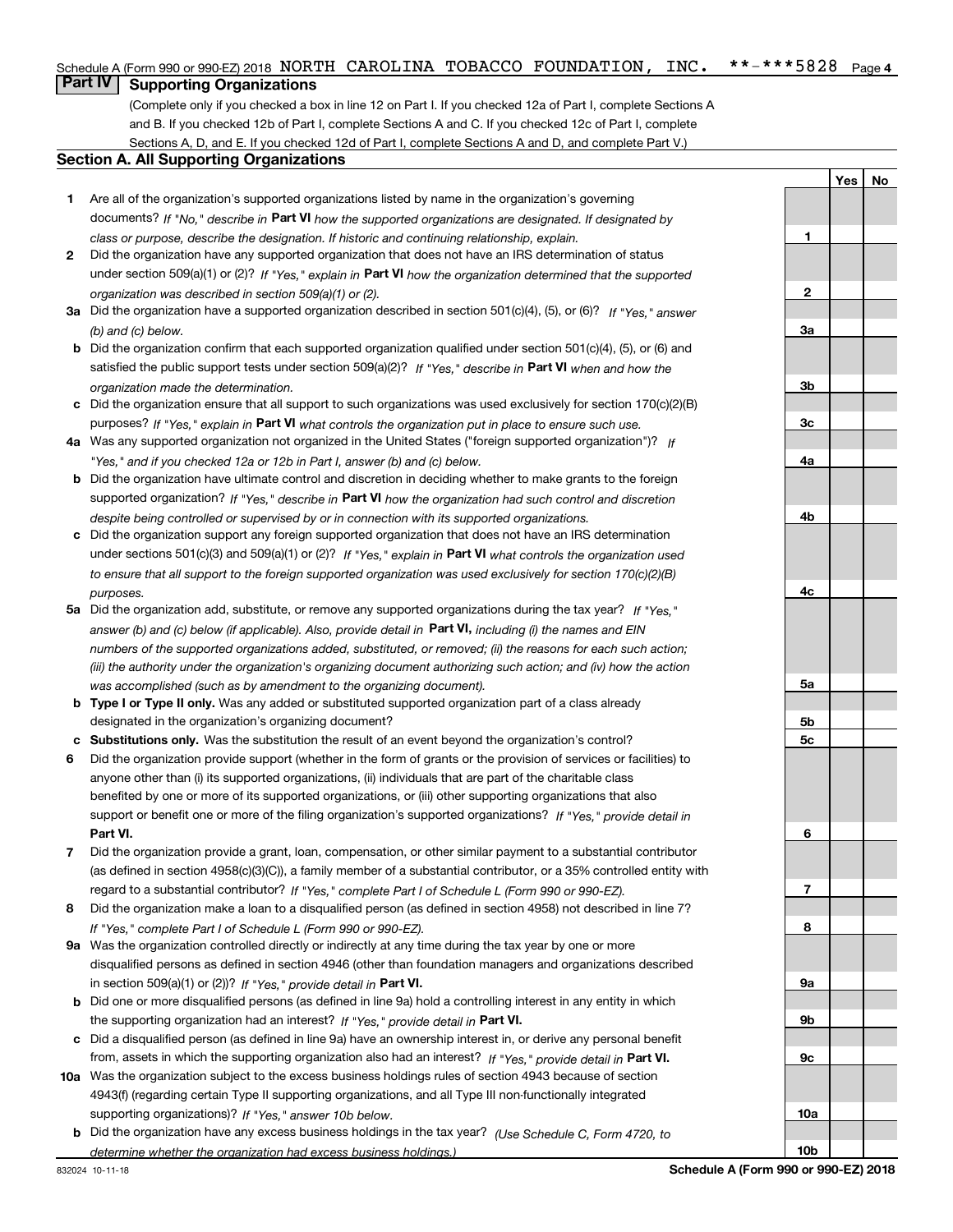# **5** Schedule A (Form 990 or 990-EZ) 2018 Page NORTH CAROLINA TOBACCO FOUNDATION, INC. \*\*-\*\*\*5828**Part IV Supporting Organizations** *(continued)*

|    |                                                                                                                                   |     | Yes   No |    |
|----|-----------------------------------------------------------------------------------------------------------------------------------|-----|----------|----|
| 11 | Has the organization accepted a gift or contribution from any of the following persons?                                           |     |          |    |
|    | a A person who directly or indirectly controls, either alone or together with persons described in (b) and (c)                    |     |          |    |
|    | below, the governing body of a supported organization?                                                                            | 11a |          |    |
|    | <b>b</b> A family member of a person described in (a) above?                                                                      | 11b |          |    |
|    | c A 35% controlled entity of a person described in (a) or (b) above? If "Yes" to a, b, or c, provide detail in Part VI.           | 11c |          |    |
|    | <b>Section B. Type I Supporting Organizations</b>                                                                                 |     |          |    |
|    |                                                                                                                                   |     |          |    |
|    |                                                                                                                                   |     | Yes      | No |
| 1  | Did the directors, trustees, or membership of one or more supported organizations have the power to                               |     |          |    |
|    | regularly appoint or elect at least a majority of the organization's directors or trustees at all times during the                |     |          |    |
|    | tax year? If "No," describe in Part VI how the supported organization(s) effectively operated, supervised, or                     |     |          |    |
|    | controlled the organization's activities. If the organization had more than one supported organization,                           |     |          |    |
|    | describe how the powers to appoint and/or remove directors or trustees were allocated among the supported                         |     |          |    |
|    | organizations and what conditions or restrictions, if any, applied to such powers during the tax year.                            | 1   |          |    |
| 2  | Did the organization operate for the benefit of any supported organization other than the supported                               |     |          |    |
|    | organization(s) that operated, supervised, or controlled the supporting organization? If "Yes," explain in                        |     |          |    |
|    | Part VI how providing such benefit carried out the purposes of the supported organization(s) that operated,                       |     |          |    |
|    | supervised, or controlled the supporting organization.                                                                            | 2   |          |    |
|    | <b>Section C. Type II Supporting Organizations</b>                                                                                |     |          |    |
|    |                                                                                                                                   |     |          |    |
|    |                                                                                                                                   |     | Yes      | No |
| 1  | Were a majority of the organization's directors or trustees during the tax year also a majority of the directors                  |     |          |    |
|    | or trustees of each of the organization's supported organization(s)? If "No," describe in Part VI how control                     |     |          |    |
|    | or management of the supporting organization was vested in the same persons that controlled or managed                            |     |          |    |
|    | the supported organization(s).                                                                                                    | 1   |          |    |
|    | <b>Section D. All Type III Supporting Organizations</b>                                                                           |     |          |    |
|    |                                                                                                                                   |     | Yes      | No |
| 1  | Did the organization provide to each of its supported organizations, by the last day of the fifth month of the                    |     |          |    |
|    | organization's tax year, (i) a written notice describing the type and amount of support provided during the prior tax             |     |          |    |
|    | year, (ii) a copy of the Form 990 that was most recently filed as of the date of notification, and (iii) copies of the            |     |          |    |
|    | organization's governing documents in effect on the date of notification, to the extent not previously provided?                  | 1   |          |    |
| 2  | Were any of the organization's officers, directors, or trustees either (i) appointed or elected by the supported                  |     |          |    |
|    | organization(s) or (ii) serving on the governing body of a supported organization? If "No," explain in Part VI how                |     |          |    |
|    |                                                                                                                                   | 2   |          |    |
|    | the organization maintained a close and continuous working relationship with the supported organization(s).                       |     |          |    |
| 3  | By reason of the relationship described in (2), did the organization's supported organizations have a                             |     |          |    |
|    | significant voice in the organization's investment policies and in directing the use of the organization's                        |     |          |    |
|    | income or assets at all times during the tax year? If "Yes," describe in Part VI the role the organization's                      |     |          |    |
|    | supported organizations played in this regard.                                                                                    | 3   |          |    |
|    | Section E. Type III Functionally Integrated Supporting Organizations                                                              |     |          |    |
| 1  | Check the box next to the method that the organization used to satisfy the Integral Part Test during the year (see instructions). |     |          |    |
| a  | The organization satisfied the Activities Test. Complete line 2 below.                                                            |     |          |    |
| b  | The organization is the parent of each of its supported organizations. Complete line 3 below.                                     |     |          |    |
| c  | The organization supported a governmental entity. Describe in Part VI how you supported a government entity (see instructions),   |     |          |    |
| 2  | Activities Test. Answer (a) and (b) below.                                                                                        |     | Yes      | No |
| а  | Did substantially all of the organization's activities during the tax year directly further the exempt purposes of                |     |          |    |
|    | the supported organization(s) to which the organization was responsive? If "Yes," then in Part VI identify                        |     |          |    |
|    | those supported organizations and explain how these activities directly furthered their exempt purposes,                          |     |          |    |
|    | how the organization was responsive to those supported organizations, and how the organization determined                         |     |          |    |
|    |                                                                                                                                   | 2a  |          |    |
|    | that these activities constituted substantially all of its activities.                                                            |     |          |    |
| b  | Did the activities described in (a) constitute activities that, but for the organization's involvement, one or more               |     |          |    |
|    | of the organization's supported organization(s) would have been engaged in? If "Yes," explain in Part VI the                      |     |          |    |
|    | reasons for the organization's position that its supported organization(s) would have engaged in these                            |     |          |    |
|    | activities but for the organization's involvement.                                                                                | 2b  |          |    |
| З  | Parent of Supported Organizations. Answer (a) and (b) below.                                                                      |     |          |    |
|    | a Did the organization have the power to regularly appoint or elect a majority of the officers, directors, or                     |     |          |    |
|    | trustees of each of the supported organizations? Provide details in Part VI.                                                      | За  |          |    |
|    | <b>b</b> Did the organization exercise a substantial degree of direction over the policies, programs, and activities of each      |     |          |    |
|    | of its supported organizations? If "Yes." describe in Part VI the role played by the organization in this regard.                 | 3b  |          |    |
|    |                                                                                                                                   |     |          |    |

**Schedule A (Form 990 or 990-EZ) 2018**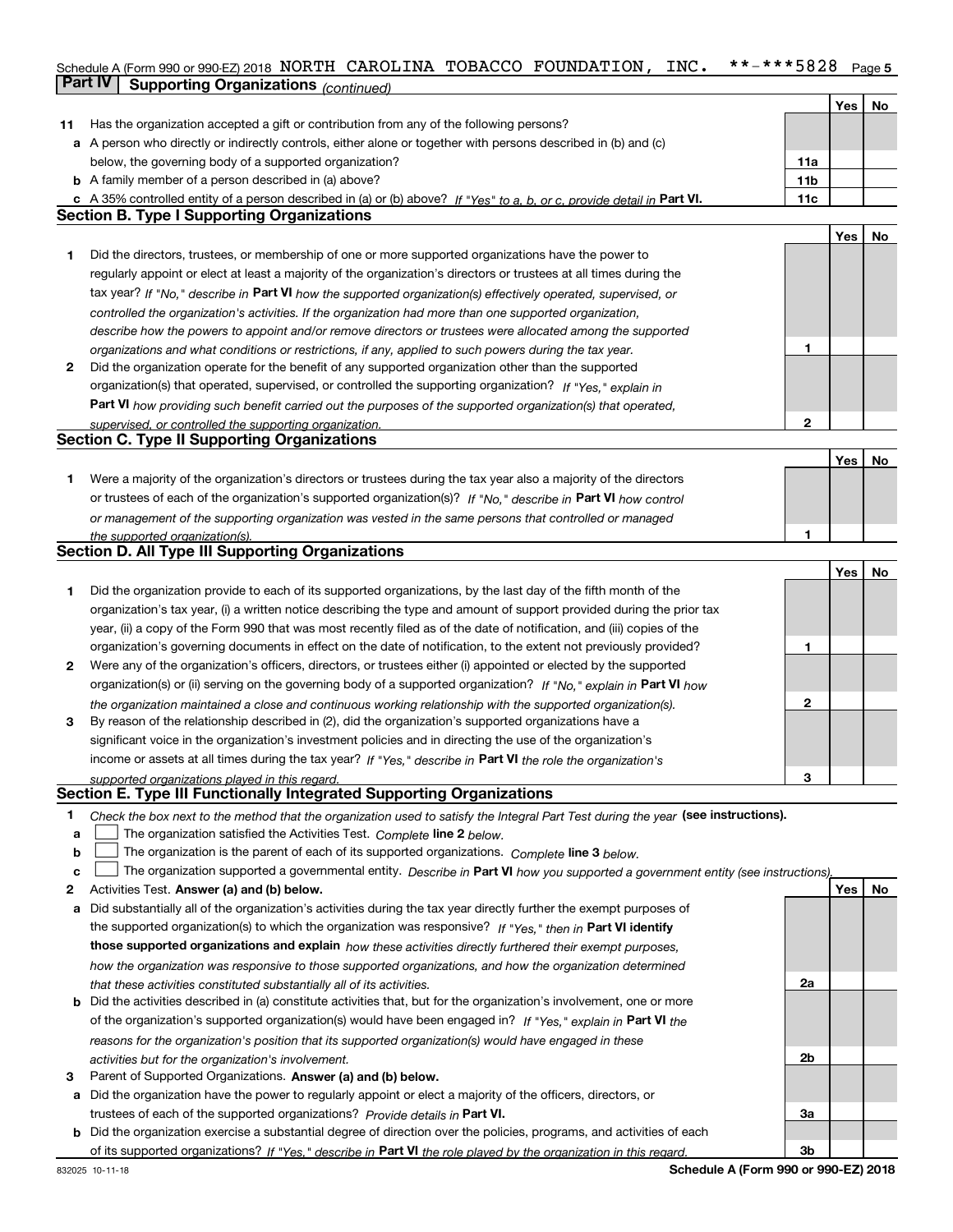|   | Schedule A (Form 990 or 990-EZ) 2018 NORTH CAROLINA TOBACCO FOUNDATION, $INC$ .<br><b>Part V</b>                                                   |                |                | **-***5828<br>Page 6           |
|---|----------------------------------------------------------------------------------------------------------------------------------------------------|----------------|----------------|--------------------------------|
|   | Type III Non-Functionally Integrated 509(a)(3) Supporting Organizations                                                                            |                |                |                                |
| 1 | Check here if the organization satisfied the Integral Part Test as a qualifying trust on Nov. 20, 1970 (explain in Part VI.) See instructions. All |                |                |                                |
|   | other Type III non-functionally integrated supporting organizations must complete Sections A through E.                                            |                |                |                                |
|   | Section A - Adjusted Net Income                                                                                                                    |                | (A) Prior Year | (B) Current Year<br>(optional) |
| 1 | Net short-term capital gain                                                                                                                        | 1              |                |                                |
| 2 | Recoveries of prior-year distributions                                                                                                             | $\overline{2}$ |                |                                |
| 3 | Other gross income (see instructions)                                                                                                              | 3              |                |                                |
| 4 | Add lines 1 through 3                                                                                                                              | 4              |                |                                |
| 5 | Depreciation and depletion                                                                                                                         | 5              |                |                                |
| 6 | Portion of operating expenses paid or incurred for production or                                                                                   |                |                |                                |
|   | collection of gross income or for management, conservation, or                                                                                     |                |                |                                |
|   | maintenance of property held for production of income (see instructions)                                                                           | 6              |                |                                |
| 7 | Other expenses (see instructions)                                                                                                                  | $\overline{7}$ |                |                                |
| 8 | <b>Adjusted Net Income</b> (subtract lines 5, 6, and 7 from line 4)                                                                                | 8              |                |                                |
|   | <b>Section B - Minimum Asset Amount</b>                                                                                                            |                | (A) Prior Year | (B) Current Year<br>(optional) |
| 1 | Aggregate fair market value of all non-exempt-use assets (see                                                                                      |                |                |                                |
|   | instructions for short tax year or assets held for part of year):                                                                                  |                |                |                                |
|   | a Average monthly value of securities                                                                                                              | 1a             |                |                                |
|   | <b>b</b> Average monthly cash balances                                                                                                             | 1b             |                |                                |
|   | c Fair market value of other non-exempt-use assets                                                                                                 | 1 <sub>c</sub> |                |                                |
|   | d Total (add lines 1a, 1b, and 1c)                                                                                                                 | 1d             |                |                                |
|   | <b>e</b> Discount claimed for blockage or other                                                                                                    |                |                |                                |
|   | factors (explain in detail in Part VI):                                                                                                            |                |                |                                |
| 2 | Acquisition indebtedness applicable to non-exempt-use assets                                                                                       | $\overline{2}$ |                |                                |
| 3 | Subtract line 2 from line 1d                                                                                                                       | 3              |                |                                |
| 4 | Cash deemed held for exempt use. Enter 1-1/2% of line 3 (for greater amount,                                                                       |                |                |                                |
|   | see instructions)                                                                                                                                  | 4              |                |                                |
| 5 | Net value of non-exempt-use assets (subtract line 4 from line 3)                                                                                   | 5              |                |                                |
| 6 | Multiply line 5 by .035                                                                                                                            | 6              |                |                                |
| 7 | Recoveries of prior-year distributions                                                                                                             | $\overline{7}$ |                |                                |
| 8 | Minimum Asset Amount (add line 7 to line 6)                                                                                                        | 8              |                |                                |
|   | <b>Section C - Distributable Amount</b>                                                                                                            |                |                | <b>Current Year</b>            |
| 1 | Adjusted net income for prior year (from Section A, line 8, Column A)                                                                              | 1              |                |                                |
| 2 | Enter 85% of line 1                                                                                                                                | $\mathbf{2}$   |                |                                |
| 3 | Minimum asset amount for prior year (from Section B, line 8, Column A)                                                                             | 3              |                |                                |
| 4 | Enter greater of line 2 or line 3                                                                                                                  | 4              |                |                                |
| 5 | Income tax imposed in prior year                                                                                                                   | 5              |                |                                |
| 6 | <b>Distributable Amount.</b> Subtract line 5 from line 4, unless subject to                                                                        |                |                |                                |
|   | emergency temporary reduction (see instructions)                                                                                                   | 6              |                |                                |
|   |                                                                                                                                                    |                |                |                                |

**7** Check here if the current year is the organization's first as a non-functionally integrated Type III supporting organization (see instructions).

**Schedule A (Form 990 or 990-EZ) 2018**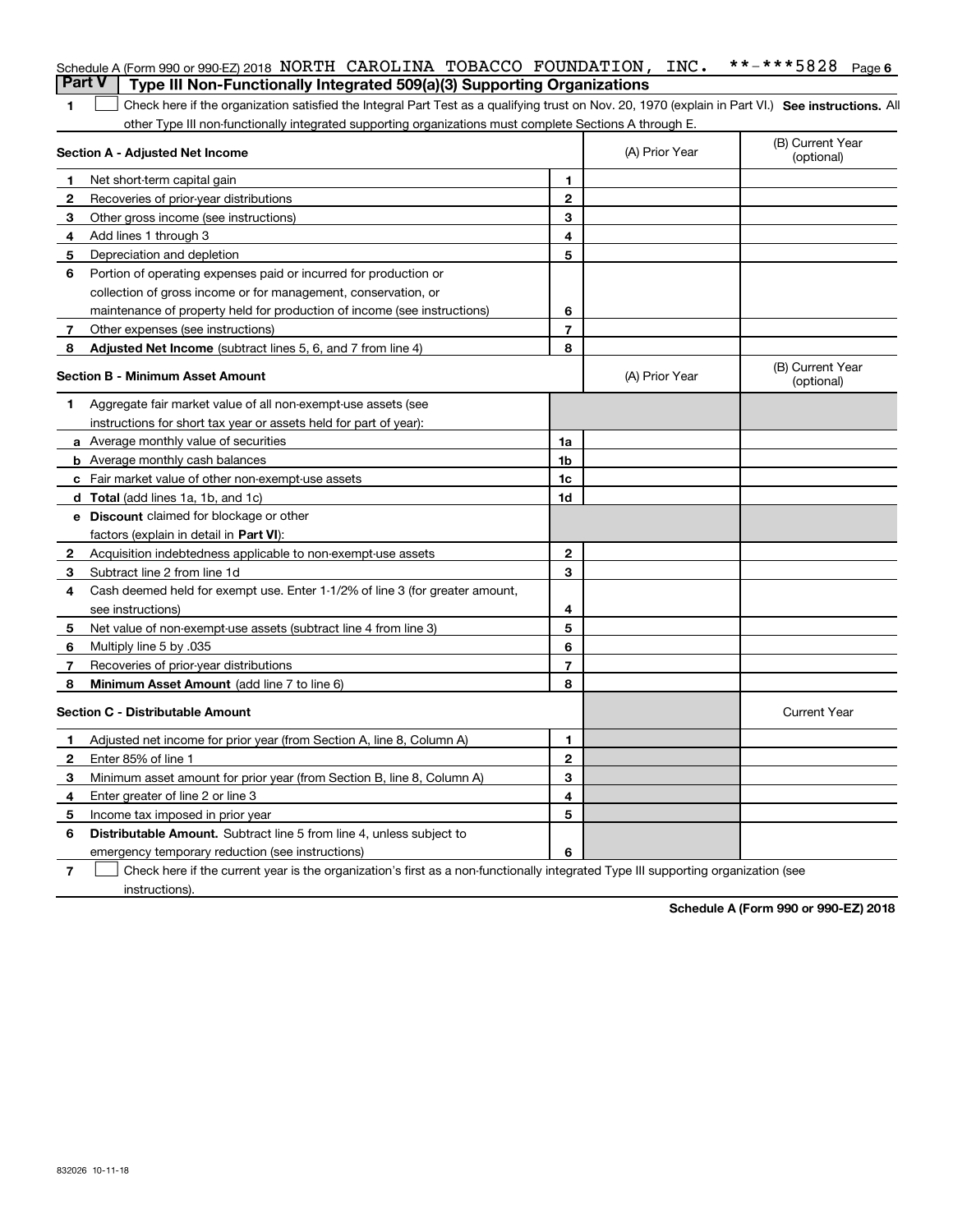## Schedule A (Form 990 or 990-EZ) 2018 NORTH CAROLINA TOBACCO FOUNDATION , INC<sub>\*</sub> \*\*-\*\*\*5828 <sub>Page 7</sub>

| <b>Part V</b> | Type III Non-Functionally Integrated 509(a)(3) Supporting Organizations                    |                                    | (continued)                                   |                                                  |
|---------------|--------------------------------------------------------------------------------------------|------------------------------------|-----------------------------------------------|--------------------------------------------------|
|               | Section D - Distributions                                                                  |                                    |                                               | <b>Current Year</b>                              |
| 1             | Amounts paid to supported organizations to accomplish exempt purposes                      |                                    |                                               |                                                  |
| 2             | Amounts paid to perform activity that directly furthers exempt purposes of supported       |                                    |                                               |                                                  |
|               | organizations, in excess of income from activity                                           |                                    |                                               |                                                  |
| 3             | Administrative expenses paid to accomplish exempt purposes of supported organizations      |                                    |                                               |                                                  |
| 4             | Amounts paid to acquire exempt-use assets                                                  |                                    |                                               |                                                  |
| 5             | Qualified set-aside amounts (prior IRS approval required)                                  |                                    |                                               |                                                  |
| 6             | Other distributions (describe in Part VI). See instructions.                               |                                    |                                               |                                                  |
| 7             | <b>Total annual distributions.</b> Add lines 1 through 6.                                  |                                    |                                               |                                                  |
| 8             | Distributions to attentive supported organizations to which the organization is responsive |                                    |                                               |                                                  |
|               | (provide details in Part VI). See instructions.                                            |                                    |                                               |                                                  |
| 9             | Distributable amount for 2018 from Section C, line 6                                       |                                    |                                               |                                                  |
| 10            | Line 8 amount divided by line 9 amount                                                     |                                    |                                               |                                                  |
|               | <b>Section E - Distribution Allocations</b> (see instructions)                             | (i)<br><b>Excess Distributions</b> | (ii)<br><b>Underdistributions</b><br>Pre-2018 | (iii)<br><b>Distributable</b><br>Amount for 2018 |
| 1             | Distributable amount for 2018 from Section C, line 6                                       |                                    |                                               |                                                  |
| 2             | Underdistributions, if any, for years prior to 2018 (reason-                               |                                    |                                               |                                                  |
|               | able cause required- explain in Part VI). See instructions.                                |                                    |                                               |                                                  |
| 3             | Excess distributions carryover, if any, to 2018                                            |                                    |                                               |                                                  |
|               | <b>a</b> From 2013                                                                         |                                    |                                               |                                                  |
|               | $b$ From 2014                                                                              |                                    |                                               |                                                  |
|               | $c$ From 2015                                                                              |                                    |                                               |                                                  |
|               | d From 2016                                                                                |                                    |                                               |                                                  |
|               | e From 2017                                                                                |                                    |                                               |                                                  |
|               | <b>Total</b> of lines 3a through e                                                         |                                    |                                               |                                                  |
|               | <b>g</b> Applied to underdistributions of prior years                                      |                                    |                                               |                                                  |
|               | <b>h</b> Applied to 2018 distributable amount                                              |                                    |                                               |                                                  |
|               | Carryover from 2013 not applied (see instructions)                                         |                                    |                                               |                                                  |
|               | Remainder. Subtract lines 3g, 3h, and 3i from 3f.                                          |                                    |                                               |                                                  |
| 4             | Distributions for 2018 from Section D,                                                     |                                    |                                               |                                                  |
|               | line $7:$                                                                                  |                                    |                                               |                                                  |
|               | <b>a</b> Applied to underdistributions of prior years                                      |                                    |                                               |                                                  |
|               | <b>b</b> Applied to 2018 distributable amount                                              |                                    |                                               |                                                  |
| c             | Remainder. Subtract lines 4a and 4b from 4.                                                |                                    |                                               |                                                  |
| 5             | Remaining underdistributions for years prior to 2018, if                                   |                                    |                                               |                                                  |
|               | any. Subtract lines 3g and 4a from line 2. For result greater                              |                                    |                                               |                                                  |
|               | than zero, explain in Part VI. See instructions.                                           |                                    |                                               |                                                  |
| 6             | Remaining underdistributions for 2018. Subtract lines 3h                                   |                                    |                                               |                                                  |
|               | and 4b from line 1. For result greater than zero, explain in                               |                                    |                                               |                                                  |
|               | Part VI. See instructions.                                                                 |                                    |                                               |                                                  |
| 7             | Excess distributions carryover to 2019. Add lines 3j                                       |                                    |                                               |                                                  |
|               | and 4c.                                                                                    |                                    |                                               |                                                  |
| 8             | Breakdown of line 7:                                                                       |                                    |                                               |                                                  |
|               | a Excess from 2014                                                                         |                                    |                                               |                                                  |
|               | <b>b</b> Excess from 2015                                                                  |                                    |                                               |                                                  |
|               | c Excess from 2016                                                                         |                                    |                                               |                                                  |
|               | d Excess from 2017                                                                         |                                    |                                               |                                                  |
|               | e Excess from 2018                                                                         |                                    |                                               |                                                  |

**Schedule A (Form 990 or 990-EZ) 2018**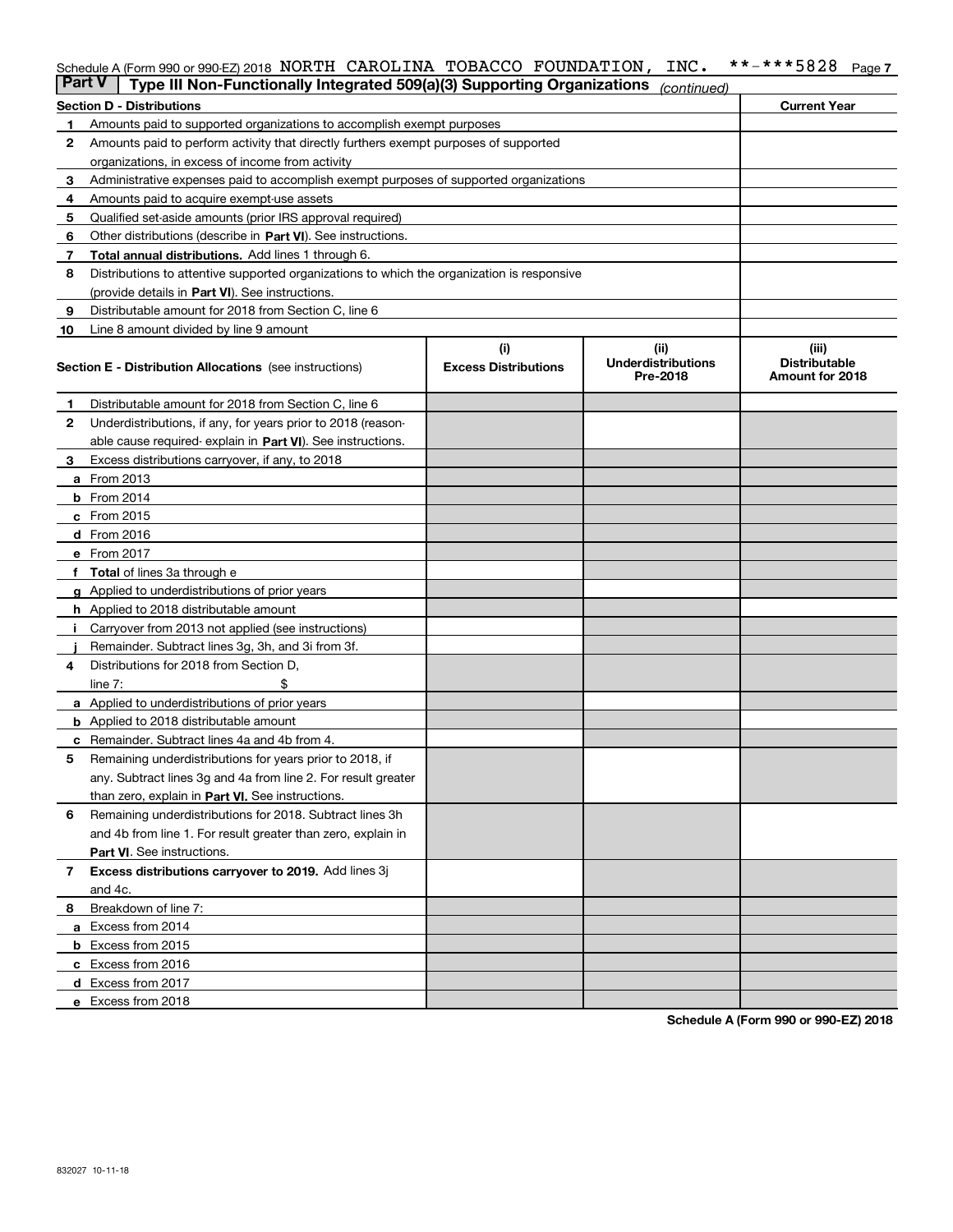|                | **-***5828 Page 8<br>Schedule A (Form 990 or 990-EZ) 2018 NORTH CAROLINA TOBACCO FOUNDATION, INC.                                                                                                                                                                                                |
|----------------|--------------------------------------------------------------------------------------------------------------------------------------------------------------------------------------------------------------------------------------------------------------------------------------------------|
| <b>Part VI</b> | Supplemental Information. Provide the explanations required by Part II, line 10; Part II, line 17a or 17b; Part III, line 12;                                                                                                                                                                    |
|                | Part IV, Section A, lines 1, 2, 3b, 3c, 4b, 4c, 5a, 6, 9a, 9b, 9c, 11a, 11b, and 11c; Part IV, Section B, lines 1 and 2; Part IV, Section C,<br>line 1; Part IV, Section D, lines 2 and 3; Part IV, Section E, lines 1c, 2a, 2b, 3a, and 3b; Part V, line 1; Part V, Section B, line 1e; Part V, |
|                | Section D, lines 5, 6, and 8; and Part V, Section E, lines 2, 5, and 6. Also complete this part for any additional information.                                                                                                                                                                  |
|                | (See instructions.)                                                                                                                                                                                                                                                                              |
|                |                                                                                                                                                                                                                                                                                                  |
|                |                                                                                                                                                                                                                                                                                                  |
|                |                                                                                                                                                                                                                                                                                                  |
|                |                                                                                                                                                                                                                                                                                                  |
|                |                                                                                                                                                                                                                                                                                                  |
|                |                                                                                                                                                                                                                                                                                                  |
|                |                                                                                                                                                                                                                                                                                                  |
|                |                                                                                                                                                                                                                                                                                                  |
|                |                                                                                                                                                                                                                                                                                                  |
|                |                                                                                                                                                                                                                                                                                                  |
|                |                                                                                                                                                                                                                                                                                                  |
|                |                                                                                                                                                                                                                                                                                                  |
|                |                                                                                                                                                                                                                                                                                                  |
|                |                                                                                                                                                                                                                                                                                                  |
|                |                                                                                                                                                                                                                                                                                                  |
|                |                                                                                                                                                                                                                                                                                                  |
|                |                                                                                                                                                                                                                                                                                                  |
|                |                                                                                                                                                                                                                                                                                                  |
|                |                                                                                                                                                                                                                                                                                                  |
|                |                                                                                                                                                                                                                                                                                                  |
|                |                                                                                                                                                                                                                                                                                                  |
|                |                                                                                                                                                                                                                                                                                                  |
|                |                                                                                                                                                                                                                                                                                                  |
|                |                                                                                                                                                                                                                                                                                                  |
|                |                                                                                                                                                                                                                                                                                                  |
|                |                                                                                                                                                                                                                                                                                                  |
|                |                                                                                                                                                                                                                                                                                                  |
|                |                                                                                                                                                                                                                                                                                                  |
|                |                                                                                                                                                                                                                                                                                                  |
|                |                                                                                                                                                                                                                                                                                                  |
|                |                                                                                                                                                                                                                                                                                                  |
|                |                                                                                                                                                                                                                                                                                                  |
|                |                                                                                                                                                                                                                                                                                                  |
|                |                                                                                                                                                                                                                                                                                                  |
|                |                                                                                                                                                                                                                                                                                                  |
|                |                                                                                                                                                                                                                                                                                                  |
|                |                                                                                                                                                                                                                                                                                                  |
|                |                                                                                                                                                                                                                                                                                                  |
|                |                                                                                                                                                                                                                                                                                                  |
|                |                                                                                                                                                                                                                                                                                                  |
|                |                                                                                                                                                                                                                                                                                                  |
|                |                                                                                                                                                                                                                                                                                                  |
|                |                                                                                                                                                                                                                                                                                                  |
|                |                                                                                                                                                                                                                                                                                                  |
|                |                                                                                                                                                                                                                                                                                                  |
|                |                                                                                                                                                                                                                                                                                                  |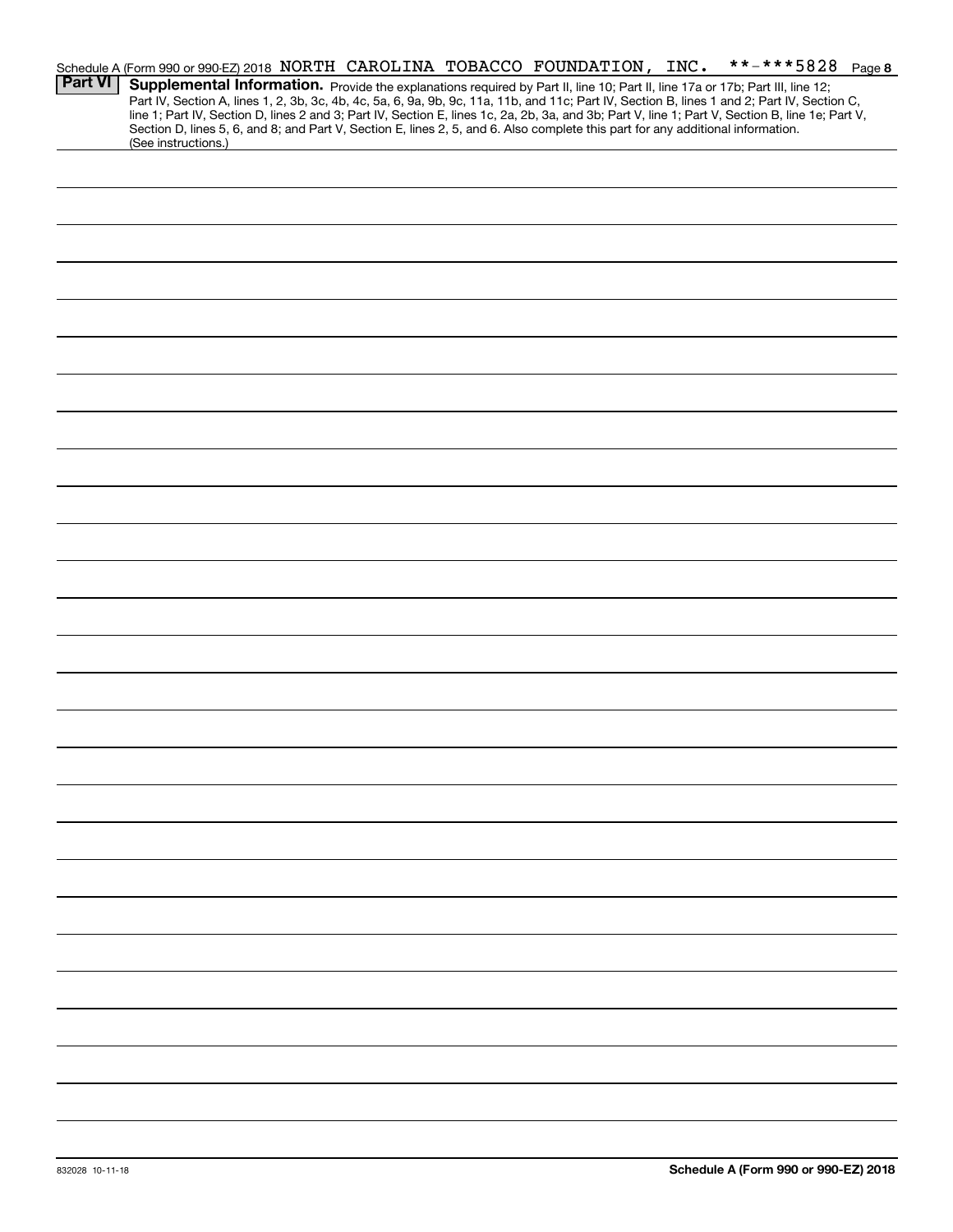Department of the Treasury Internal Revenue Service **(Form 990, 990-EZ, or 990-PF)**

Name of the organization

\*\* PUBLIC DISCLOSURE COPY \*\*

# **Schedule B Schedule of Contributors**

**| Attach to Form 990, Form 990-EZ, or Form 990-PF. | Go to www.irs.gov/Form990 for the latest information.** OMB No. 1545-0047

**2018**

**Employer identification number**

 $***-***5828$ 

|                                       | NORTH CAROLINA TOBACCO FOUNDATION,<br>INC.                                  |  |
|---------------------------------------|-----------------------------------------------------------------------------|--|
| <b>Organization type</b> (check one): |                                                                             |  |
|                                       |                                                                             |  |
| Filers of:                            | Section:                                                                    |  |
|                                       |                                                                             |  |
| Form 990 or 990-EZ                    | $\boxed{\textbf{X}}$ 501(c)( 3) (enter number) organization                 |  |
|                                       |                                                                             |  |
|                                       | $4947(a)(1)$ nonexempt charitable trust not treated as a private foundation |  |
|                                       |                                                                             |  |
|                                       | 527 political organization                                                  |  |
|                                       |                                                                             |  |

Form 990-PF 501(c)(3) exempt private foundation 4947(a)(1) nonexempt charitable trust treated as a private foundation 501(c)(3) taxable private foundation  $\mathcal{L}^{\text{max}}$  $\mathcal{L}^{\text{max}}$  $\mathcal{L}^{\text{max}}$ 

Check if your organization is covered by the **General Rule** or a **Special Rule. Note:**  Only a section 501(c)(7), (8), or (10) organization can check boxes for both the General Rule and a Special Rule. See instructions.

### **General Rule**

 $\mathcal{L}^{\text{max}}$ 

For an organization filing Form 990, 990-EZ, or 990-PF that received, during the year, contributions totaling \$5,000 or more (in money or property) from any one contributor. Complete Parts I and II. See instructions for determining a contributor's total contributions.

### **Special Rules**

any one contributor, during the year, total contributions of the greater of  $\,$  (1) \$5,000; or **(2)** 2% of the amount on (i) Form 990, Part VIII, line 1h;  $\boxed{\textbf{X}}$  For an organization described in section 501(c)(3) filing Form 990 or 990-EZ that met the 33 1/3% support test of the regulations under sections 509(a)(1) and 170(b)(1)(A)(vi), that checked Schedule A (Form 990 or 990-EZ), Part II, line 13, 16a, or 16b, and that received from or (ii) Form 990-EZ, line 1. Complete Parts I and II.

year, total contributions of more than \$1,000 *exclusively* for religious, charitable, scientific, literary, or educational purposes, or for the For an organization described in section 501(c)(7), (8), or (10) filing Form 990 or 990-EZ that received from any one contributor, during the prevention of cruelty to children or animals. Complete Parts I (entering "N/A" in column (b) instead of the contributor name and address), II, and III.  $\mathcal{L}^{\text{max}}$ 

purpose. Don't complete any of the parts unless the **General Rule** applies to this organization because it received *nonexclusively* year, contributions <sub>exclusively</sub> for religious, charitable, etc., purposes, but no such contributions totaled more than \$1,000. If this box is checked, enter here the total contributions that were received during the year for an  $\;$ exclusively religious, charitable, etc., For an organization described in section 501(c)(7), (8), or (10) filing Form 990 or 990-EZ that received from any one contributor, during the religious, charitable, etc., contributions totaling \$5,000 or more during the year  $\Box$ — $\Box$  =  $\Box$  $\mathcal{L}^{\text{max}}$ 

**Caution:**  An organization that isn't covered by the General Rule and/or the Special Rules doesn't file Schedule B (Form 990, 990-EZ, or 990-PF),  **must** but it answer "No" on Part IV, line 2, of its Form 990; or check the box on line H of its Form 990-EZ or on its Form 990-PF, Part I, line 2, to certify that it doesn't meet the filing requirements of Schedule B (Form 990, 990-EZ, or 990-PF).

**For Paperwork Reduction Act Notice, see the instructions for Form 990, 990-EZ, or 990-PF. Schedule B (Form 990, 990-EZ, or 990-PF) (2018)** LHA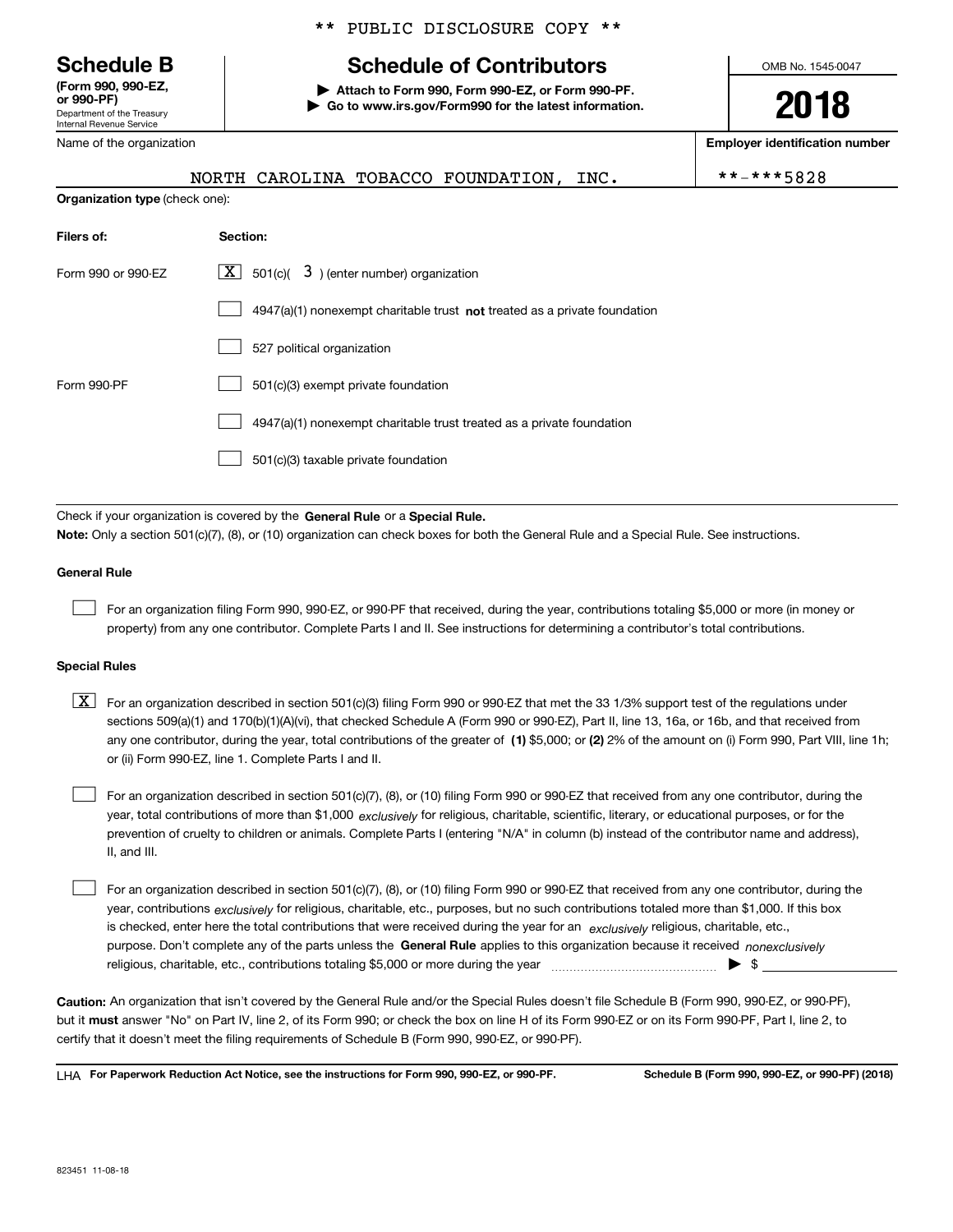# NORTH CAROLINA TOBACCO FOUNDATION, INC. \*\*-\*\*\*5828

|                         | Schedule B (Form 990, 990-EZ, or 990-PF) (2018)                                                       |                                              | Page 2                                                                                                                              |  |  |  |
|-------------------------|-------------------------------------------------------------------------------------------------------|----------------------------------------------|-------------------------------------------------------------------------------------------------------------------------------------|--|--|--|
| Name of organization    |                                                                                                       |                                              | <b>Employer identification number</b>                                                                                               |  |  |  |
|                         | NORTH CAROLINA TOBACCO FOUNDATION,<br>INC.                                                            |                                              | **-***5828                                                                                                                          |  |  |  |
| Part I                  | <b>Contributors</b> (see instructions). Use duplicate copies of Part I if additional space is needed. |                                              |                                                                                                                                     |  |  |  |
| (a)<br>No.              | (b)<br>Name, address, and ZIP + 4                                                                     | (c)<br><b>Total contributions</b>            | (d)<br>Type of contribution                                                                                                         |  |  |  |
| 1                       |                                                                                                       | 190,549.<br>\$                               | $\overline{\mathbf{X}}$<br>Person<br>Payroll<br>Noncash<br>(Complete Part II for<br>noncash contributions.)                         |  |  |  |
| (a)                     | (b)                                                                                                   | (c)                                          | (d)                                                                                                                                 |  |  |  |
| No.<br>$\boldsymbol{2}$ | Name, address, and ZIP + 4                                                                            | <b>Total contributions</b><br>263,010.<br>\$ | Type of contribution<br>$\overline{\mathbf{X}}$<br>Person<br>Payroll<br>Noncash<br>(Complete Part II for<br>noncash contributions.) |  |  |  |
| (a)<br>No.              | (b)<br>Name, address, and ZIP + 4                                                                     | (c)<br><b>Total contributions</b>            | (d)<br>Type of contribution                                                                                                         |  |  |  |
| 3                       |                                                                                                       | 615,000.<br>\$                               | $\overline{\mathbf{X}}$<br>Person<br>Payroll<br>Noncash<br>(Complete Part II for<br>noncash contributions.)                         |  |  |  |
| (a)<br>No.              | (b)<br>Name, address, and ZIP + 4                                                                     | (c)<br><b>Total contributions</b>            | (d)<br>Type of contribution                                                                                                         |  |  |  |
| 4                       |                                                                                                       | 52,632.<br>\$                                | $\mathbf{X}$<br>Person<br>Payroll<br>Noncash<br>(Complete Part II for<br>noncash contributions.)                                    |  |  |  |
| (a)<br>No.              | (b)<br>Name, address, and ZIP + 4                                                                     | (c)<br><b>Total contributions</b>            | (d)<br>Type of contribution                                                                                                         |  |  |  |
| 5                       |                                                                                                       | 49,356.<br>\$                                | $\boxed{\text{X}}$<br>Person<br>Payroll<br>Noncash<br>(Complete Part II for<br>noncash contributions.)                              |  |  |  |
| (a)<br>No.              | (b)<br>Name, address, and ZIP + 4                                                                     | (c)<br><b>Total contributions</b>            | (d)<br>Type of contribution                                                                                                         |  |  |  |
|                         |                                                                                                       | \$                                           | Person<br>Payroll<br>Noncash<br>(Complete Part II for<br>noncash contributions.)                                                    |  |  |  |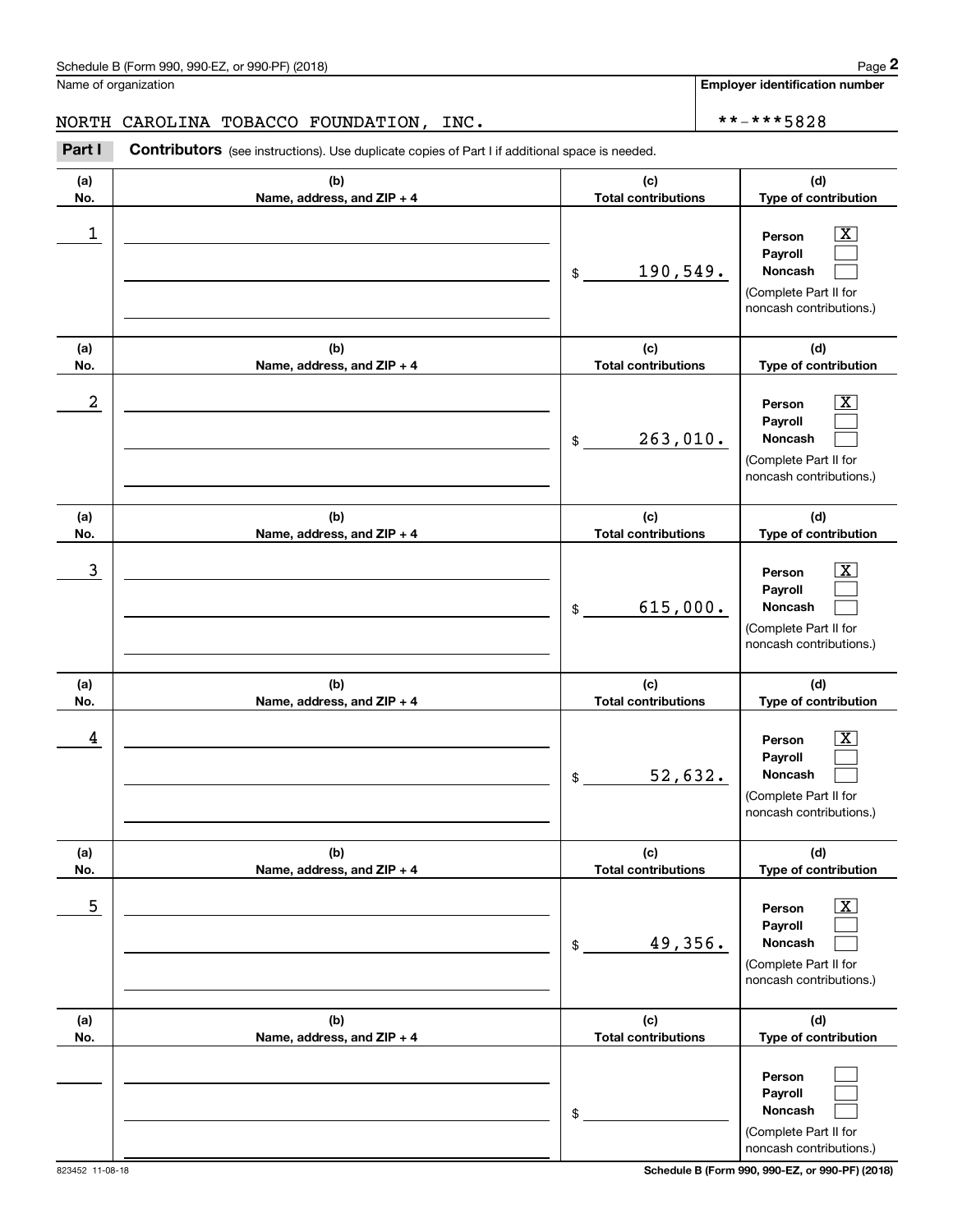**Employer identification number**

# NORTH CAROLINA TOBACCO FOUNDATION, INC.  $\left\vert \frac{***-**5828}{*+***5828}\right\vert$

Chedule B (Form 990, 990-EZ, or 990-PF) (2018)<br>
Iame of organization<br> **3Part II** CAROLINA TOBACCO FOUNDATION, INC.<br> **Part II** Noncash Property (see instructions). Use duplicate copies of Part II if additional space is need

| (a)<br>No.<br>from<br>Part I | (b)<br>Description of noncash property given | (c)<br>FMV (or estimate)<br>(See instructions.) | (d)<br>Date received |
|------------------------------|----------------------------------------------|-------------------------------------------------|----------------------|
|                              |                                              |                                                 |                      |
|                              |                                              | $\frac{1}{2}$                                   |                      |
| (a)<br>No.<br>from<br>Part I | (b)<br>Description of noncash property given | (c)<br>FMV (or estimate)<br>(See instructions.) | (d)<br>Date received |
|                              |                                              |                                                 |                      |
|                              |                                              | $\frac{1}{2}$                                   |                      |
| (a)<br>No.<br>from<br>Part I | (b)<br>Description of noncash property given | (c)<br>FMV (or estimate)<br>(See instructions.) | (d)<br>Date received |
|                              |                                              |                                                 |                      |
|                              |                                              | $\frac{1}{2}$                                   |                      |
| (a)<br>No.<br>from<br>Part I | (b)<br>Description of noncash property given | (c)<br>FMV (or estimate)<br>(See instructions.) | (d)<br>Date received |
|                              |                                              |                                                 |                      |
|                              |                                              | $\frac{1}{2}$                                   |                      |
| (a)<br>No.<br>from<br>Part I | (b)<br>Description of noncash property given | (c)<br>FMV (or estimate)<br>(See instructions.) | (d)<br>Date received |
|                              |                                              |                                                 |                      |
|                              |                                              | \$                                              |                      |
| (a)<br>No.<br>from<br>Part I | (b)<br>Description of noncash property given | (c)<br>FMV (or estimate)<br>(See instructions.) | (d)<br>Date received |
|                              |                                              |                                                 |                      |
|                              |                                              | \$                                              |                      |

823453 11-08-18 **Schedule B (Form 990, 990-EZ, or 990-PF) (2018)**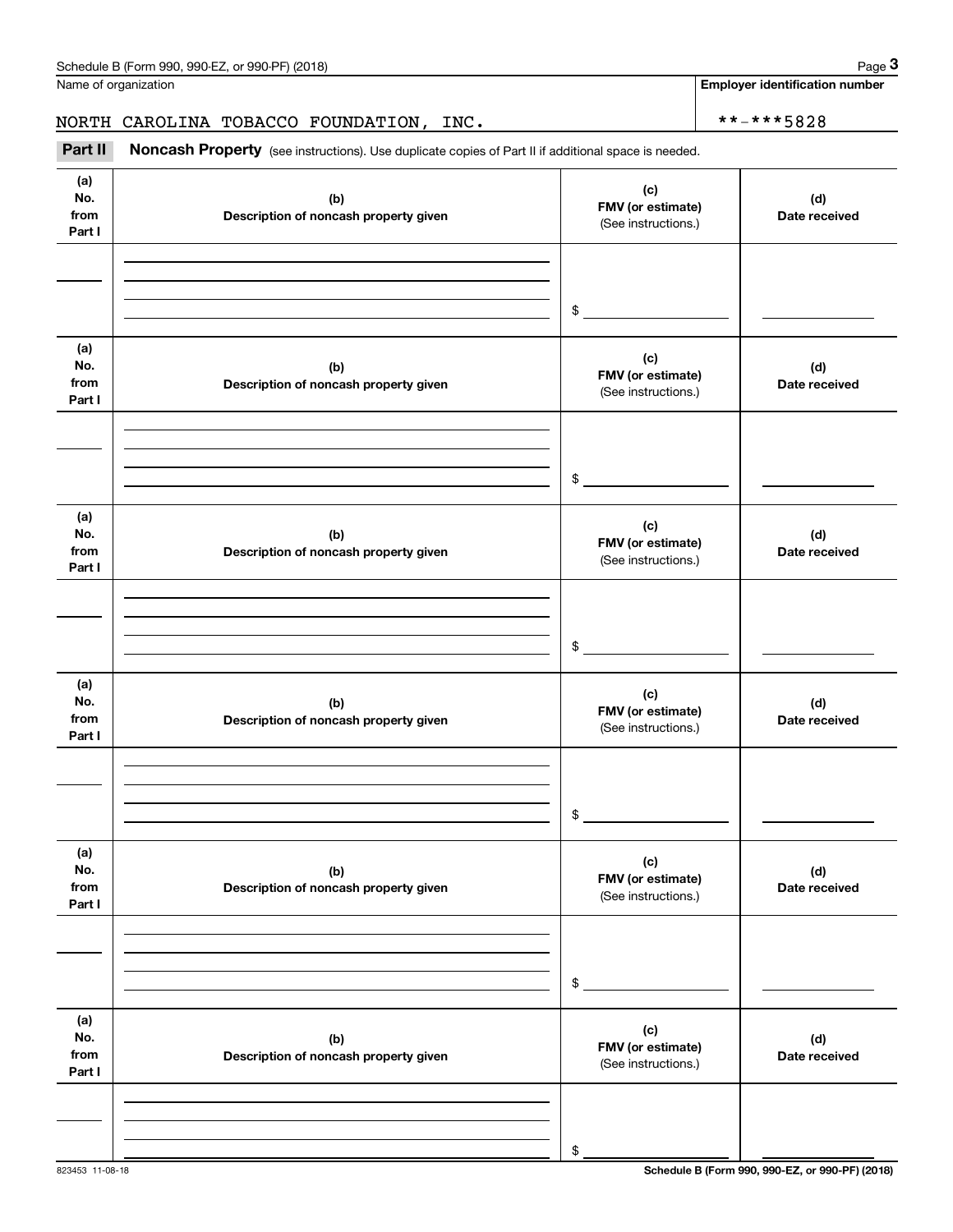|                 | Schedule B (Form 990, 990-EZ, or 990-PF) (2018)                                                                                                                                                                                                                              |                      |                                          | Page 4                                   |  |  |
|-----------------|------------------------------------------------------------------------------------------------------------------------------------------------------------------------------------------------------------------------------------------------------------------------------|----------------------|------------------------------------------|------------------------------------------|--|--|
|                 | Name of organization                                                                                                                                                                                                                                                         |                      |                                          | <b>Employer identification number</b>    |  |  |
| NORTH           | CAROLINA TOBACCO FOUNDATION, INC.                                                                                                                                                                                                                                            |                      |                                          | **-***5828                               |  |  |
| Part III        | Exclusively religious, charitable, etc., contributions to organizations described in section 501(c)(7), (8), or (10) that total more than \$1,000 for the year<br>from any one contributor. Complete columns (a) through (e) and the following line entry. For organizations |                      |                                          |                                          |  |  |
|                 | completing Part III, enter the total of exclusively religious, charitable, etc., contributions of \$1,000 or less for the year. (Enter this info. once.) \\$<br>Use duplicate copies of Part III if additional space is needed.                                              |                      |                                          |                                          |  |  |
| (a) No.         |                                                                                                                                                                                                                                                                              |                      |                                          |                                          |  |  |
| from<br>Part I  | (b) Purpose of gift                                                                                                                                                                                                                                                          | (c) Use of gift      |                                          | (d) Description of how gift is held      |  |  |
|                 |                                                                                                                                                                                                                                                                              |                      |                                          |                                          |  |  |
|                 |                                                                                                                                                                                                                                                                              |                      |                                          |                                          |  |  |
|                 |                                                                                                                                                                                                                                                                              |                      |                                          |                                          |  |  |
|                 |                                                                                                                                                                                                                                                                              | (e) Transfer of gift |                                          |                                          |  |  |
|                 | Transferee's name, address, and ZIP + 4                                                                                                                                                                                                                                      |                      |                                          | Relationship of transferor to transferee |  |  |
|                 |                                                                                                                                                                                                                                                                              |                      |                                          |                                          |  |  |
|                 |                                                                                                                                                                                                                                                                              |                      |                                          |                                          |  |  |
|                 |                                                                                                                                                                                                                                                                              |                      |                                          |                                          |  |  |
| (a) No.<br>from | (b) Purpose of gift                                                                                                                                                                                                                                                          | (c) Use of gift      |                                          | (d) Description of how gift is held      |  |  |
| Part I          |                                                                                                                                                                                                                                                                              |                      |                                          |                                          |  |  |
|                 |                                                                                                                                                                                                                                                                              |                      |                                          |                                          |  |  |
|                 |                                                                                                                                                                                                                                                                              |                      |                                          |                                          |  |  |
|                 |                                                                                                                                                                                                                                                                              | (e) Transfer of gift |                                          |                                          |  |  |
|                 |                                                                                                                                                                                                                                                                              |                      |                                          |                                          |  |  |
|                 | Transferee's name, address, and ZIP + 4                                                                                                                                                                                                                                      |                      | Relationship of transferor to transferee |                                          |  |  |
|                 |                                                                                                                                                                                                                                                                              |                      |                                          |                                          |  |  |
|                 |                                                                                                                                                                                                                                                                              |                      |                                          |                                          |  |  |
| (a) No.         |                                                                                                                                                                                                                                                                              |                      |                                          |                                          |  |  |
| from<br>Part I  | (b) Purpose of gift                                                                                                                                                                                                                                                          | (c) Use of gift      |                                          | (d) Description of how gift is held      |  |  |
|                 |                                                                                                                                                                                                                                                                              |                      |                                          |                                          |  |  |
|                 |                                                                                                                                                                                                                                                                              |                      |                                          |                                          |  |  |
|                 |                                                                                                                                                                                                                                                                              |                      |                                          |                                          |  |  |
|                 | (e) Transfer of gift                                                                                                                                                                                                                                                         |                      |                                          |                                          |  |  |
|                 | Transferee's name, address, and $ZIP + 4$                                                                                                                                                                                                                                    |                      |                                          | Relationship of transferor to transferee |  |  |
|                 |                                                                                                                                                                                                                                                                              |                      |                                          |                                          |  |  |
|                 |                                                                                                                                                                                                                                                                              |                      |                                          |                                          |  |  |
|                 |                                                                                                                                                                                                                                                                              |                      |                                          |                                          |  |  |
| (a) No.<br>from | (b) Purpose of gift<br>(c) Use of gift                                                                                                                                                                                                                                       |                      |                                          | (d) Description of how gift is held      |  |  |
| Part I          |                                                                                                                                                                                                                                                                              |                      |                                          |                                          |  |  |
|                 |                                                                                                                                                                                                                                                                              |                      |                                          |                                          |  |  |
|                 |                                                                                                                                                                                                                                                                              |                      |                                          |                                          |  |  |
|                 |                                                                                                                                                                                                                                                                              | (e) Transfer of gift |                                          |                                          |  |  |
|                 |                                                                                                                                                                                                                                                                              |                      |                                          |                                          |  |  |
|                 | Transferee's name, address, and $ZIP + 4$                                                                                                                                                                                                                                    |                      |                                          | Relationship of transferor to transferee |  |  |
|                 |                                                                                                                                                                                                                                                                              |                      |                                          |                                          |  |  |
|                 |                                                                                                                                                                                                                                                                              |                      |                                          |                                          |  |  |
|                 |                                                                                                                                                                                                                                                                              |                      |                                          |                                          |  |  |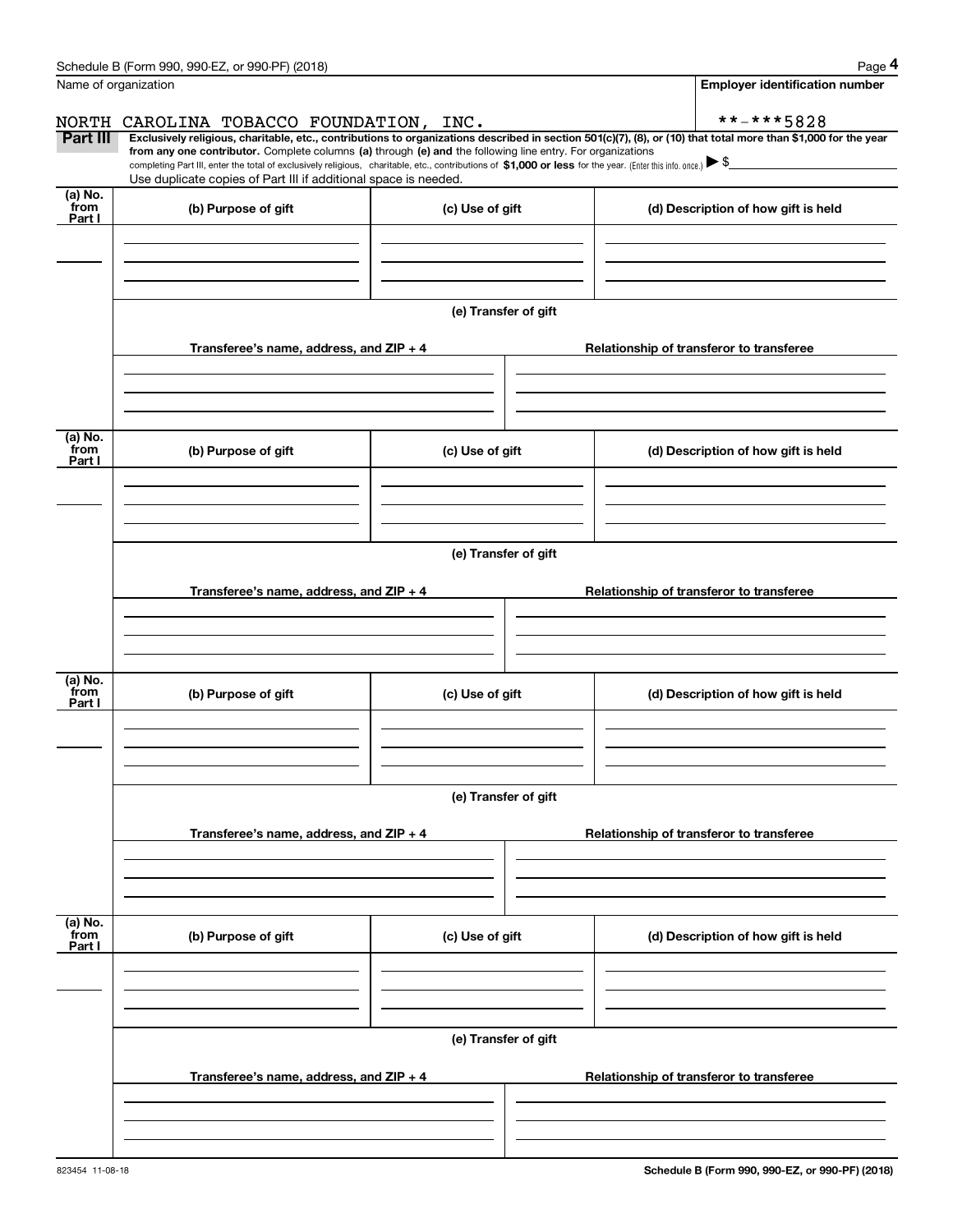|  | <b>SCHEDULE D</b> |  |  |  |
|--|-------------------|--|--|--|
|--|-------------------|--|--|--|

# **SCHEDULE D Supplemental Financial Statements**<br> **Supplemental Financial Statements**<br> **P** Complete if the organization answered "Yes" on Form 990,

(Form 990)<br>
Pepartment of the Treasury<br>
Department of the Treasury<br>
Department of the Treasury<br>
Department of the Treasury<br> **Co to www.irs.gov/Form990 for instructions and the latest information.**<br> **Co to www.irs.gov/Form9** 



Department of the Treasury Internal Revenue Service

|  |  | Name of the organization |
|--|--|--------------------------|
|--|--|--------------------------|

NORTH CAROLINA TOBACCO FOUNDATION, INC. \*\*-\*\*\*5828

**Name of the organization Employer identification number**

| Part I  | Organizations Maintaining Donor Advised Funds or Other Similar Funds or Accounts. Complete if the                                                                                                                |                         |                                                    |
|---------|------------------------------------------------------------------------------------------------------------------------------------------------------------------------------------------------------------------|-------------------------|----------------------------------------------------|
|         | organization answered "Yes" on Form 990, Part IV, line 6.                                                                                                                                                        | (a) Donor advised funds | (b) Funds and other accounts                       |
| 1.      |                                                                                                                                                                                                                  |                         |                                                    |
| 2       | Aggregate value of contributions to (during year)                                                                                                                                                                |                         |                                                    |
| 3       |                                                                                                                                                                                                                  |                         |                                                    |
| 4       |                                                                                                                                                                                                                  |                         |                                                    |
| 5       | Did the organization inform all donors and donor advisors in writing that the assets held in donor advised funds                                                                                                 |                         |                                                    |
|         |                                                                                                                                                                                                                  |                         | Yes<br>No                                          |
| 6       | Did the organization inform all grantees, donors, and donor advisors in writing that grant funds can be used only                                                                                                |                         |                                                    |
|         | for charitable purposes and not for the benefit of the donor or donor advisor, or for any other purpose conferring                                                                                               |                         |                                                    |
|         |                                                                                                                                                                                                                  |                         | Yes<br>No                                          |
| Part II | Conservation Easements. Complete if the organization answered "Yes" on Form 990, Part IV, line 7.                                                                                                                |                         |                                                    |
| 1       | Purpose(s) of conservation easements held by the organization (check all that apply).                                                                                                                            |                         |                                                    |
|         | Preservation of land for public use (e.g., recreation or education)                                                                                                                                              |                         | Preservation of a historically important land area |
|         | Protection of natural habitat                                                                                                                                                                                    |                         | Preservation of a certified historic structure     |
|         | Preservation of open space                                                                                                                                                                                       |                         |                                                    |
| 2       | Complete lines 2a through 2d if the organization held a qualified conservation contribution in the form of a conservation easement on the last                                                                   |                         |                                                    |
|         | day of the tax year.                                                                                                                                                                                             |                         | Held at the End of the Tax Year                    |
| а       | Total number of conservation easements                                                                                                                                                                           |                         | 2a                                                 |
| b       | Total acreage restricted by conservation easements                                                                                                                                                               |                         | 2b                                                 |
| с       |                                                                                                                                                                                                                  |                         | 2c                                                 |
| d       | Number of conservation easements included in (c) acquired after 7/25/06, and not on a historic structure                                                                                                         |                         |                                                    |
|         |                                                                                                                                                                                                                  |                         | 2d                                                 |
| 3       | Number of conservation easements modified, transferred, released, extinguished, or terminated by the organization during the tax                                                                                 |                         |                                                    |
|         | $year \blacktriangleright$                                                                                                                                                                                       |                         |                                                    |
| 4       | Number of states where property subject to conservation easement is located $\blacktriangleright$                                                                                                                |                         |                                                    |
| 5       | Does the organization have a written policy regarding the periodic monitoring, inspection, handling of                                                                                                           |                         | Yes                                                |
|         | violations, and enforcement of the conservation easements it holds?<br>Staff and volunteer hours devoted to monitoring, inspecting, handling of violations, and enforcing conservation easements during the year |                         | No                                                 |
| 6       |                                                                                                                                                                                                                  |                         |                                                    |
| 7       | Amount of expenses incurred in monitoring, inspecting, handling of violations, and enforcing conservation easements during the year                                                                              |                         |                                                    |
|         | $\blacktriangleright$ \$                                                                                                                                                                                         |                         |                                                    |
| 8       | Does each conservation easement reported on line 2(d) above satisfy the requirements of section 170(h)(4)(B)(i)                                                                                                  |                         |                                                    |
|         |                                                                                                                                                                                                                  |                         | Yes<br>No                                          |
| 9       | In Part XIII, describe how the organization reports conservation easements in its revenue and expense statement, and balance sheet, and                                                                          |                         |                                                    |
|         | include, if applicable, the text of the footnote to the organization's financial statements that describes the organization's accounting for                                                                     |                         |                                                    |
|         | conservation easements.                                                                                                                                                                                          |                         |                                                    |
|         | Organizations Maintaining Collections of Art, Historical Treasures, or Other Similar Assets.<br>Part III                                                                                                         |                         |                                                    |
|         | Complete if the organization answered "Yes" on Form 990, Part IV, line 8.                                                                                                                                        |                         |                                                    |
|         | 1a If the organization elected, as permitted under SFAS 116 (ASC 958), not to report in its revenue statement and balance sheet works of art,                                                                    |                         |                                                    |
|         | historical treasures, or other similar assets held for public exhibition, education, or research in furtherance of public service, provide, in Part XIII,                                                        |                         |                                                    |
|         | the text of the footnote to its financial statements that describes these items.                                                                                                                                 |                         |                                                    |
| b       | If the organization elected, as permitted under SFAS 116 (ASC 958), to report in its revenue statement and balance sheet works of art, historical                                                                |                         |                                                    |
|         | treasures, or other similar assets held for public exhibition, education, or research in furtherance of public service, provide the following amounts                                                            |                         |                                                    |
|         | relating to these items:                                                                                                                                                                                         |                         |                                                    |
|         | (i) Revenue included on Form 990, Part VIII, line 1 <b>Manual Community Contract Community</b> Revenue included on Form 990, Part VIII, line 1                                                                   |                         | $\frac{1}{2}$                                      |
|         | (ii) Assets included in Form 990, Part X                                                                                                                                                                         |                         | $\triangleright$ \$                                |
| 2       | If the organization received or held works of art, historical treasures, or other similar assets for financial gain, provide                                                                                     |                         |                                                    |
|         | the following amounts required to be reported under SFAS 116 (ASC 958) relating to these items:                                                                                                                  |                         |                                                    |
| а       | Revenue included on Form 990, Part VIII, line 1 [2000] [2000] [2000] [2000] [3000] [3000] [3000] [3000] [3000                                                                                                    |                         | $\frac{1}{2}$<br>▶                                 |
|         |                                                                                                                                                                                                                  |                         | $\blacktriangleright$ \$                           |

**For Paperwork Reduction Act Notice, see the Instructions for Form 990. Schedule D (Form 990) 2018** LHA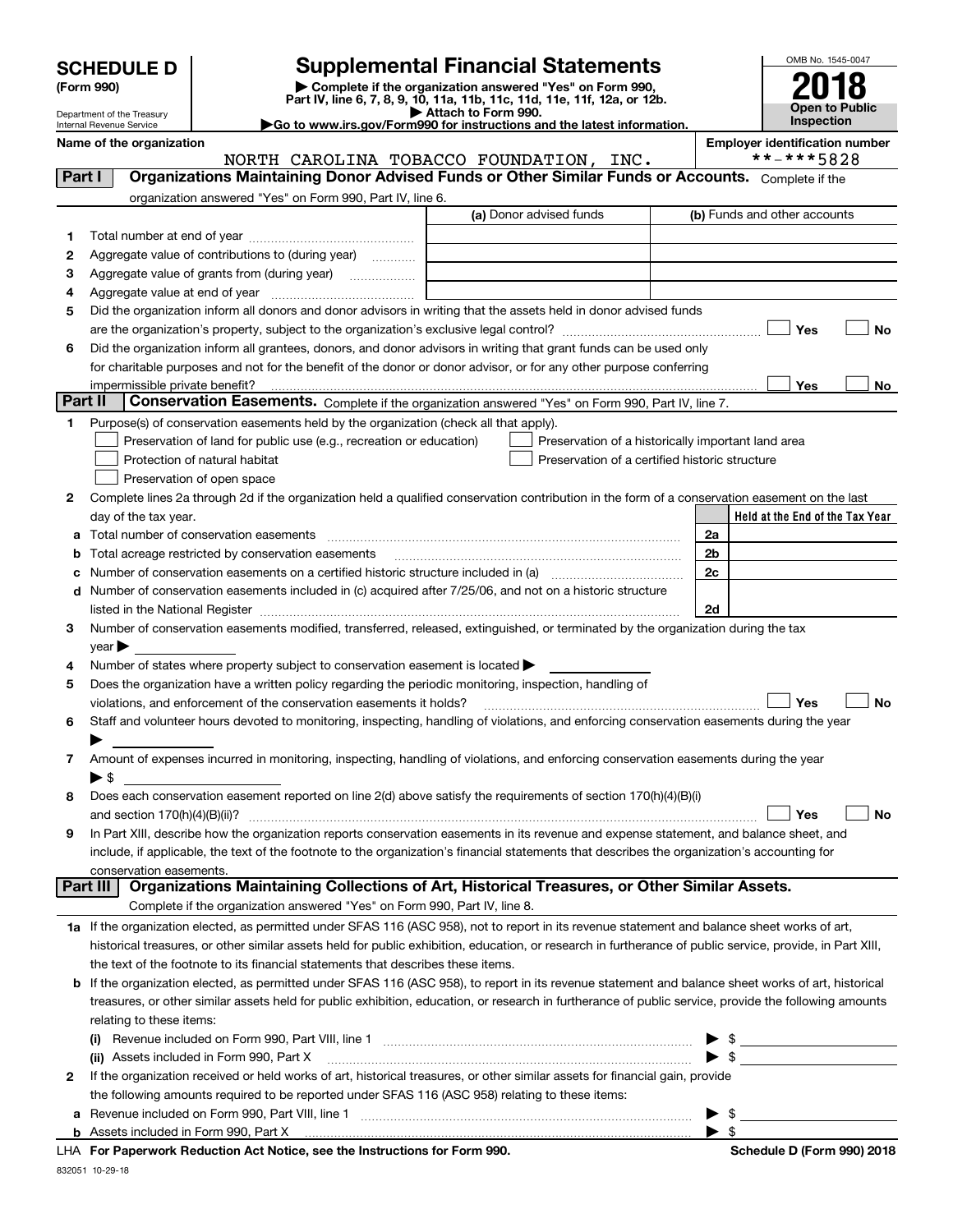| Part III                                                                                                                             | Schedule D (Form 990) 2018<br>Organizations Maintaining Collections of Art, Historical Treasures, or Other Similar Assets (continued)                                                                                          | NORTH CAROLINA TOBACCO FOUNDATION, INC. |                |                                                                                                                                                                                                                               |                 | **-***5828           |                         |            | Page $2$ |  |
|--------------------------------------------------------------------------------------------------------------------------------------|--------------------------------------------------------------------------------------------------------------------------------------------------------------------------------------------------------------------------------|-----------------------------------------|----------------|-------------------------------------------------------------------------------------------------------------------------------------------------------------------------------------------------------------------------------|-----------------|----------------------|-------------------------|------------|----------|--|
| з                                                                                                                                    | Using the organization's acquisition, accession, and other records, check any of the following that are a significant use of its collection items                                                                              |                                         |                |                                                                                                                                                                                                                               |                 |                      |                         |            |          |  |
|                                                                                                                                      | (check all that apply):                                                                                                                                                                                                        |                                         |                |                                                                                                                                                                                                                               |                 |                      |                         |            |          |  |
| a                                                                                                                                    | Public exhibition                                                                                                                                                                                                              |                                         |                | Loan or exchange programs                                                                                                                                                                                                     |                 |                      |                         |            |          |  |
| b                                                                                                                                    | Scholarly research                                                                                                                                                                                                             | e                                       |                | Other and the contract of the contract of the contract of the contract of the contract of the contract of the contract of the contract of the contract of the contract of the contract of the contract of the contract of the |                 |                      |                         |            |          |  |
| c                                                                                                                                    | Preservation for future generations                                                                                                                                                                                            |                                         |                |                                                                                                                                                                                                                               |                 |                      |                         |            |          |  |
| Provide a description of the organization's collections and explain how they further the organization's exempt purpose in Part XIII. |                                                                                                                                                                                                                                |                                         |                |                                                                                                                                                                                                                               |                 |                      |                         |            |          |  |
| 5                                                                                                                                    | During the year, did the organization solicit or receive donations of art, historical treasures, or other similar assets                                                                                                       |                                         |                |                                                                                                                                                                                                                               |                 |                      |                         |            |          |  |
|                                                                                                                                      | to be sold to raise funds rather than to be maintained as part of the organization's collection?                                                                                                                               |                                         |                |                                                                                                                                                                                                                               |                 |                      | Yes                     |            | No       |  |
|                                                                                                                                      | <b>Part IV</b><br>Escrow and Custodial Arrangements. Complete if the organization answered "Yes" on Form 990, Part IV, line 9, or                                                                                              |                                         |                |                                                                                                                                                                                                                               |                 |                      |                         |            |          |  |
|                                                                                                                                      | reported an amount on Form 990, Part X, line 21.                                                                                                                                                                               |                                         |                |                                                                                                                                                                                                                               |                 |                      |                         |            |          |  |
|                                                                                                                                      | 1a Is the organization an agent, trustee, custodian or other intermediary for contributions or other assets not included                                                                                                       |                                         |                |                                                                                                                                                                                                                               |                 |                      |                         |            |          |  |
|                                                                                                                                      |                                                                                                                                                                                                                                |                                         |                |                                                                                                                                                                                                                               |                 |                      | Yes                     |            | No       |  |
|                                                                                                                                      | b If "Yes," explain the arrangement in Part XIII and complete the following table:                                                                                                                                             |                                         |                |                                                                                                                                                                                                                               |                 |                      |                         |            |          |  |
|                                                                                                                                      |                                                                                                                                                                                                                                |                                         |                |                                                                                                                                                                                                                               |                 |                      | Amount                  |            |          |  |
|                                                                                                                                      | c Beginning balance measurements and the contract of the contract of the contract of the contract of the contract of the contract of the contract of the contract of the contract of the contract of the contract of the contr |                                         |                |                                                                                                                                                                                                                               | 1c              |                      |                         |            |          |  |
|                                                                                                                                      |                                                                                                                                                                                                                                |                                         |                |                                                                                                                                                                                                                               | 1d              |                      |                         |            |          |  |
|                                                                                                                                      | e Distributions during the year manufactured and continuum and contact the year manufactured and contact the year manufactured and contact the year manufactured and contact the year manufactured and contact the year manufa |                                         |                |                                                                                                                                                                                                                               | 1e              |                      |                         |            |          |  |
|                                                                                                                                      |                                                                                                                                                                                                                                |                                         |                |                                                                                                                                                                                                                               | 1f              |                      |                         |            |          |  |
|                                                                                                                                      | 2a Did the organization include an amount on Form 990, Part X, line 21, for escrow or custodial account liability?                                                                                                             |                                         |                |                                                                                                                                                                                                                               |                 |                      | Yes                     |            | No       |  |
|                                                                                                                                      | <b>b</b> If "Yes," explain the arrangement in Part XIII. Check here if the explanation has been provided on Part XIII                                                                                                          |                                         |                |                                                                                                                                                                                                                               |                 |                      |                         |            |          |  |
| <b>Part V</b>                                                                                                                        | Endowment Funds. Complete if the organization answered "Yes" on Form 990, Part IV, line 10.                                                                                                                                    |                                         |                |                                                                                                                                                                                                                               |                 |                      |                         |            |          |  |
|                                                                                                                                      |                                                                                                                                                                                                                                | (a) Current year                        | (b) Prior year | (c) Two years back                                                                                                                                                                                                            |                 | (d) Three years back | (e) Four years back     |            |          |  |
| 1a                                                                                                                                   | Beginning of year balance                                                                                                                                                                                                      | 7,072,706.                              | 6,520,315.     | 6,240,702.                                                                                                                                                                                                                    |                 | 5,814,444.           |                         | 2,462,588. |          |  |
|                                                                                                                                      |                                                                                                                                                                                                                                | 606,850.                                | 121,021.       | $-252,573.$                                                                                                                                                                                                                   |                 | 639,632.             | 4, 254, 453.            |            |          |  |
|                                                                                                                                      | Net investment earnings, gains, and losses                                                                                                                                                                                     | 506,438.                                | 696,925.       | 624,846.                                                                                                                                                                                                                      |                 | $-81,584.$           |                         | 294,187.   |          |  |
|                                                                                                                                      |                                                                                                                                                                                                                                |                                         |                |                                                                                                                                                                                                                               |                 |                      |                         |            |          |  |
|                                                                                                                                      | e Other expenditures for facilities                                                                                                                                                                                            |                                         |                |                                                                                                                                                                                                                               |                 |                      |                         |            |          |  |
|                                                                                                                                      | and programs                                                                                                                                                                                                                   | 295,450.                                | 265,555.       | 92,660.                                                                                                                                                                                                                       |                 | 131,790.             | 83,650.<br>1, 113, 134. |            |          |  |
|                                                                                                                                      | f Administrative expenses                                                                                                                                                                                                      | 7,890,544.                              |                |                                                                                                                                                                                                                               | 6, 240, 702.    |                      |                         |            |          |  |
| g                                                                                                                                    | End of year balance                                                                                                                                                                                                            |                                         | 7,072,706.     | 6,520,315.                                                                                                                                                                                                                    |                 |                      |                         | 5,814,444. |          |  |
| 2                                                                                                                                    | Provide the estimated percentage of the current year end balance (line 1g, column (a)) held as:                                                                                                                                | .27                                     |                |                                                                                                                                                                                                                               |                 |                      |                         |            |          |  |
|                                                                                                                                      | Board designated or quasi-endowment<br>71.38                                                                                                                                                                                   |                                         | %              |                                                                                                                                                                                                                               |                 |                      |                         |            |          |  |
|                                                                                                                                      | <b>b</b> Permanent endowment $\blacktriangleright$                                                                                                                                                                             | $\%$                                    |                |                                                                                                                                                                                                                               |                 |                      |                         |            |          |  |
|                                                                                                                                      | <b>c</b> Temporarily restricted endowment $\triangleright$ 28.35                                                                                                                                                               | %                                       |                |                                                                                                                                                                                                                               |                 |                      |                         |            |          |  |
|                                                                                                                                      | The percentages on lines 2a, 2b, and 2c should equal 100%.                                                                                                                                                                     |                                         |                |                                                                                                                                                                                                                               |                 |                      |                         |            |          |  |
|                                                                                                                                      | 3a Are there endowment funds not in the possession of the organization that are held and administered for the organization                                                                                                     |                                         |                |                                                                                                                                                                                                                               |                 |                      |                         | Yes        | No       |  |
|                                                                                                                                      | by:<br>(i)                                                                                                                                                                                                                     |                                         |                |                                                                                                                                                                                                                               |                 |                      | 3a(i)                   |            | X        |  |
|                                                                                                                                      |                                                                                                                                                                                                                                |                                         |                |                                                                                                                                                                                                                               |                 |                      | 3a(ii)                  |            | X        |  |
|                                                                                                                                      |                                                                                                                                                                                                                                |                                         |                |                                                                                                                                                                                                                               |                 |                      | 3b                      |            |          |  |
|                                                                                                                                      | Describe in Part XIII the intended uses of the organization's endowment funds.                                                                                                                                                 |                                         |                |                                                                                                                                                                                                                               |                 |                      |                         |            |          |  |
|                                                                                                                                      | <b>Part VI</b><br>Land, Buildings, and Equipment.                                                                                                                                                                              |                                         |                |                                                                                                                                                                                                                               |                 |                      |                         |            |          |  |
|                                                                                                                                      | Complete if the organization answered "Yes" on Form 990, Part IV, line 11a. See Form 990, Part X, line 10.                                                                                                                     |                                         |                |                                                                                                                                                                                                                               |                 |                      |                         |            |          |  |
|                                                                                                                                      | Description of property                                                                                                                                                                                                        | (a) Cost or other                       |                | (b) Cost or other                                                                                                                                                                                                             | (c) Accumulated |                      | (d) Book value          |            |          |  |
|                                                                                                                                      |                                                                                                                                                                                                                                | basis (investment)                      |                | basis (other)                                                                                                                                                                                                                 | depreciation    |                      |                         |            |          |  |
|                                                                                                                                      |                                                                                                                                                                                                                                |                                         |                |                                                                                                                                                                                                                               |                 |                      |                         |            |          |  |
|                                                                                                                                      |                                                                                                                                                                                                                                |                                         |                |                                                                                                                                                                                                                               |                 |                      |                         |            |          |  |
|                                                                                                                                      |                                                                                                                                                                                                                                |                                         |                |                                                                                                                                                                                                                               |                 |                      |                         |            |          |  |
|                                                                                                                                      |                                                                                                                                                                                                                                |                                         |                |                                                                                                                                                                                                                               |                 |                      |                         |            |          |  |
|                                                                                                                                      |                                                                                                                                                                                                                                |                                         |                |                                                                                                                                                                                                                               |                 |                      |                         |            |          |  |
|                                                                                                                                      |                                                                                                                                                                                                                                |                                         |                |                                                                                                                                                                                                                               |                 |                      |                         |            | 0.       |  |
|                                                                                                                                      |                                                                                                                                                                                                                                |                                         |                |                                                                                                                                                                                                                               |                 |                      |                         |            |          |  |

**Schedule D (Form 990) 2018**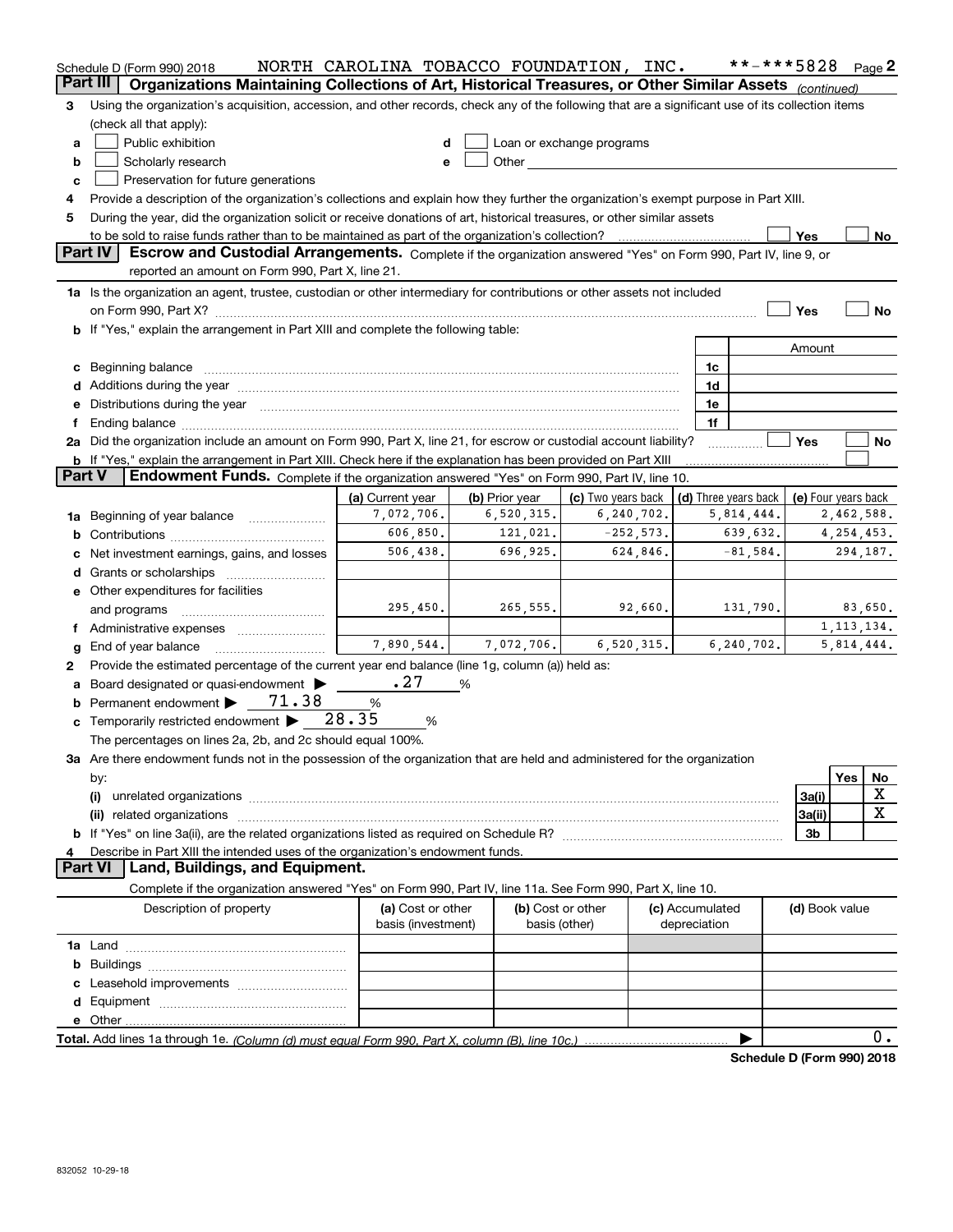|           | Schedule D (Form 990) 2018        |                      |                           |                                                                                        |                |                 |                | NORTH CAROLINA TOBACCO FOUNDATION,                                                                                                                   | INC. | **-***5828                                                | $Page$ <sup>3</sup> |
|-----------|-----------------------------------|----------------------|---------------------------|----------------------------------------------------------------------------------------|----------------|-----------------|----------------|------------------------------------------------------------------------------------------------------------------------------------------------------|------|-----------------------------------------------------------|---------------------|
|           |                                   |                      |                           | Part VII Investments - Other Securities.                                               |                |                 |                |                                                                                                                                                      |      |                                                           |                     |
|           |                                   |                      |                           |                                                                                        |                |                 |                | Complete if the organization answered "Yes" on Form 990, Part IV, line 11b. See Form 990, Part X, line 12.                                           |      |                                                           |                     |
|           |                                   |                      |                           | (a) Description of security or category (including name of security)                   |                |                 | (b) Book value |                                                                                                                                                      |      | (c) Method of valuation: Cost or end-of-year market value |                     |
|           | (1) Financial derivatives         |                      |                           |                                                                                        |                |                 |                |                                                                                                                                                      |      |                                                           |                     |
|           | (2) Closely-held equity interests |                      |                           |                                                                                        |                |                 |                |                                                                                                                                                      |      |                                                           |                     |
| (3) Other |                                   |                      |                           |                                                                                        |                |                 |                |                                                                                                                                                      |      |                                                           |                     |
| (A)       | STIF                              |                      |                           |                                                                                        |                |                 | 2,739.         | END-OF-YEAR MARKET VALUE                                                                                                                             |      |                                                           |                     |
| (B)       |                                   |                      |                           | NC STATE INVESTMENT FUND                                                               |                |                 | 7,817,291.     | END-OF-YEAR MARKET VALUE                                                                                                                             |      |                                                           |                     |
| (C)       |                                   |                      |                           |                                                                                        |                |                 |                |                                                                                                                                                      |      |                                                           |                     |
| (D)       |                                   |                      |                           |                                                                                        |                |                 |                |                                                                                                                                                      |      |                                                           |                     |
| (E)       |                                   |                      |                           |                                                                                        |                |                 |                |                                                                                                                                                      |      |                                                           |                     |
| (F)       |                                   |                      |                           |                                                                                        |                |                 |                |                                                                                                                                                      |      |                                                           |                     |
| (G)       |                                   |                      |                           |                                                                                        |                |                 |                |                                                                                                                                                      |      |                                                           |                     |
| (H)       |                                   |                      |                           |                                                                                        |                |                 |                |                                                                                                                                                      |      |                                                           |                     |
|           |                                   |                      |                           | Total. (Col. (b) must equal Form 990, Part X, col. (B) line 12.) $\blacktriangleright$ |                |                 | 7,820,030.     |                                                                                                                                                      |      |                                                           |                     |
|           |                                   |                      |                           | Part VIII Investments - Program Related.                                               |                |                 |                |                                                                                                                                                      |      |                                                           |                     |
|           |                                   |                      |                           |                                                                                        |                |                 |                | Complete if the organization answered "Yes" on Form 990, Part IV, line 11c. See Form 990, Part X, line 13.                                           |      |                                                           |                     |
|           |                                   |                      |                           | (a) Description of investment                                                          |                |                 | (b) Book value |                                                                                                                                                      |      | (c) Method of valuation: Cost or end-of-year market value |                     |
| (1)       |                                   |                      |                           |                                                                                        |                |                 |                |                                                                                                                                                      |      |                                                           |                     |
| (2)       |                                   |                      |                           |                                                                                        |                |                 |                |                                                                                                                                                      |      |                                                           |                     |
| (3)       |                                   |                      |                           |                                                                                        |                |                 |                |                                                                                                                                                      |      |                                                           |                     |
| (4)       |                                   |                      |                           |                                                                                        |                |                 |                |                                                                                                                                                      |      |                                                           |                     |
| (5)       |                                   |                      |                           |                                                                                        |                |                 |                |                                                                                                                                                      |      |                                                           |                     |
| (6)       |                                   |                      |                           |                                                                                        |                |                 |                |                                                                                                                                                      |      |                                                           |                     |
| (7)       |                                   |                      |                           |                                                                                        |                |                 |                |                                                                                                                                                      |      |                                                           |                     |
| (8)       |                                   |                      |                           |                                                                                        |                |                 |                |                                                                                                                                                      |      |                                                           |                     |
| (9)       |                                   |                      |                           |                                                                                        |                |                 |                |                                                                                                                                                      |      |                                                           |                     |
|           |                                   |                      |                           | Total. (Col. (b) must equal Form 990, Part X, col. (B) line $13.$ )                    |                |                 |                |                                                                                                                                                      |      |                                                           |                     |
| Part IX   |                                   | <b>Other Assets.</b> |                           |                                                                                        |                |                 |                |                                                                                                                                                      |      |                                                           |                     |
|           |                                   |                      |                           |                                                                                        |                |                 |                | Complete if the organization answered "Yes" on Form 990, Part IV, line 11d. See Form 990, Part X, line 15.                                           |      |                                                           |                     |
|           |                                   |                      |                           |                                                                                        |                | (a) Description |                |                                                                                                                                                      |      | (b) Book value                                            |                     |
| (1)       |                                   |                      |                           |                                                                                        |                |                 |                |                                                                                                                                                      |      |                                                           |                     |
| (2)       |                                   |                      |                           |                                                                                        |                |                 |                |                                                                                                                                                      |      |                                                           |                     |
| (3)       |                                   |                      |                           |                                                                                        |                |                 |                |                                                                                                                                                      |      |                                                           |                     |
| (4)       |                                   |                      |                           |                                                                                        |                |                 |                |                                                                                                                                                      |      |                                                           |                     |
| (5)       |                                   |                      |                           |                                                                                        |                |                 |                |                                                                                                                                                      |      |                                                           |                     |
| (6)       |                                   |                      |                           |                                                                                        |                |                 |                |                                                                                                                                                      |      |                                                           |                     |
| (7)       |                                   |                      |                           |                                                                                        |                |                 |                |                                                                                                                                                      |      |                                                           |                     |
| (8)       |                                   |                      |                           |                                                                                        |                |                 |                |                                                                                                                                                      |      |                                                           |                     |
| (9)       |                                   |                      |                           |                                                                                        |                |                 |                |                                                                                                                                                      |      |                                                           |                     |
| Part X    |                                   |                      | <b>Other Liabilities.</b> | Total. (Column (b) must equal Form 990. Part X, col. (B) line 15.)                     |                |                 |                |                                                                                                                                                      |      |                                                           |                     |
|           |                                   |                      |                           |                                                                                        |                |                 |                | Complete if the organization answered "Yes" on Form 990, Part IV, line 11e or 11f. See Form 990, Part X, line 25.                                    |      |                                                           |                     |
| 1.        |                                   |                      |                           | (a) Description of liability                                                           |                |                 |                | (b) Book value                                                                                                                                       |      |                                                           |                     |
| (1)       | Federal income taxes              |                      |                           |                                                                                        |                |                 |                |                                                                                                                                                      |      |                                                           |                     |
| (2)       |                                   |                      |                           | AGENCY FUNDS HELD IN                                                                   | <b>CUSTODY</b> |                 |                | $\overline{377}$ , 049.                                                                                                                              |      |                                                           |                     |
| (3)       | DUE TO OTHERS                     |                      |                           |                                                                                        |                |                 |                | 23,700.                                                                                                                                              |      |                                                           |                     |
| (4)       |                                   |                      |                           |                                                                                        |                |                 |                |                                                                                                                                                      |      |                                                           |                     |
| (5)       |                                   |                      |                           |                                                                                        |                |                 |                |                                                                                                                                                      |      |                                                           |                     |
| (6)       |                                   |                      |                           |                                                                                        |                |                 |                |                                                                                                                                                      |      |                                                           |                     |
| (7)       |                                   |                      |                           |                                                                                        |                |                 |                |                                                                                                                                                      |      |                                                           |                     |
| (8)       |                                   |                      |                           |                                                                                        |                |                 |                |                                                                                                                                                      |      |                                                           |                     |
| (9)       |                                   |                      |                           |                                                                                        |                |                 |                |                                                                                                                                                      |      |                                                           |                     |
|           |                                   |                      |                           | Total. (Column (b) must equal Form 990, Part X, col. (B) line 25.)                     |                |                 |                | 400, 749.                                                                                                                                            |      |                                                           |                     |
|           |                                   |                      |                           |                                                                                        |                |                 |                | 2. Liability for uncertain tax positions. In Part XIII, provide the text of the footnote to the organization's financial statements that reports the |      |                                                           |                     |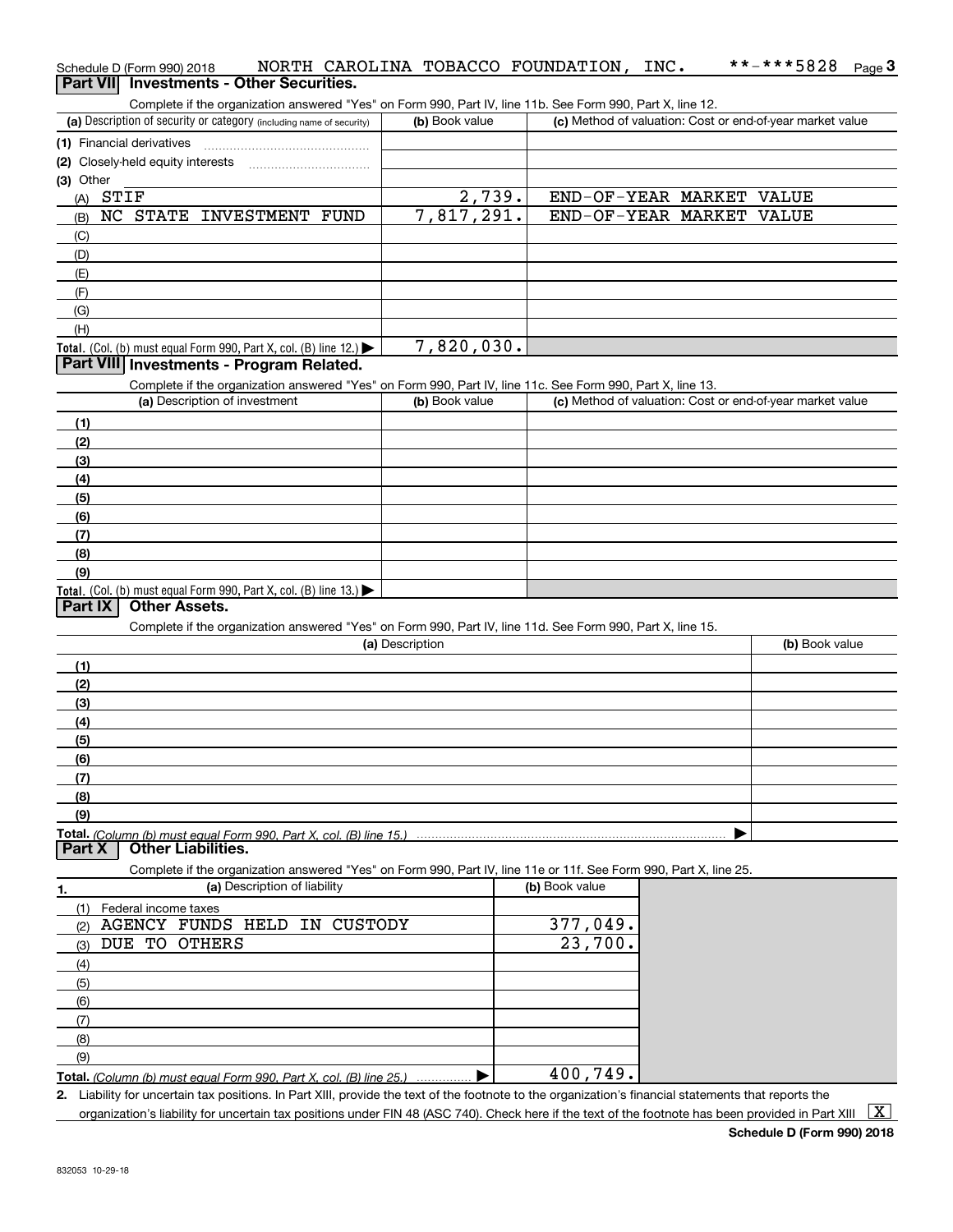|    | NORTH CAROLINA TOBACCO FOUNDATION, INC.<br>Schedule D (Form 990) 2018                                                                                                                                                               |                |           |                | **-***5828<br>Page $4$  |
|----|-------------------------------------------------------------------------------------------------------------------------------------------------------------------------------------------------------------------------------------|----------------|-----------|----------------|-------------------------|
|    | <b>Part XI</b><br>Reconciliation of Revenue per Audited Financial Statements With Revenue per Return.                                                                                                                               |                |           |                |                         |
|    | Complete if the organization answered "Yes" on Form 990, Part IV, line 12a.                                                                                                                                                         |                |           |                |                         |
| 1  | Total revenue, gains, and other support per audited financial statements                                                                                                                                                            |                |           | $\blacksquare$ | $\overline{1,959},063.$ |
| 2  | Amounts included on line 1 but not on Form 990, Part VIII, line 12:                                                                                                                                                                 |                |           |                |                         |
| a  | Net unrealized gains (losses) on investments [11] matter than the unrealized gains (losses) on investments                                                                                                                          | 2a             | 455, 421. |                |                         |
|    |                                                                                                                                                                                                                                     | 2 <sub>b</sub> | 69,000.   |                |                         |
| с  |                                                                                                                                                                                                                                     | 2c             |           |                |                         |
| d  | Other (Describe in Part XIII.) <b>2006</b> 2007 2010 2010 2010 2010 2011 2012 2013 2014 2014 2015 2016 2017 2018 2019 2016 2017 2018 2019 2016 2017 2018 2019 2016 2017 2018 2019 2018 2019 2019 2016 2017 2018 2019 2018 2019 2019 | 2d             |           |                |                         |
| е  | Add lines 2a through 2d                                                                                                                                                                                                             |                |           | 2e             | <u>524,421.</u>         |
| З. |                                                                                                                                                                                                                                     |                |           | $\overline{3}$ | 1,434,642.              |
| 4  | Amounts included on Form 990, Part VIII, line 12, but not on line 1:                                                                                                                                                                |                |           |                |                         |
|    | Investment expenses not included on Form 990, Part VIII, line 7b [1000000000000000000000000000000000                                                                                                                                | 4a             | 34,568.   |                |                         |
| b  |                                                                                                                                                                                                                                     | 4 <sub>h</sub> |           |                |                         |
|    | Add lines 4a and 4b                                                                                                                                                                                                                 |                |           | 4c             | 34,568.                 |
| 5. |                                                                                                                                                                                                                                     |                |           | 5 <sup>1</sup> | 1,469,210.              |
|    |                                                                                                                                                                                                                                     |                |           |                |                         |
|    | Part XII   Reconciliation of Expenses per Audited Financial Statements With Expenses per Return.                                                                                                                                    |                |           |                |                         |
|    | Complete if the organization answered "Yes" on Form 990, Part IV, line 12a.                                                                                                                                                         |                |           |                |                         |
| 1  |                                                                                                                                                                                                                                     |                |           | $\mathbf{1}$   | 1,632,192.              |
| 2  | Amounts included on line 1 but not on Form 990, Part IX, line 25:                                                                                                                                                                   |                |           |                |                         |
| a  |                                                                                                                                                                                                                                     | 2a             | 69,000.   |                |                         |
|    |                                                                                                                                                                                                                                     | 2 <sub>b</sub> |           |                |                         |
| c  |                                                                                                                                                                                                                                     | 2c             |           |                |                         |
|    |                                                                                                                                                                                                                                     | 2d             |           |                |                         |
| е  |                                                                                                                                                                                                                                     |                |           | 2e             | 69,000.                 |
| З. |                                                                                                                                                                                                                                     |                |           | $\mathbf{3}$   | 1,563,192.              |
| 4  | Amounts included on Form 990, Part IX, line 25, but not on line 1:                                                                                                                                                                  |                |           |                |                         |
| a  | Investment expenses not included on Form 990, Part VIII, line 7b [1000000000000000000000000000000000                                                                                                                                | 4a             | 34,568.   |                |                         |
|    |                                                                                                                                                                                                                                     | 4b             |           |                |                         |
|    | Add lines 4a and 4b                                                                                                                                                                                                                 |                |           | 4c             | 34,568.                 |
| 5  | Part XIII Supplemental Information.                                                                                                                                                                                                 |                |           | 5              | 1,597,760.              |

Provide the descriptions required for Part II, lines 3, 5, and 9; Part III, lines 1a and 4; Part IV, lines 1b and 2b; Part V, line 4; Part X, line 2; Part XI, lines 2d and 4b; and Part XII, lines 2d and 4b. Also complete this part to provide any additional information.

PART V, LINE 4:

THE FOUNDATION'S ENDOWMENT CONSISTS OF NINE INDIVIDUAL FUNDS ESTABLISHED

FOR A VARIETY OF PURPOSES RELATED TO THE FOUNDATION'S MISSION TO AID AND

PROMOTE ALL TYPES OF EDUCATION, RESEARCH AND EXTENSION IN THE TOBACCO

CURRICULUM AT NC STATE UNIVERSITY.

PART X, LINE 2:

MANAGEMENT HAS ANALYZED THE TAX POSITIONS TAKEN BY THE FOUNDATION, AND HAS

CONCLUDED THAT AS OF JUNE 30, 2019 AND 2018, THERE ARE NO UNCERTAIN

POSITIONS TAKEN OR EXPECTED TO BE TAKEN THAT WOULD REQUIRE RECOGNITION OF

A LIABILITY (OR ASSET) OR DISCLOSURE IN THE FINANCIAL STATEMENTS. THE

FOUNDATION IS SUBJECT TO ROUTINE AUDITS BY TAXING JURISDICTIONS; HOWEVER,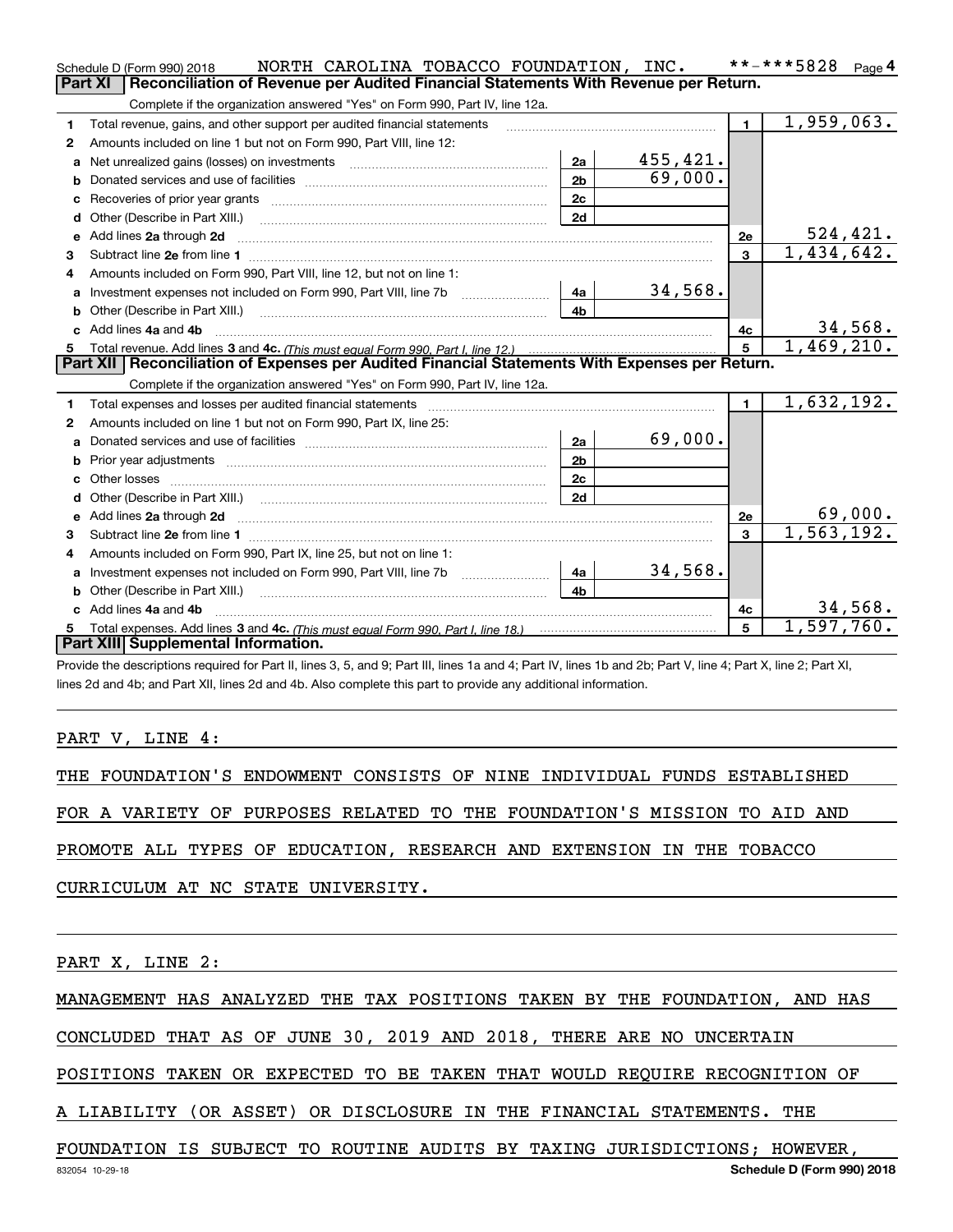| Schedule D (Form 990) 2018 NORTH CAROLINA TOBACCO FOUNDATION, INC. **-***5828 Page 5<br><b>Part XIII Supplemental Information</b> (continued) |  |  |  |                                                                                                                                                                                                                               |  |  |  |  |  |  |  |
|-----------------------------------------------------------------------------------------------------------------------------------------------|--|--|--|-------------------------------------------------------------------------------------------------------------------------------------------------------------------------------------------------------------------------------|--|--|--|--|--|--|--|
| THERE ARE CURRENTLY NO AUDITS FOR ANY TAX PERIODS IN PROGRESS. MANAGEMENT                                                                     |  |  |  |                                                                                                                                                                                                                               |  |  |  |  |  |  |  |
| BELIEVES IT IS NO LONGER SUBJECT TO INCOME TAX EXAMINATIONS FOR YEARS                                                                         |  |  |  |                                                                                                                                                                                                                               |  |  |  |  |  |  |  |
| PRIOR TO TAX YEAR 2015.                                                                                                                       |  |  |  | the control of the control of the control of the control of the control of the control of the control of the control of the control of the control of the control of the control of the control of the control of the control |  |  |  |  |  |  |  |
|                                                                                                                                               |  |  |  |                                                                                                                                                                                                                               |  |  |  |  |  |  |  |
|                                                                                                                                               |  |  |  |                                                                                                                                                                                                                               |  |  |  |  |  |  |  |
|                                                                                                                                               |  |  |  |                                                                                                                                                                                                                               |  |  |  |  |  |  |  |
|                                                                                                                                               |  |  |  |                                                                                                                                                                                                                               |  |  |  |  |  |  |  |
|                                                                                                                                               |  |  |  |                                                                                                                                                                                                                               |  |  |  |  |  |  |  |
|                                                                                                                                               |  |  |  |                                                                                                                                                                                                                               |  |  |  |  |  |  |  |
|                                                                                                                                               |  |  |  |                                                                                                                                                                                                                               |  |  |  |  |  |  |  |
|                                                                                                                                               |  |  |  |                                                                                                                                                                                                                               |  |  |  |  |  |  |  |
|                                                                                                                                               |  |  |  |                                                                                                                                                                                                                               |  |  |  |  |  |  |  |
|                                                                                                                                               |  |  |  |                                                                                                                                                                                                                               |  |  |  |  |  |  |  |
|                                                                                                                                               |  |  |  |                                                                                                                                                                                                                               |  |  |  |  |  |  |  |
|                                                                                                                                               |  |  |  |                                                                                                                                                                                                                               |  |  |  |  |  |  |  |
|                                                                                                                                               |  |  |  |                                                                                                                                                                                                                               |  |  |  |  |  |  |  |
|                                                                                                                                               |  |  |  |                                                                                                                                                                                                                               |  |  |  |  |  |  |  |
|                                                                                                                                               |  |  |  |                                                                                                                                                                                                                               |  |  |  |  |  |  |  |
|                                                                                                                                               |  |  |  |                                                                                                                                                                                                                               |  |  |  |  |  |  |  |
|                                                                                                                                               |  |  |  |                                                                                                                                                                                                                               |  |  |  |  |  |  |  |
|                                                                                                                                               |  |  |  |                                                                                                                                                                                                                               |  |  |  |  |  |  |  |
|                                                                                                                                               |  |  |  |                                                                                                                                                                                                                               |  |  |  |  |  |  |  |
|                                                                                                                                               |  |  |  |                                                                                                                                                                                                                               |  |  |  |  |  |  |  |
|                                                                                                                                               |  |  |  |                                                                                                                                                                                                                               |  |  |  |  |  |  |  |
|                                                                                                                                               |  |  |  |                                                                                                                                                                                                                               |  |  |  |  |  |  |  |
|                                                                                                                                               |  |  |  |                                                                                                                                                                                                                               |  |  |  |  |  |  |  |
|                                                                                                                                               |  |  |  |                                                                                                                                                                                                                               |  |  |  |  |  |  |  |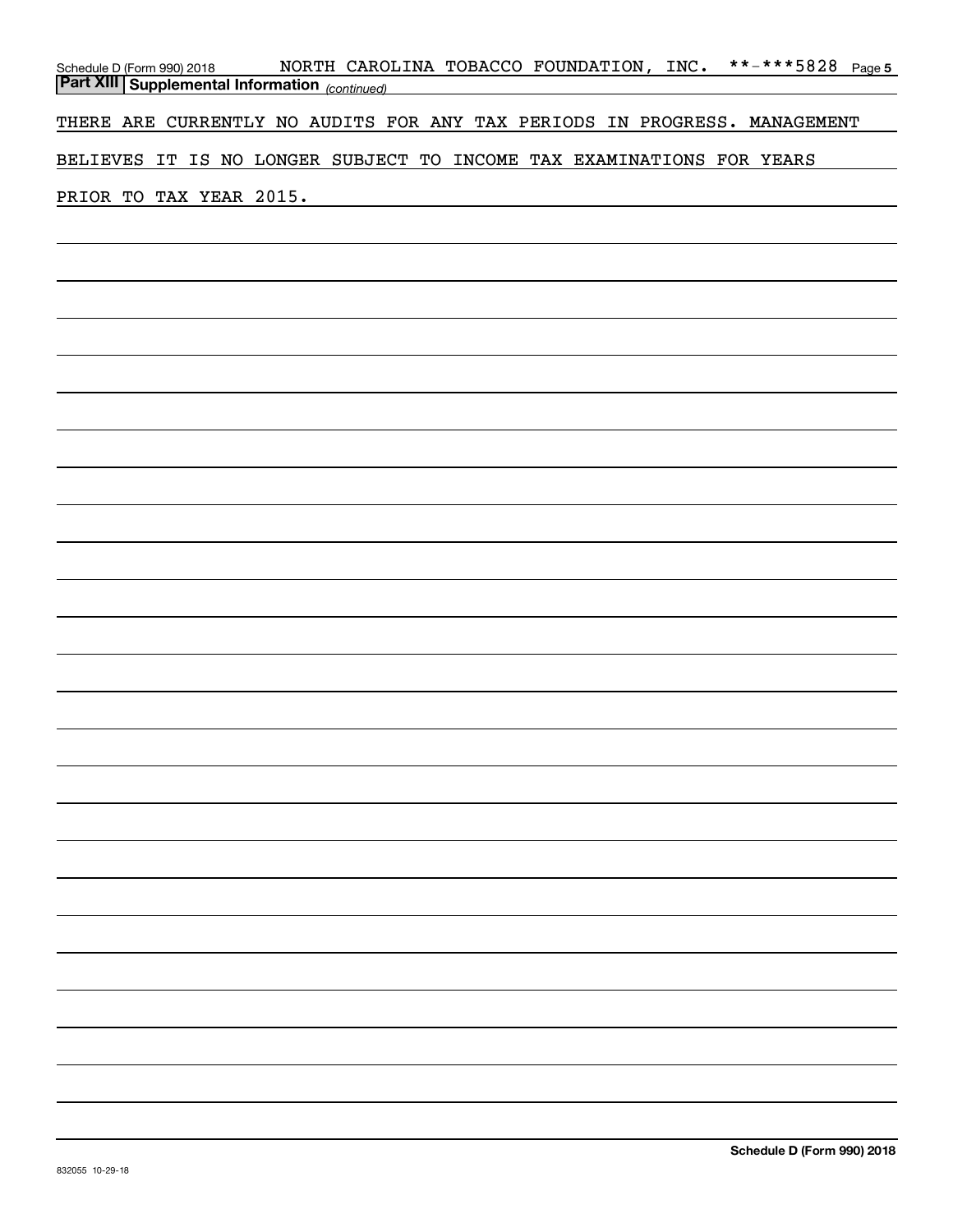| <b>SCHEDULE I</b>                                                                                                                                                                                                                                                         |            | <b>Grants and Other Assistance to Organizations,</b>                             |                                                                              |                                         |                                                                |                                          | OMB No. 1545-0047                                                                  |
|---------------------------------------------------------------------------------------------------------------------------------------------------------------------------------------------------------------------------------------------------------------------------|------------|----------------------------------------------------------------------------------|------------------------------------------------------------------------------|-----------------------------------------|----------------------------------------------------------------|------------------------------------------|------------------------------------------------------------------------------------|
| (Form 990)                                                                                                                                                                                                                                                                |            | Governments, and Individuals in the United States                                |                                                                              |                                         |                                                                |                                          | 2018                                                                               |
| Department of the Treasury<br>Internal Revenue Service                                                                                                                                                                                                                    |            | Complete if the organization answered "Yes" on Form 990, Part IV, line 21 or 22. | Attach to Form 990.<br>Go to www.irs.gov/Form990 for the latest information. |                                         |                                                                |                                          | <b>Open to Public</b><br>Inspection                                                |
| Name of the organization                                                                                                                                                                                                                                                  |            |                                                                                  |                                                                              |                                         |                                                                |                                          | <b>Employer identification number</b>                                              |
| <b>General Information on Grants and Assistance</b><br>Part I                                                                                                                                                                                                             |            | NORTH CAROLINA TOBACCO FOUNDATION, INC.                                          |                                                                              |                                         |                                                                |                                          | **-***5828                                                                         |
| Does the organization maintain records to substantiate the amount of the grants or assistance, the grantees' eligibility for the grants or assistance, and the selection<br>1.                                                                                            |            |                                                                                  |                                                                              |                                         |                                                                |                                          | $\boxed{\text{X}}$ Yes<br>  No                                                     |
| Describe in Part IV the organization's procedures for monitoring the use of grant funds in the United States.<br>$\mathbf{2}$<br>Part II                                                                                                                                  |            |                                                                                  |                                                                              |                                         |                                                                |                                          |                                                                                    |
| Grants and Other Assistance to Domestic Organizations and Domestic Governments. Complete if the organization answered "Yes" on Form 990, Part IV, line 21, for any<br>recipient that received more than \$5,000. Part II can be duplicated if additional space is needed. |            |                                                                                  |                                                                              |                                         |                                                                |                                          |                                                                                    |
| 1 (a) Name and address of organization<br>or government                                                                                                                                                                                                                   | $(b)$ EIN  | (c) IRC section<br>(if applicable)                                               | (d) Amount of<br>cash grant                                                  | (e) Amount of<br>non-cash<br>assistance | (f) Method of<br>valuation (book,<br>FMV, appraisal,<br>other) | (g) Description of<br>noncash assistance | (h) Purpose of grant<br>or assistance                                              |
| NORTH CAROLINA STATE UNIVERSITY<br>NCSU BOX 7205<br>RALEIGH, NC 27695                                                                                                                                                                                                     | **_******* | 170(C)(1)                                                                        | 1,066,011.                                                                   |                                         | $0.$ BOOK                                                      | N/A                                      | SCHOLARSHIPS, FACULTY<br>SUPPORT, DEPARTMENTAL<br>SUPPORT, AND FACILITY<br>SUPPORT |
|                                                                                                                                                                                                                                                                           |            |                                                                                  |                                                                              |                                         |                                                                |                                          |                                                                                    |
|                                                                                                                                                                                                                                                                           |            |                                                                                  |                                                                              |                                         |                                                                |                                          |                                                                                    |
|                                                                                                                                                                                                                                                                           |            |                                                                                  |                                                                              |                                         |                                                                |                                          |                                                                                    |
|                                                                                                                                                                                                                                                                           |            |                                                                                  |                                                                              |                                         |                                                                |                                          |                                                                                    |
|                                                                                                                                                                                                                                                                           |            |                                                                                  |                                                                              |                                         |                                                                |                                          |                                                                                    |
| Enter total number of section $501(c)(3)$ and government organizations listed in the line 1 table<br>$\mathbf{2}$<br>Enter total number of other organizations listed in the line 1 table<br>3                                                                            |            |                                                                                  |                                                                              |                                         |                                                                |                                          | 1.                                                                                 |
| LHA For Paperwork Reduction Act Notice, see the Instructions for Form 990.                                                                                                                                                                                                |            |                                                                                  |                                                                              |                                         |                                                                |                                          | Schedule I (Form 990) (2018)                                                       |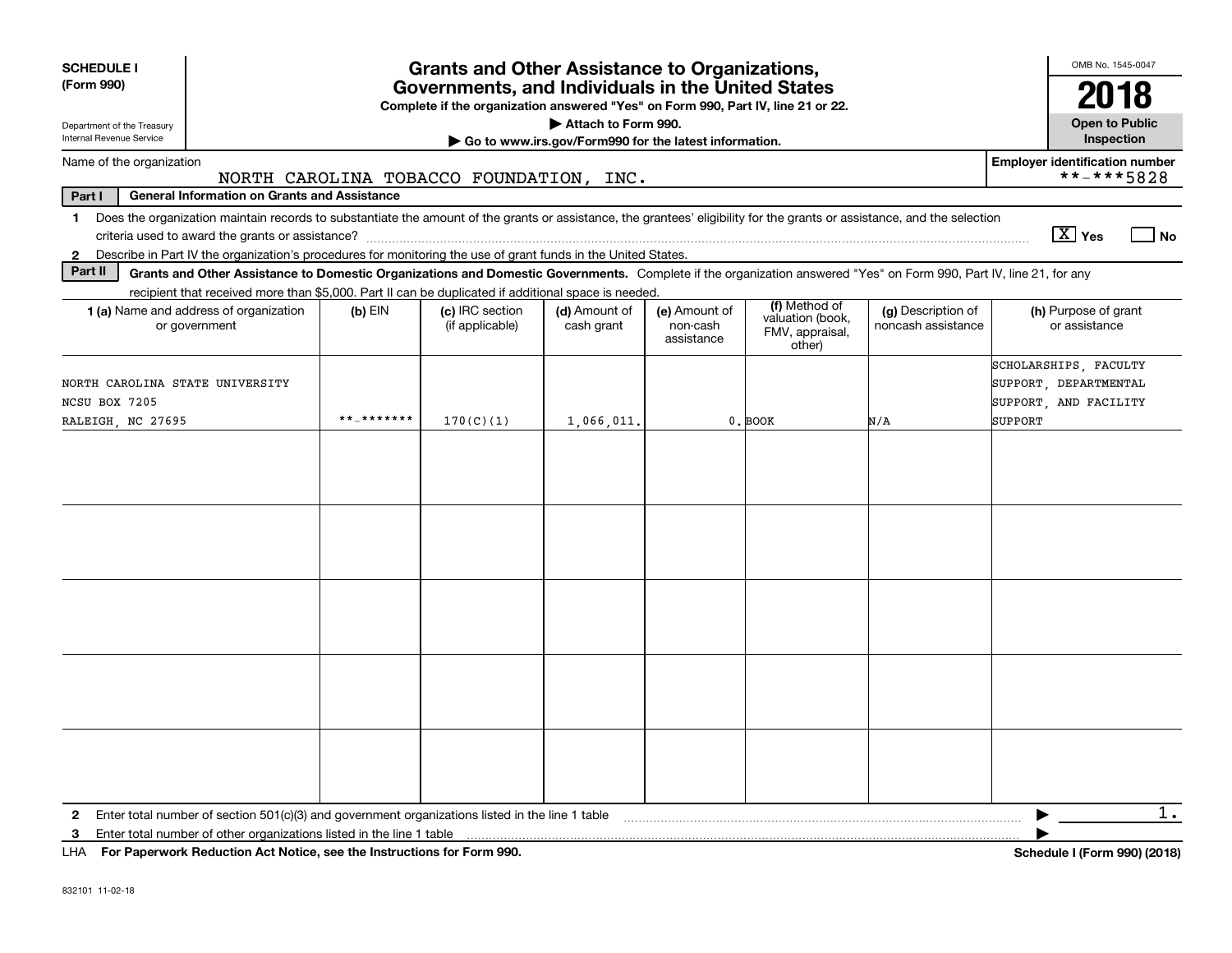## Schedule I (Form 990) (2018) NORTH CAROLINA TOBACCO FOUNDATION, INC。 \*\*-\*\*\*5828 Page

**Part III | Grants and Other Assistance to Domestic Individuals. Complete if the organization answered "Yes" on Form 990, Part IV, line 22.** Part III can be duplicated if additional space is needed.

| (a) Type of grant or assistance | (b) Number of<br>recipients | (c) Amount of<br>cash grant | (d) Amount of non-<br>cash assistance | (e) Method of valuation<br>(book, FMV, appraisal, other) | (f) Description of noncash assistance |
|---------------------------------|-----------------------------|-----------------------------|---------------------------------------|----------------------------------------------------------|---------------------------------------|
|                                 |                             |                             |                                       |                                                          |                                       |
|                                 |                             |                             |                                       |                                                          |                                       |
|                                 |                             |                             |                                       |                                                          |                                       |
|                                 |                             |                             |                                       |                                                          |                                       |
|                                 |                             |                             |                                       |                                                          |                                       |
|                                 |                             |                             |                                       |                                                          |                                       |
|                                 |                             |                             |                                       |                                                          |                                       |
|                                 |                             |                             |                                       |                                                          |                                       |
|                                 |                             |                             |                                       |                                                          |                                       |
|                                 |                             |                             |                                       |                                                          |                                       |

Part IV | Supplemental Information. Provide the information required in Part I, line 2; Part III, column (b); and any other additional information.

PART I, LINE 2:

GRANTS REPRESENT REIMBURSEMENT OF EXPENSES PROCESSED THROUGH THE

UNIVERSITY'S ACCOUNTING SYSTEMS, AND ARE SUBJECT TO UNIVERSITY AND STATE OF

NORTH CAROLINA GUIDELINES, IN ADDITION TO ANY RESTRICTIONS PLACED DIRECTLY

BY DONORS.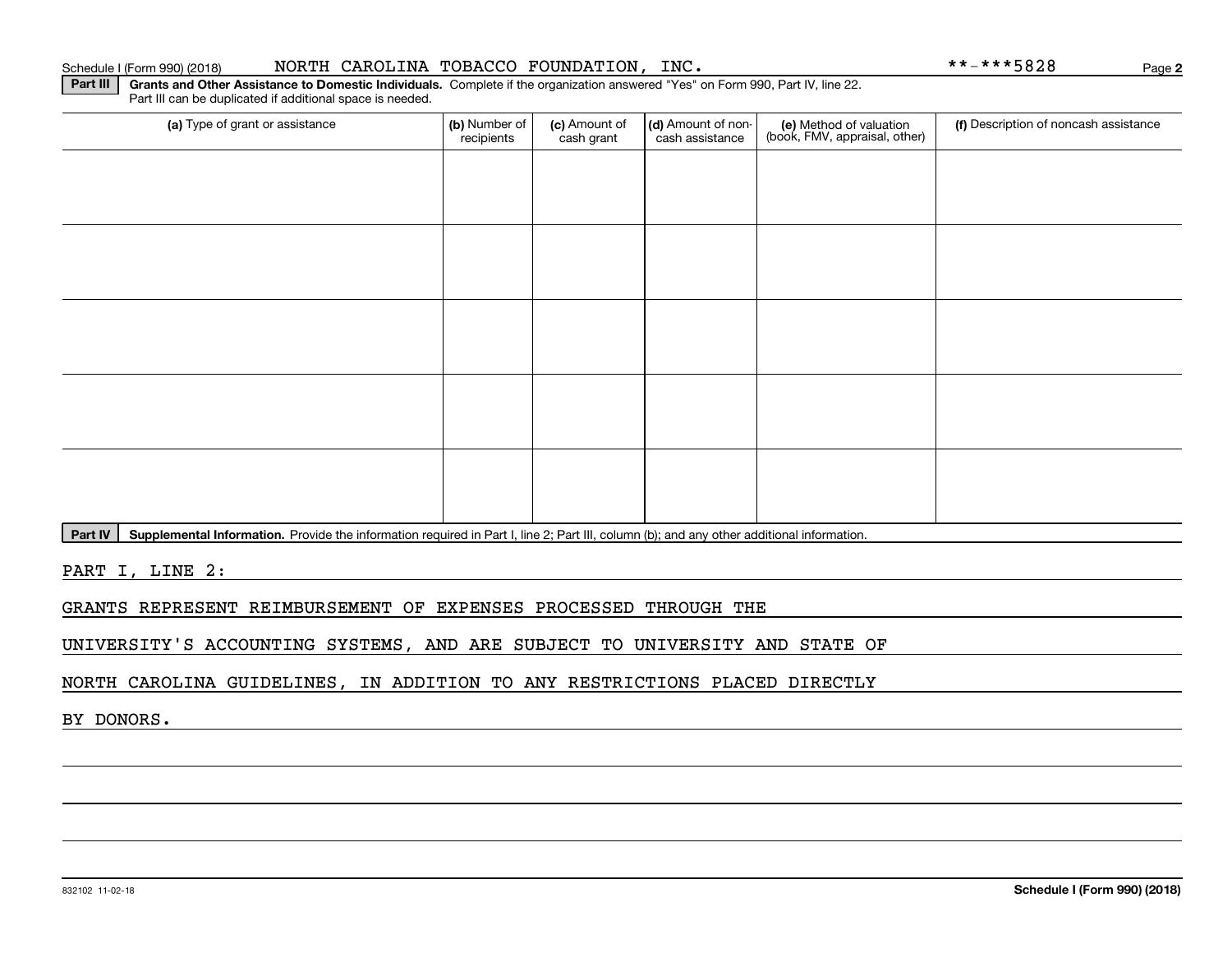|   | <b>Compensation Information</b><br><b>SCHEDULE J</b>                                                                                                      | OMB No. 1545-0047     |     |             |
|---|-----------------------------------------------------------------------------------------------------------------------------------------------------------|-----------------------|-----|-------------|
|   | (Form 990)<br>For certain Officers, Directors, Trustees, Key Employees, and Highest                                                                       |                       |     |             |
|   | <b>Compensated Employees</b>                                                                                                                              | 2018                  |     |             |
|   | Complete if the organization answered "Yes" on Form 990, Part IV, line 23.                                                                                | <b>Open to Public</b> |     |             |
|   | Attach to Form 990.<br>Department of the Treasury<br>► Go to www.irs.gov/Form990 for instructions and the latest information.<br>Internal Revenue Service | Inspection            |     |             |
|   | <b>Employer identification number</b><br>Name of the organization                                                                                         |                       |     |             |
|   | **-***5828<br>NORTH CAROLINA TOBACCO FOUNDATION, INC.                                                                                                     |                       |     |             |
|   | <b>Questions Regarding Compensation</b><br>Part I                                                                                                         |                       |     |             |
|   |                                                                                                                                                           |                       | Yes | No          |
|   | Check the appropriate box(es) if the organization provided any of the following to or for a person listed on Form 990,                                    |                       |     |             |
|   | Part VII, Section A, line 1a. Complete Part III to provide any relevant information regarding these items.                                                |                       |     |             |
|   | First-class or charter travel<br>Housing allowance or residence for personal use                                                                          |                       |     |             |
|   | Travel for companions<br>Payments for business use of personal residence                                                                                  |                       |     |             |
|   | Health or social club dues or initiation fees<br>Tax indemnification and gross-up payments                                                                |                       |     |             |
|   | Discretionary spending account<br>Personal services (such as maid, chauffeur, chef)                                                                       |                       |     |             |
|   |                                                                                                                                                           |                       |     |             |
| b | If any of the boxes on line 1a are checked, did the organization follow a written policy regarding payment or                                             |                       |     |             |
|   | reimbursement or provision of all of the expenses described above? If "No," complete Part III to explain                                                  | 1b                    |     |             |
| 2 | Did the organization require substantiation prior to reimbursing or allowing expenses incurred by all directors,                                          |                       |     |             |
|   |                                                                                                                                                           | $\mathbf{2}$          |     |             |
|   |                                                                                                                                                           |                       |     |             |
| з | Indicate which, if any, of the following the filing organization used to establish the compensation of the organization's                                 |                       |     |             |
|   | CEO/Executive Director. Check all that apply. Do not check any boxes for methods used by a related organization to                                        |                       |     |             |
|   | establish compensation of the CEO/Executive Director, but explain in Part III.                                                                            |                       |     |             |
|   | Written employment contract<br>Compensation committee                                                                                                     |                       |     |             |
|   | Compensation survey or study<br>Independent compensation consultant                                                                                       |                       |     |             |
|   | Approval by the board or compensation committee<br>Form 990 of other organizations                                                                        |                       |     |             |
|   |                                                                                                                                                           |                       |     |             |
| 4 | During the year, did any person listed on Form 990, Part VII, Section A, line 1a, with respect to the filing                                              |                       |     |             |
|   | organization or a related organization:                                                                                                                   |                       |     |             |
| а | Receive a severance payment or change-of-control payment?                                                                                                 | 4a                    |     | х           |
| b |                                                                                                                                                           | 4b                    |     | $\mathbf X$ |
|   |                                                                                                                                                           | 4c                    |     | $\mathbf X$ |
|   | If "Yes" to any of lines 4a-c, list the persons and provide the applicable amounts for each item in Part III.                                             |                       |     |             |
|   |                                                                                                                                                           |                       |     |             |
|   | Only section 501(c)(3), 501(c)(4), and 501(c)(29) organizations must complete lines 5-9.                                                                  |                       |     |             |
| 5 | For persons listed on Form 990, Part VII, Section A, line 1a, did the organization pay or accrue any compensation                                         |                       |     |             |
|   | contingent on the revenues of:                                                                                                                            |                       |     |             |
| a |                                                                                                                                                           | 5а                    |     | х           |
|   |                                                                                                                                                           | 5b                    |     | X           |
|   | If "Yes" on line 5a or 5b, describe in Part III.                                                                                                          |                       |     |             |
| 6 | For persons listed on Form 990, Part VII, Section A, line 1a, did the organization pay or accrue any compensation                                         |                       |     |             |
|   | contingent on the net earnings of:                                                                                                                        |                       |     |             |
| a |                                                                                                                                                           | 6a                    |     | х           |
|   |                                                                                                                                                           | 6b                    |     | $\mathbf X$ |
|   | If "Yes" on line 6a or 6b, describe in Part III.                                                                                                          |                       |     |             |
| 7 | For persons listed on Form 990, Part VII, Section A, line 1a, did the organization provide any nonfixed payments                                          |                       |     |             |
|   |                                                                                                                                                           | 7                     |     | x           |
| 8 | Were any amounts reported on Form 990, Part VII, paid or accrued pursuant to a contract that was subject to the                                           |                       |     |             |
|   | initial contract exception described in Regulations section 53.4958-4(a)(3)? If "Yes," describe in Part III                                               | 8                     |     | х           |
| 9 | If "Yes" on line 8, did the organization also follow the rebuttable presumption procedure described in                                                    |                       |     |             |
|   |                                                                                                                                                           | 9                     |     |             |

LHA For Paperwork Reduction Act Notice, see the Instructions for Form 990. Schedule J (Form 990) 2018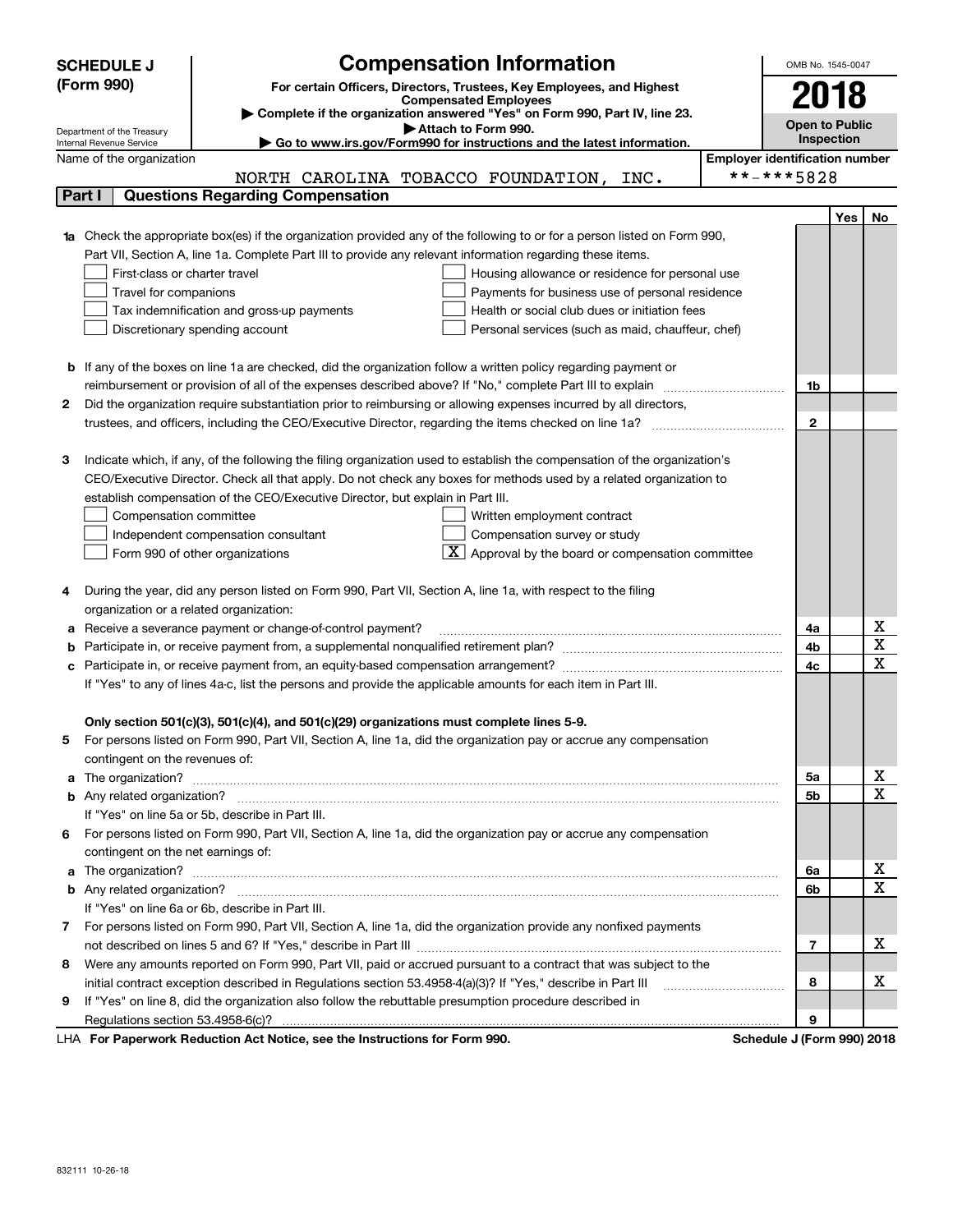#### NORTH CAROLINA TOBACCO FOUNDATION, INC. \*\*-\*\*\*5828

**2**

# Schedule J (Form 990) 2018 NORTH CAROLLINA 'I'OBACCO F'OUNDA'I' LON , LNC • \* \* ~ \* \* \* 5 8 2 8<br>Part II **Officers, Directors, Trustees, Key Employees, and Highest Compensated Employees**

For each individual whose compensation must be reported on Schedule J, report compensation from the organization on row (i) and from related organizations, described in the instructions, on row (ii). Do not list any individuals that aren't listed on Form 990, Part VII.

**Note:**  The sum of columns (B)(i)-(iii) for each listed individual must equal the total amount of Form 990, Part VII, Section A, line 1a, applicable column (D) and (E) amounts for that individual.

|                             |      |                          | (B) Breakdown of W-2 and/or 1099-MISC compensation |                                           | (C) Retirement and             | (D) Nontaxable | (E) Total of columns | (F) Compensation<br>in column (B)         |  |
|-----------------------------|------|--------------------------|----------------------------------------------------|-------------------------------------------|--------------------------------|----------------|----------------------|-------------------------------------------|--|
| (A) Name and Title          |      | (i) Base<br>compensation | (ii) Bonus &<br>incentive<br>compensation          | (iii) Other<br>reportable<br>compensation | other deferred<br>compensation | benefits       | $(B)(i)-(D)$         | reported as deferred<br>on prior Form 990 |  |
| SONIA MURPHY<br>(1)         | (i)  | $\overline{0}$ .         | $\overline{0}$ .                                   | $\overline{0}$ .                          | $\overline{0}$ .               | 0.             | 0.                   | $\overline{0}$ .                          |  |
| PRESIDENT                   | (ii) | 179,288.                 | $\overline{0}$ .                                   | 931.                                      | 23,563.                        | 6,004.         | 209,786.             | $\overline{\mathbf{0}}$ .                 |  |
| $(2)$ MARY<br>PELOQUIN-DODD | (i)  | 0.                       | $\overline{0}$ .                                   | 0.                                        | 0.                             | 0.             | 0.                   | $\overline{0}$ .                          |  |
| TREASURER                   | (ii) | 286, 150.                | $\overline{0}$ .                                   | $\overline{0}$ .                          | 36, 142.                       | 6,004.         | 328, 296.            | $\overline{0}$ .                          |  |
|                             | (i)  |                          |                                                    |                                           |                                |                |                      |                                           |  |
|                             | (ii) |                          |                                                    |                                           |                                |                |                      |                                           |  |
|                             | (i)  |                          |                                                    |                                           |                                |                |                      |                                           |  |
|                             | (ii) |                          |                                                    |                                           |                                |                |                      |                                           |  |
|                             | (i)  |                          |                                                    |                                           |                                |                |                      |                                           |  |
|                             | (ii) |                          |                                                    |                                           |                                |                |                      |                                           |  |
|                             | (i)  |                          |                                                    |                                           |                                |                |                      |                                           |  |
|                             | (ii) |                          |                                                    |                                           |                                |                |                      |                                           |  |
|                             | (i)  |                          |                                                    |                                           |                                |                |                      |                                           |  |
|                             | (ii) |                          |                                                    |                                           |                                |                |                      |                                           |  |
|                             | (i)  |                          |                                                    |                                           |                                |                |                      |                                           |  |
|                             | (ii) |                          |                                                    |                                           |                                |                |                      |                                           |  |
|                             | (i)  |                          |                                                    |                                           |                                |                |                      |                                           |  |
|                             | (ii) |                          |                                                    |                                           |                                |                |                      |                                           |  |
|                             | (i)  |                          |                                                    |                                           |                                |                |                      |                                           |  |
|                             | (ii) |                          |                                                    |                                           |                                |                |                      |                                           |  |
|                             | (i)  |                          |                                                    |                                           |                                |                |                      |                                           |  |
|                             | (ii) |                          |                                                    |                                           |                                |                |                      |                                           |  |
|                             | (i)  |                          |                                                    |                                           |                                |                |                      |                                           |  |
|                             | (ii) |                          |                                                    |                                           |                                |                |                      |                                           |  |
|                             | (i)  |                          |                                                    |                                           |                                |                |                      |                                           |  |
|                             | (ii) |                          |                                                    |                                           |                                |                |                      |                                           |  |
|                             | (i)  |                          |                                                    |                                           |                                |                |                      |                                           |  |
|                             | (ii) |                          |                                                    |                                           |                                |                |                      |                                           |  |
|                             | (i)  |                          |                                                    |                                           |                                |                |                      |                                           |  |
|                             | (ii) |                          |                                                    |                                           |                                |                |                      |                                           |  |
|                             | (i)  |                          |                                                    |                                           |                                |                |                      |                                           |  |
|                             | (ii) |                          |                                                    |                                           |                                |                |                      |                                           |  |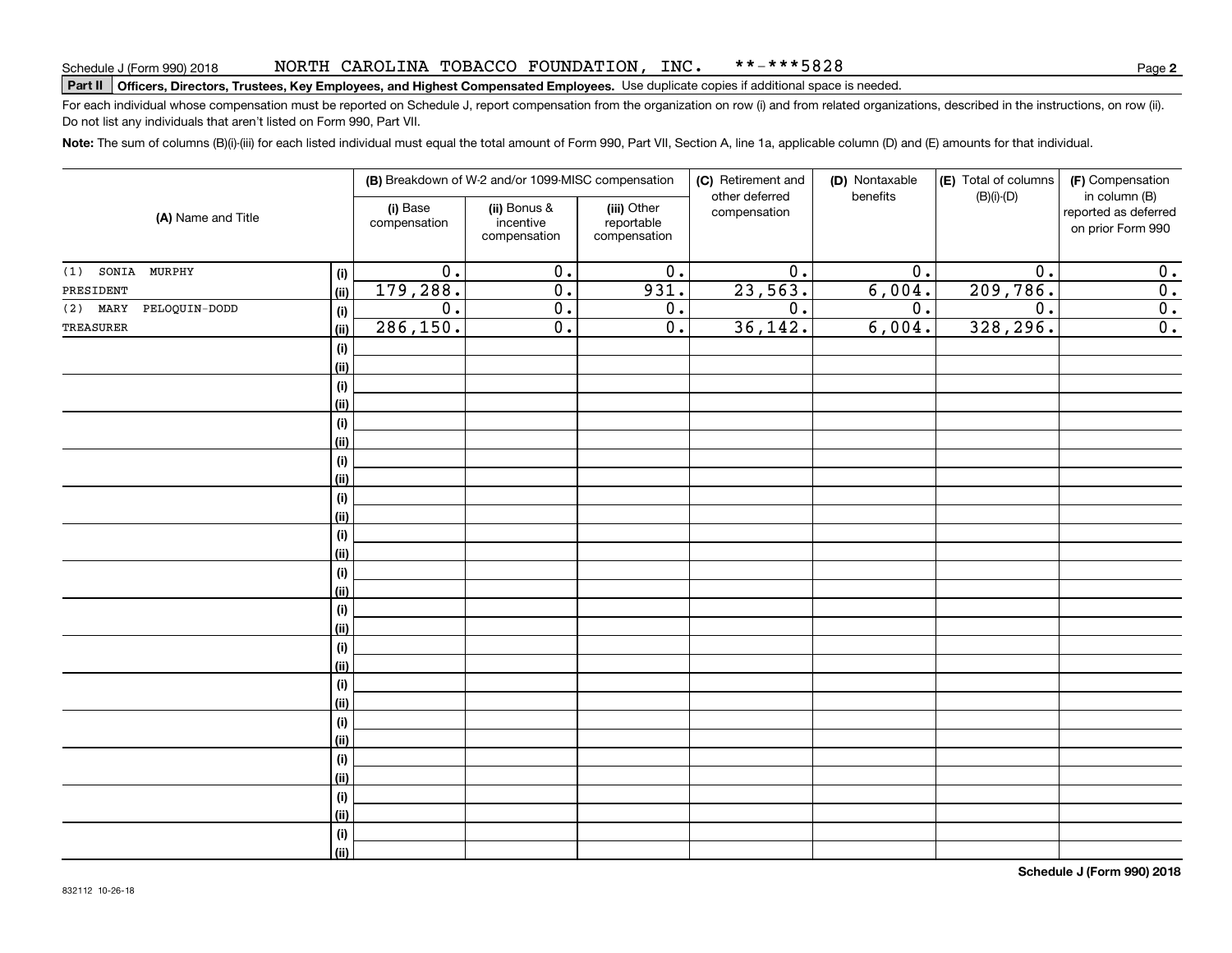| Schedule J (Form 990) 2018 |
|----------------------------|
|----------------------------|

Page 3

# **Part III Supplemental Information**

Schedule J (Form 990) 2018 NORTH CAROLINA TOBACCO FOUNDATION, INC.<br>Part III Supplemental Information<br>Provide the information, explanation, or descriptions required for Part I, lines 1a, 1b, 3, 4a, 4b, 4c, 5a, 5b, 6a, 6b,

**Schedule J (Form 990) 2018**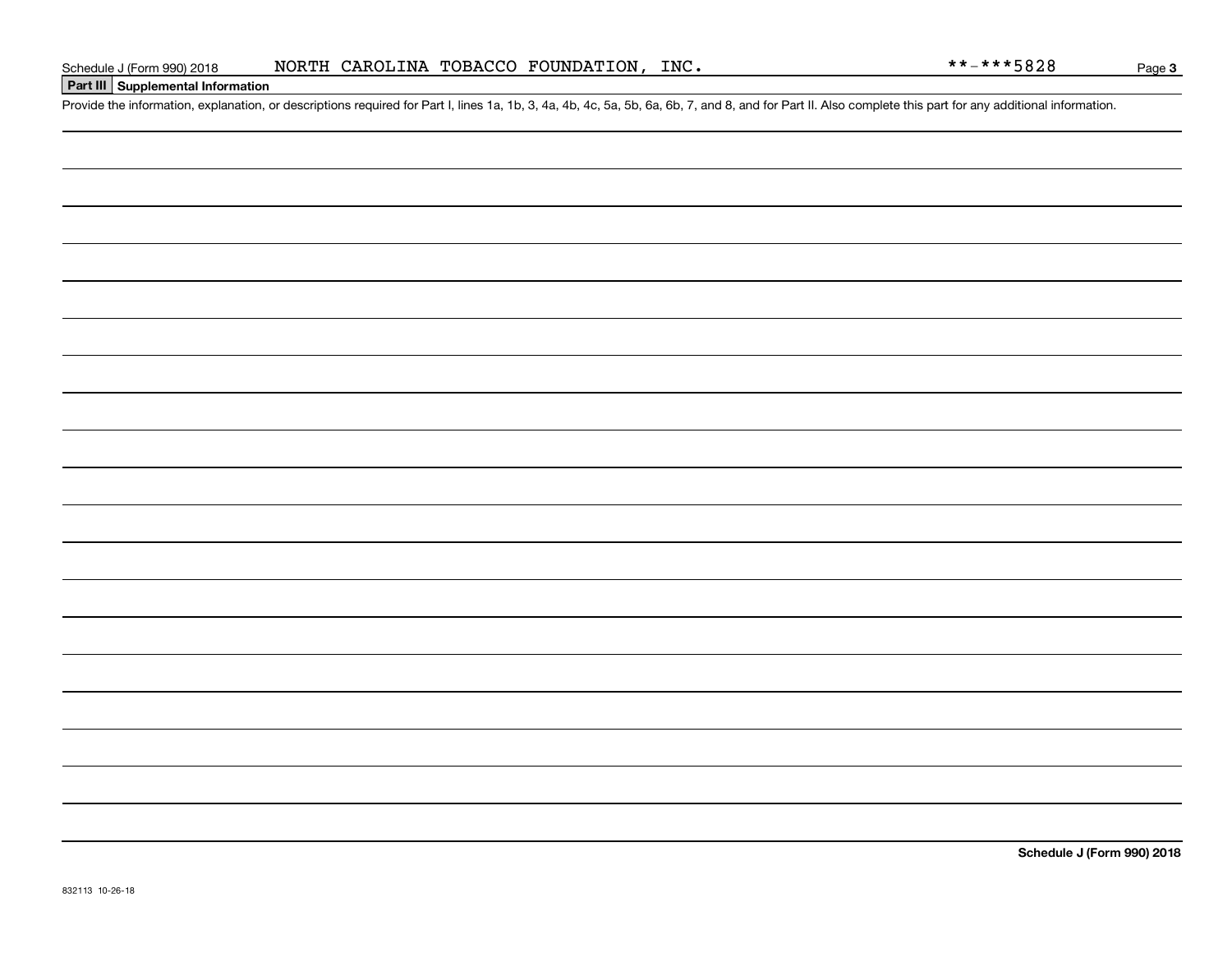**(Form 990 or 990-EZ)**

Department of the Treasury Internal Revenue Service Name of the organization

**Complete to provide information for responses to specific questions on Form 990 or 990-EZ or to provide any additional information. | Attach to Form 990 or 990-EZ. | Go to www.irs.gov/Form990 for the latest information. SCHEDULE O Supplemental Information to Form 990 or 990-EZ** OMB No. 1545-0047 **Open to Public Inspection2018**

NORTH CAROLINA TOBACCO FOUNDATION, INC.

**Employer identification number**<br>\*\*-\*\*\*5828

## FORM 990, PART I, LINE 1, DESCRIPTION OF ORGANIZATION MISSION:

TO AID AND PROMOTE, BY FINANCIAL ASSISTANCE AND OTHERWISE, ALL TYPES OF

EDUCATION, RESEARCH, AND EXTENSION IN THE TOBACCO CURRICULUM AT NC

STATE UNIVERSITY.

FORM 990, PART VI, SECTION A, LINE 1:

832211 10-10-18 LHA For Paperwork Reduction Act Notice, see the Instructions for Form 990 or 990-EZ. Schedule O (Form 990 or 990-EZ) (2018) THE BOARD OF DIRECTORS OF THE CORPORATION SHALL ELECT AN EXECUTIVE COMMITTEE CONSISTING OF THE OFFICERS, THE IMMEDIATE PAST CHAIRMAN, AND EIGHT OTHER MEMBERS OF THE BOARD OF DIRECTORS WHOSE TERMS ON THE EXECUTIVE COMMITTEE SHALL COINCIDE WITH THE TERMS OF THEIR RESPECTIVE OFFICES OR DESIGNATIONS; PROVIDED FURTHER, HOWEVER, THE OFFICERS AND THE IMMEDIATE PAST PRESIDENT SHALL BE NON-VOTING MEMBERS OF THE EXECUTIVE COMMITTEE UNLESS THEY ARE ALSO MEMBERS OF THE BOARD. AT THE FIRST MEETING OF THE DIRECTORS OF THE CORPORATION, FOUR (4) NON-OFFICER MEMBERS SHALL BE ELECTED TO SERVE FOR A ONE (1) YEAR TERM, AND FOUR (4) NON-OFFICER MEMBERS SHALL BE ELECTED TO SERVE FOR A TWO (2) YEAR TERM, AND AT EACH SUCCEEDING ANNUAL MEETING, FOUR (4) NON-OFFICER MEMBERS SHALL BE ELECTED FOR A TWO (2) YEAR TERM. AT EACH SUCCEEDING ANNUAL MEETING TWO (2) MEMBERS FROM THE CLASS OF DIRECTORS ELECTED AT SUCH MEETING SHALL BE ELECTED TO SERVE ON THE EXECUTIVE COMMITTEE FOR A FOUR (4) YEAR TERM. EACH OF SUCH NON-OFFICER MEMBERS OF THE EXECUTIVE COMMITTEE SHALL SERVE ON THE EXECUTIVE COMMITTEE UNTIL HIS TERM OF MEMBERSHIP ON THE BOARD OF DIRECTORS EXPIRES. THE EXECUTIVE COMMITTEE SO APPOINTED, IN THE INTERIMS BETWEEN THE MEETINGS OF THE BOARD OF DIRECTORS, SHALL EXERCISE ALL THE POWERS OF THE CORPORATION, INCLUDING ALL THE POWERS THAT HAVE BEEN CONFERRED UPON IT OR UPON THE BOARD OF DIRECTORS, EXCEPT THAT THE EXECUTIVE COMMITTEE SHALL HAVE NO POWER OR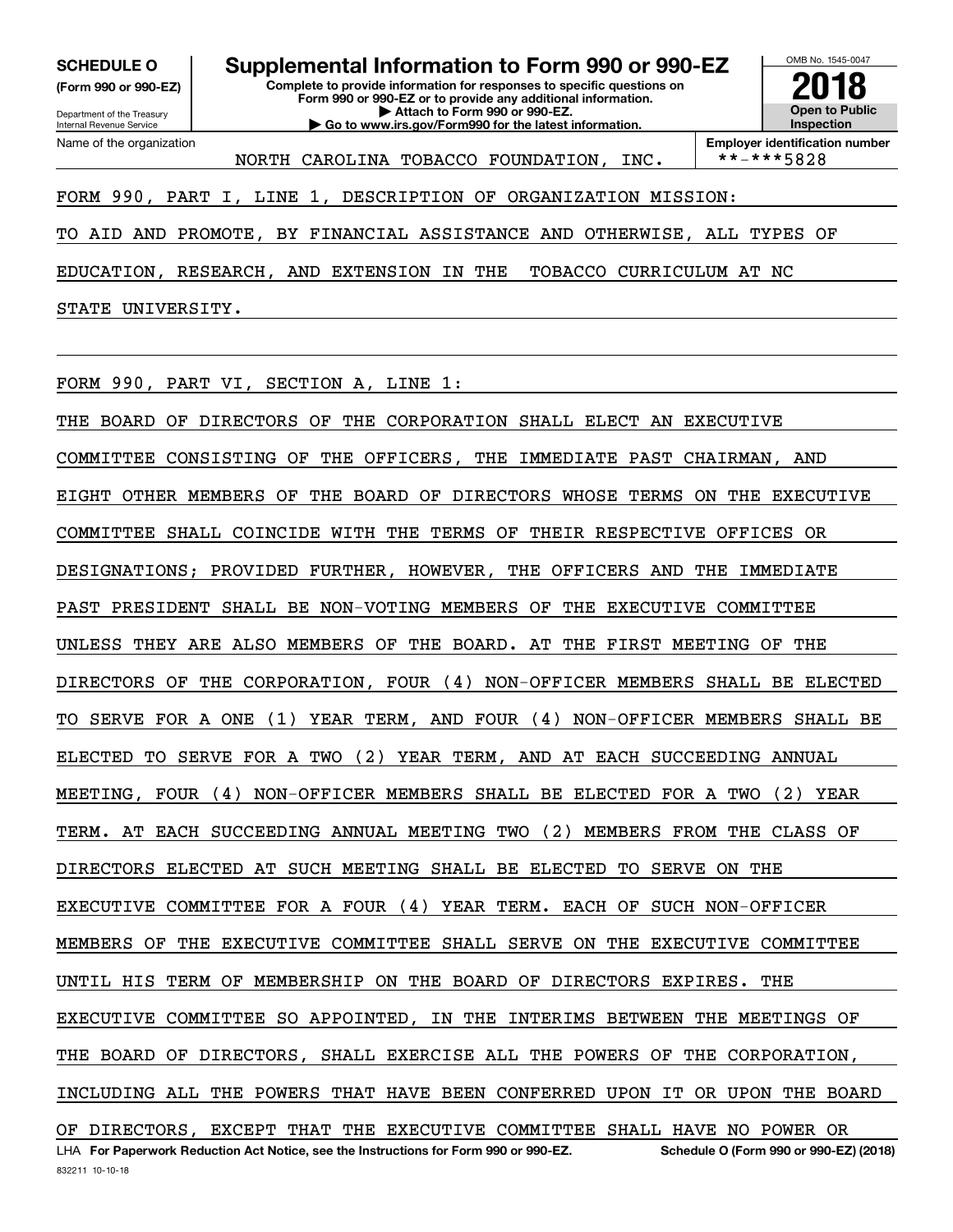| Schedule O (Form 990 or 990-EZ) (2018)                                             | Page 2                                              |
|------------------------------------------------------------------------------------|-----------------------------------------------------|
| Name of the organization<br>NORTH CAROLINA TOBACCO FOUNDATION, INC.                | <b>Employer identification number</b><br>**-***5828 |
| AUTHORITY TO (A) AUTHORIZE DISTRIBUTIONS; (B) APPROVE DISSOLUTION, MERGER          |                                                     |
| OR THE SALE, PLEDGE, OR TRANSFER OF ALL OR SUBSTANTIALLY ALL OF THE                |                                                     |
| CORPORATION'S ASSETS; (C) ELECT, APPOINT OR REMOVE DIRECTORS, OR FILL              |                                                     |
| VACANCIES ON THE BOARD OR ON ANY OF ITS COMMITTEES; OR (D) ADOPT, AMEND, OR        |                                                     |
| REPEAL THE ARTICLES OF INCORPORATION OR BYLAWS. THE PRESENCE OF EIGHT (8)          |                                                     |
| MEMBERS OF THE EXECUTIVE COMMITTEE AT ANY REGULAR OR SPECIAL MEETING OF            |                                                     |
| SAID COMMITTEE SHALL CONSTITUTE A QUORUM FOR THE TRANSACTION OF BUSINESS.          |                                                     |
| FORM 990, PART VI, SECTION B, LINE 11B:                                            |                                                     |
| DRAFT 990 IS DISTRIBUTED TO BOARD MEMBERS FOR THEIR REVIEW PRIOR TO FILING.        |                                                     |
| FORM 990, PART VI, SECTION B, LINE 12C:                                            |                                                     |
| ANY CORPORATE TRANSACTION IN WHICH A DIRECTOR HAS A DIRECT OR INDIRECT             |                                                     |
| INTEREST MUST BE AUTHORIZED, APPROVED OR RATIFIED IN GOOD FAITH BY A               |                                                     |
| NOT LESS THAN TWO OF THE DIRECTORS WHO HAVE NO DIRECT OR INDIRECT<br>MAJORITY,     |                                                     |
| TRANSACTION EVEN THOUGH LESS THAN A QUORUM; PROVIDED,<br><b>INTEREST</b><br>IN THE |                                                     |
| HOWEVER, NO SUCH TRANSACTION SHALL BE AUTHORIZED, APPROVED OR RATIFIED BY A        |                                                     |
| SINGLE DIRECTOR. A DIRECTOR HAS AN INDIRECT INTEREST IN A TRANSACTION IF:          |                                                     |
| (A) ANOTHER ENTITY IN WHICH HE HAS A MATERIAL FINANCIAL INTEREST OR IN             |                                                     |
| WHICH HE IS A GENERAL PARTNER IS A PARTY TO THE TRANSACTION; OR (B) ANOTHER        |                                                     |
| ENTITY OF WHICH HE IS A DIRECTOR, OFFICER, OR TRUSTEE IS A PARTY TO THE            |                                                     |
| TRANSACTION AND THE TRANSACTION IS OR SHOULD BE CONSIDERED BY THE BOARD.           |                                                     |
| FORM 990, PART VI, SECTION B, LINE 15:                                             |                                                     |
| THE BOARD OF DIRECTORS AND OFFICERS OF NORTH CAROLINA TOBACCO FOUNDATION           |                                                     |
| THAT DO RECEIVE COMPENSATION ARE COMPENSATED BY NORTH CAROLINA STATE               |                                                     |
| UNIVERSITY, A $170(C)(1)$ ORGANIZATION RELATED TO NORTH CAROLINA TOBACCO           |                                                     |

832212 10-10-18 **Schedule O (Form 990 or 990-EZ) (2018)** FOUNDATION. NC STATE UNIVERSITY SETS THE COMPENSATION OF THESE EMPLOYEES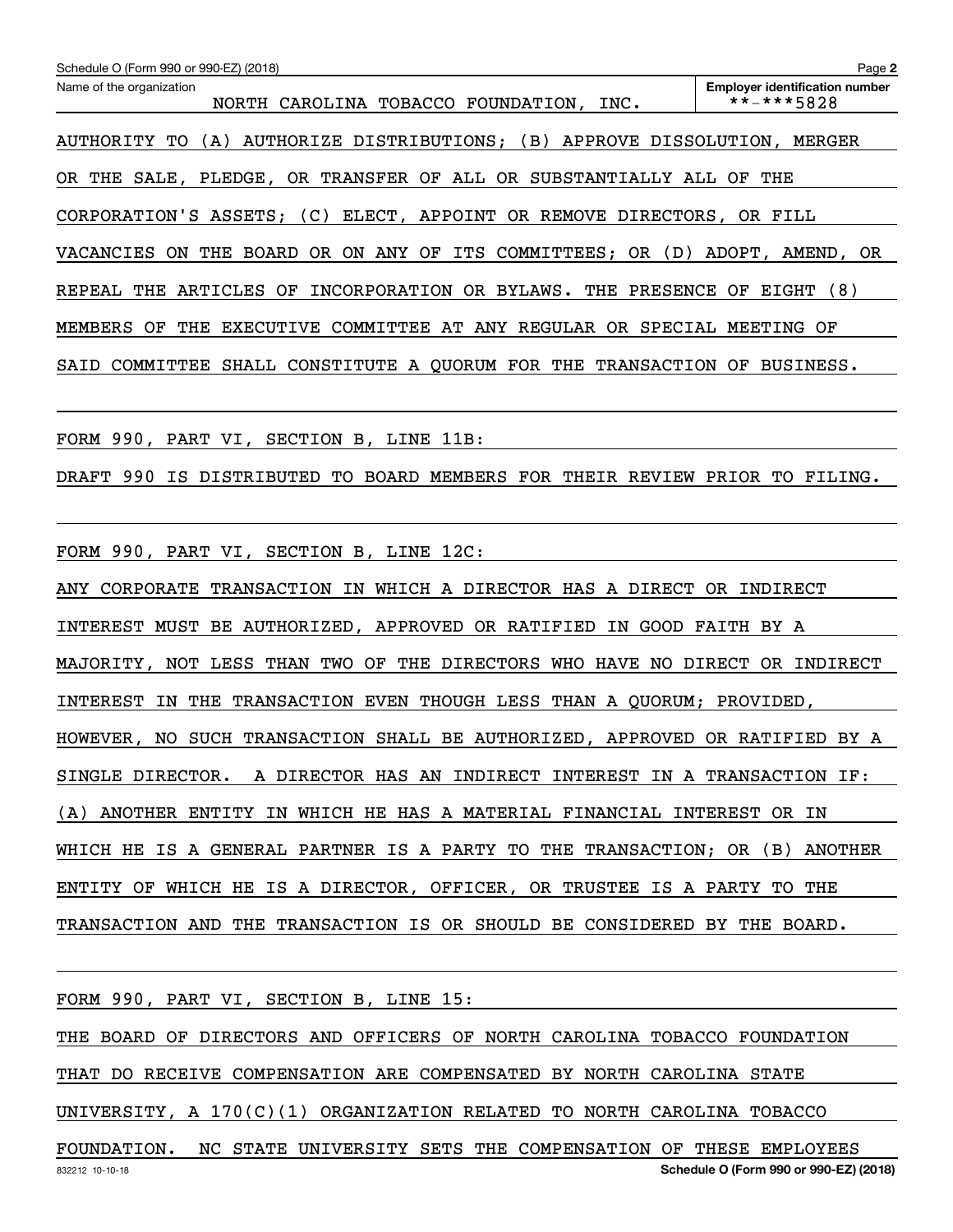| Schedule O (Form 990 or 990-EZ) (2018)                                       | Page 2                                              |
|------------------------------------------------------------------------------|-----------------------------------------------------|
| Name of the organization<br>NORTH CAROLINA TOBACCO FOUNDATION, INC.          | <b>Employer identification number</b><br>**-***5828 |
| BY ACQUIRING COMPARABILITY DATA WHICH IS REVIEWED AND APPROVED BY            |                                                     |
| INDEPENDENT PERSONS WITH CONTEMPORANEOUS SUBSTANTIATION OF THE DECISION.     |                                                     |
| FORM 990, PART VI, SECTION C, LINE 18:                                       |                                                     |
| THE 990 IS LISTED ON THE WEBSITE. FORM 1023 (WHICH WAS FILED PRIOR TO JULY   |                                                     |
| 15,1987) IS NOT PUBLICLY AVAILABLE.                                          |                                                     |
| FORM 990, PART VI, SECTION C, LINE 19:                                       |                                                     |
| THE AUDITED FINANCIAL STATEMENTS ARE ON WEBSITE                              |                                                     |
| HTTP://FOUNDATIONSACCOUNTING.OFA.NCSU.EDU/FOUNDATIONS/NORTH-CAROLINA-        |                                                     |
| TOBACCO-FOUNDATION-INC.<br>OTHER GOVERNING DOCUMENTS ARE MADE AVAILABLE UPON |                                                     |
| REQUEST.                                                                     |                                                     |
|                                                                              |                                                     |
| FORM 990, PART IX, LINE 24E, ALL OTHER FUNCTIONAL EXPENSES:                  |                                                     |
| PRINTING & BINDING:                                                          |                                                     |
| PROGRAM SERVICE EXPENSES                                                     | 9,335.                                              |
| MANAGEMENT AND GENERAL EXPENSES                                              | 0.                                                  |
| FUNDRAISING EXPENSES                                                         | 0.                                                  |
| TOTAL EXPENSES                                                               | 9,335.                                              |
|                                                                              |                                                     |
| EDUCATIONAL EQUIPMENT:                                                       |                                                     |
| PROGRAM SERVICE EXPENSES                                                     | 8,807.                                              |
| MANAGEMENT AND GENERAL EXPENSES                                              | $0$ .                                               |
| FUNDRAISING EXPENSES                                                         | 0.                                                  |
| TOTAL EXPENSES                                                               | 8,807.                                              |
|                                                                              |                                                     |

DUES & SUBSCRIPTIONS:

# PROGRAM SERVICE EXPENSES 2,250.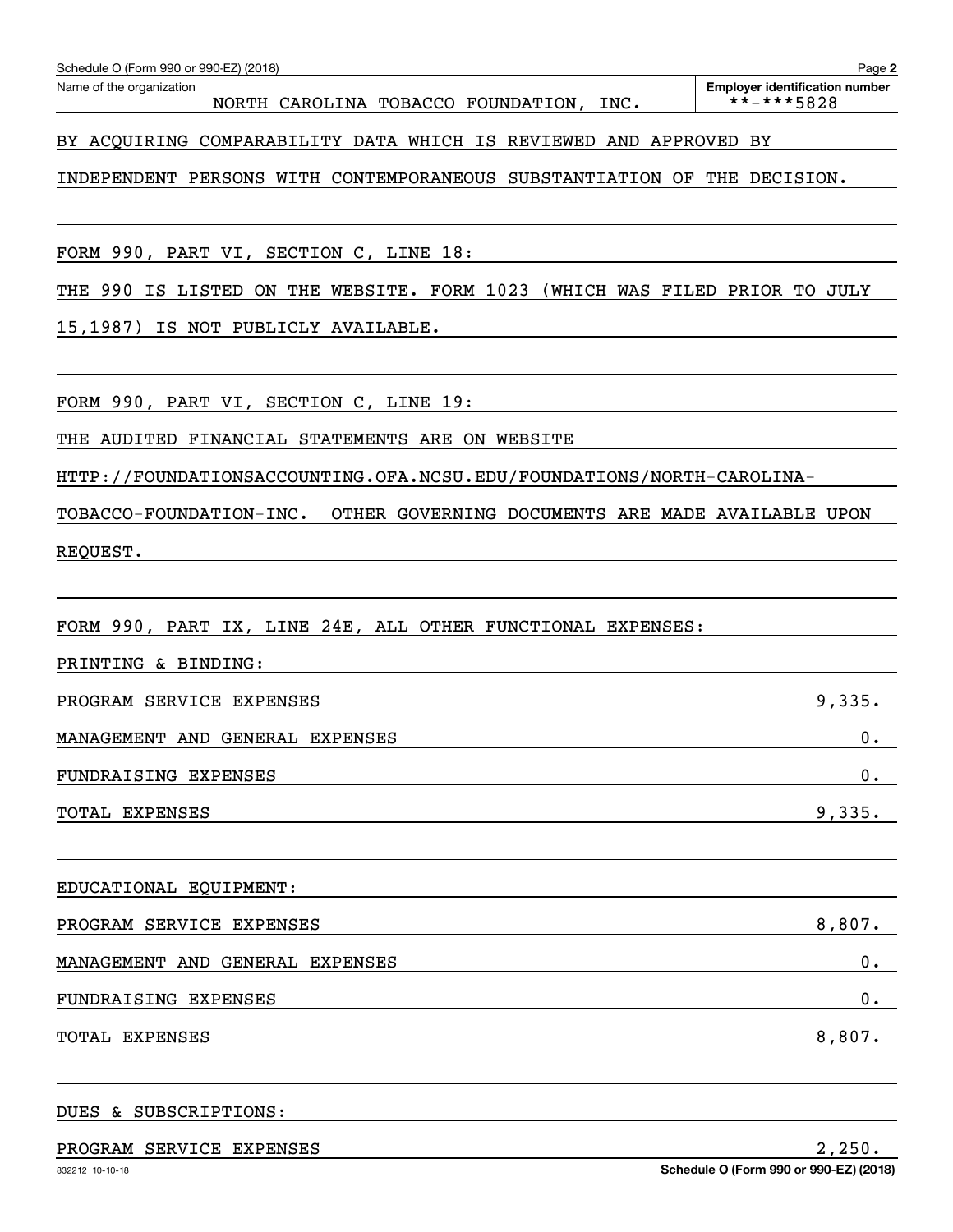| Schedule O (Form 990 or 990-EZ) (2018)                                            | Page 2                                              |
|-----------------------------------------------------------------------------------|-----------------------------------------------------|
| Name of the organization<br>NORTH CAROLINA TOBACCO FOUNDATION, INC.               | <b>Employer identification number</b><br>**-***5828 |
| MANAGEMENT AND GENERAL EXPENSES                                                   | 0.                                                  |
| FUNDRAISING EXPENSES                                                              | 60.                                                 |
| TOTAL EXPENSES                                                                    | 2,310.                                              |
| TOTAL OTHER EXPENSES ON FORM 990, PART IX, LINE 24E, COL A                        | 20,452.                                             |
| PAGE 1, ITEM J- WEBSITE<br>HTTP://FOUNDATIONSACCOUNTING.OFA.NCSU.EDU/FOUNDATIONS/ |                                                     |
| NORTH-CAROLINA-TOBACCO-FOUNDATION-INC                                             |                                                     |
|                                                                                   |                                                     |
|                                                                                   |                                                     |
|                                                                                   |                                                     |
|                                                                                   |                                                     |
|                                                                                   |                                                     |
|                                                                                   |                                                     |
|                                                                                   |                                                     |
|                                                                                   |                                                     |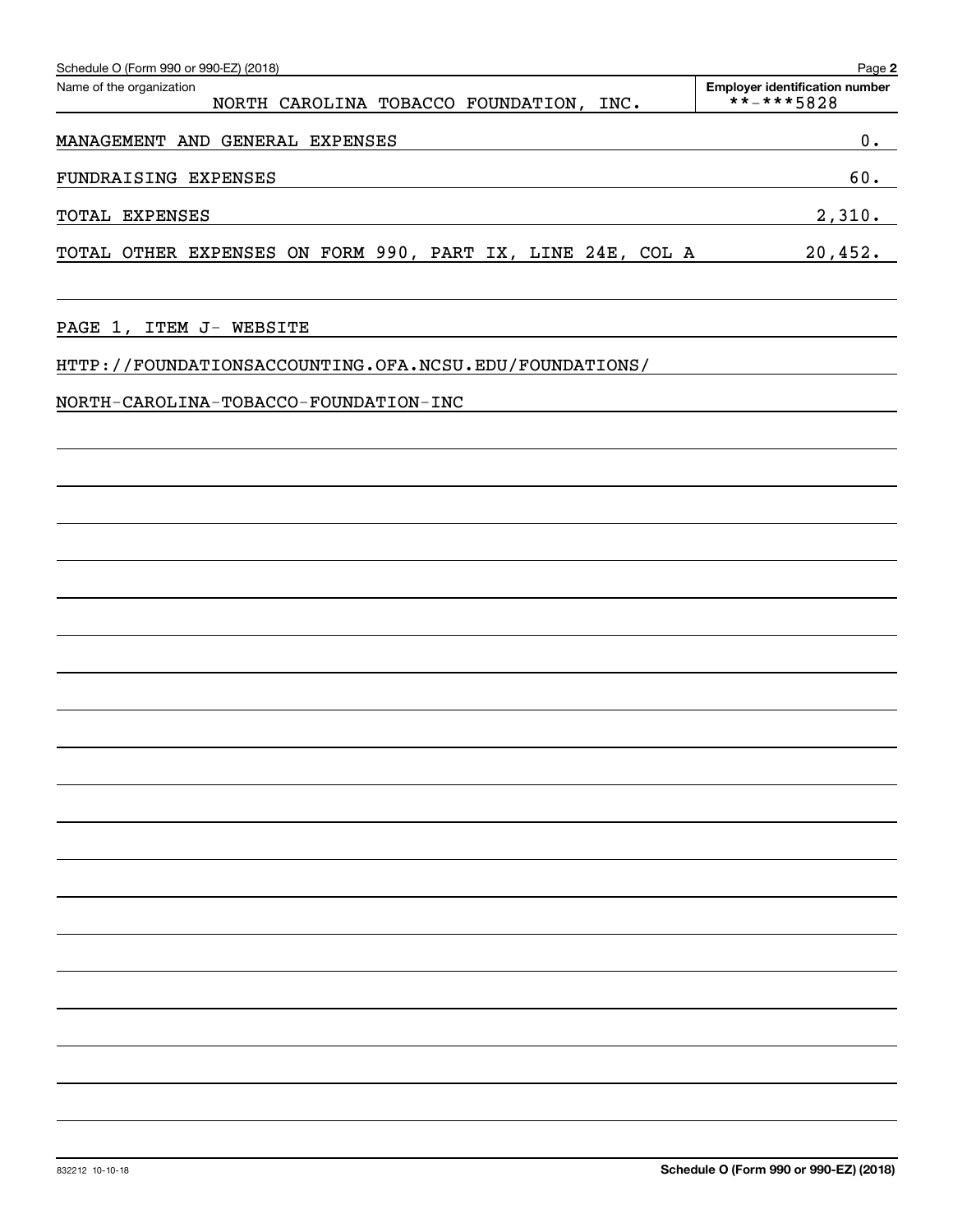| <b>SCHEDULE R</b> |  |
|-------------------|--|
| AA                |  |

### **(Form 990)**

# **Related Organizations and Unrelated Partnerships**

**Complete if the organization answered "Yes" on Form 990, Part IV, line 33, 34, 35b, 36, or 37.** |

**Attach to Form 990.**  |

OMB No. 1545-0047

**Open to Public 2018**

**Employer identification number**

 $***$  \*\*-\*\*5828

Department of the Treasury Internal Revenue Service

# **| Go to www.irs.gov/Form990 for instructions and the latest information. Inspection**

Name of the organization

### NORTH CAROLINA TOBACCO FOUNDATION, INC.

**Part I Identification of Disregarded Entities.**  Complete if the organization answered "Yes" on Form 990, Part IV, line 33.

| (a)<br>Name, address, and EIN (if applicable)<br>of disregarded entity | (b)<br>Primary activity | (c)<br>Legal domicile (state or<br>foreign country) | (d)<br>Total income | (e)<br>End-of-year assets | (f)<br>Direct controlling<br>entity |
|------------------------------------------------------------------------|-------------------------|-----------------------------------------------------|---------------------|---------------------------|-------------------------------------|
|                                                                        |                         |                                                     |                     |                           |                                     |
|                                                                        |                         |                                                     |                     |                           |                                     |
|                                                                        |                         |                                                     |                     |                           |                                     |
|                                                                        |                         |                                                     |                     |                           |                                     |

#### **Identification of Related Tax-Exempt Organizations.** Complete if the organization answered "Yes" on Form 990, Part IV, line 34, because it had one or more related tax-exempt **Part II** organizations during the tax year.

| (a)<br>Name, address, and EIN<br>of related organization | (b)<br>Primary activity   | (c)<br>Legal domicile (state or<br>foreign country) | (d)<br>Exempt Code<br>section | (e)<br>Public charity<br>status (if section | (f)<br>Direct controlling<br>entity | $(g)$<br>Section 512(b)(13) | controlled<br>entity? |
|----------------------------------------------------------|---------------------------|-----------------------------------------------------|-------------------------------|---------------------------------------------|-------------------------------------|-----------------------------|-----------------------|
|                                                          |                           |                                                     |                               | 501(c)(3)                                   |                                     | Yes                         | No.                   |
| NORTH CAROLINA STATE UNIVERSITY FOUNDATION               | SUPPORTS THE VARIOUS      |                                                     |                               |                                             |                                     |                             |                       |
| $INC - ** - ******$ , NCSU BOX 7207, RALEIGH, NC         | COLLEGES WITHIN THE       |                                                     |                               | 170(B)(1)(A)                                |                                     |                             |                       |
| 27695                                                    | UNIVERSITY                | NORTH CAROLINA                                      | 501(C)(3)                     | IV)                                         | N/A                                 |                             | х                     |
| NC STATE INVESTMENT FUND INC - **-*******                | INVESTS FUNDS OF NC STATE |                                                     |                               |                                             |                                     |                             |                       |
| NCSU BOX 7207                                            | UNIVERSITY ENDOWMENT AND  |                                                     |                               |                                             |                                     |                             |                       |
| RALEIGH, NC 27695                                        | RELATED ENTITIES          | NORTH CAROLINA                                      | 501(C)(3)                     | 509(A)(3)                                   | N/A                                 |                             | x                     |
| NORTH CAROLINA STATE UNIVERSITY - **-*******             |                           |                                                     |                               |                                             |                                     |                             |                       |
| NCSU BOX 7205                                            |                           |                                                     |                               | 170(B)(1)(A)                                |                                     |                             |                       |
| RALEIGH, NC 27695                                        | <b>EDUCATION</b>          | NORTH CAROLINA                                      | 170(C)(1)                     | II)                                         | N/A                                 |                             | х                     |
| NORTH CAROLINA AGRICULTURAL FOUNDATION, INC              | SUPPORTS THE COLLEGE OF   |                                                     |                               |                                             |                                     |                             |                       |
| - **-*******, NCSU BOX 7207, RALEIGH, NC                 | AGRICULTURE AND LIFE      |                                                     |                               | 170(B)(1)(A)                                |                                     |                             |                       |
| 27695                                                    | SCIENCES AT NCSU          | NORTH CAROLINA                                      | 501(C)(3)                     | IV)                                         | N/A                                 |                             | A                     |

**For Paperwork Reduction Act Notice, see the Instructions for Form 990. Schedule R (Form 990) 2018**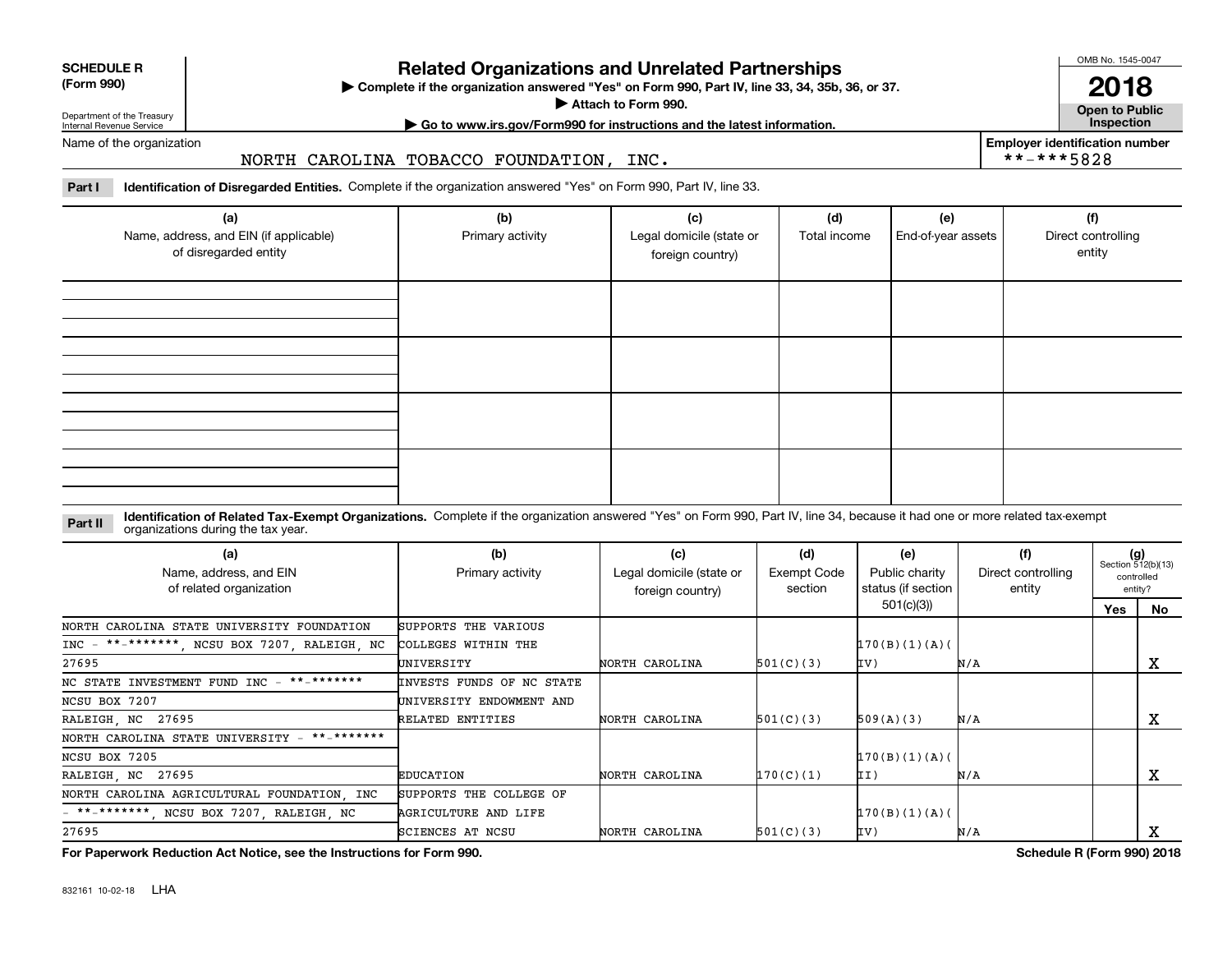**Part II Continuation of Identification of Related Tax-Exempt Organizations**

| (a)                                          | (b)                        | (c)                      | (d)         | (e)                             | (f)                | $(g)$<br>Section 512(b)(13) |        |
|----------------------------------------------|----------------------------|--------------------------|-------------|---------------------------------|--------------------|-----------------------------|--------|
| Name, address, and EIN                       | Primary activity           | Legal domicile (state or | Exempt Code | Public charity                  | Direct controlling | controlled                  |        |
| of related organization                      |                            | foreign country)         | section     | status (if section<br>501(c)(3) | entity             | organization?               |        |
|                                              |                            |                          |             |                                 |                    |                             | Yes No |
| NC STATE UNIVERSITY ALUMNI ASSOCIATION, INC. | PROMOTES ALUMNI AFFAIRS &  |                          |             |                                 |                    |                             |        |
| - **-*******, NCSU BOX 7207, RALEIGH, NC     | AWARENESS OF NCSU IN THE   |                          |             | 170(B)(1)(A)(                   |                    |                             |        |
| 27695                                        | COMMUNITY                  | NORTH CAROLINA           | 501(C)(3)   | IV)                             | N/A                |                             | X      |
| NC STATE ENGINEERING FOUNDATION, INC. -      |                            |                          |             |                                 |                    |                             |        |
| **_*******, NCSU BOX 7207, RALEIGH, NC       | SUPPORTS THE COLLEGE OF    |                          |             | 170(B)(1)(A)(                   |                    |                             |        |
| 27695                                        | ENGINEERING AT NCSU        | NORTH CAROLINA           | 501(C)(3)   | IV)                             | N/A                |                             | X.     |
| NC STATE UNIVERSITY COLLEGE OF SCIENCES      |                            |                          |             |                                 |                    |                             |        |
| FOUNDATION, INC - **-*******, NCSU BOX 7207, | SUPPORTS THE COLLEGE OF    |                          |             | 170(B)(1)(A)(                   |                    |                             |        |
| RALEIGH, NC 27695                            | SCIENCES AT NCSU           | NORTH CAROLINA           | 501(C)(3)   | IV)                             | N/A                |                             | X      |
| NORTH CAROLINA VETERINARY MEDICAL            | PROVIDES FINANCIAL SUPPORT |                          |             |                                 |                    |                             |        |
| FOUNDATION, INC - **-*******, NCSU BOX 7207, | IN THE FIELD OF VETERINARY |                          |             | 170(B)(1)(A)(                   |                    |                             |        |
| RALEIGH, NC 27695                            | MEDICINE                   | NORTH CAROLINA           | 501(C)(3)   | IV)                             | N/A                |                             | X      |
| NC STATE NATURAL RESOURCES FOUNDATION INC -  |                            |                          |             |                                 |                    |                             |        |
| **-*******, NCSU BOX 7207, RALEIGH, NC       | SUPPORT ORGANIZATION OF NC |                          |             | 170(B)(1)(A)                    |                    |                             |        |
| 27695                                        | STATE UNIVERSITY           | NORTH CAROLINA           | 501(C)(3)   | IV)                             | N/A                |                             | x      |
| NC STATE UNIVERSITY PARTNERSHIP CORPORATION  |                            |                          |             |                                 |                    |                             |        |
| - **-*******, NCSU BOX 7207, RALEIGH, NC     | SUPPORT ORGANIZATION OF NC |                          |             |                                 |                    |                             |        |
| 27695                                        | STATE UNIVERSITY           | NORTH CAROLINA           | 501(C)(3)   | 509(A)(3)                       | N/A                |                             | x      |
|                                              |                            |                          |             |                                 |                    |                             |        |
| NC STATE UNIVERSITY STUDENT AID ASSN. INC -  | SUPPORTS ATHLETIC PROGRAM  |                          |             | 170(B)(1)(A)(                   |                    |                             |        |
| **-*******, PO BOX 37100, RALEIGH, NC 27627  | AT NCSU                    | NORTH CAROLINA           | 501(C)(3)   | IV)                             | N/A                |                             | X      |
| NORTH CAROLINA TEXTILE FOUNDATION INC. -     | AIDS EDUCATION & RESEARCH  |                          |             |                                 |                    |                             |        |
| **_*******, NCSU BOX 8301, RALEIGH, NC       | IN THE COLLEGE OF TEXTILES |                          |             | 170(B)(1)(A)                    |                    |                             |        |
| 27695                                        | OF NCSU                    | NORTH CAROLINA           | 501(C)(3)   | IV)                             | N/A                |                             | x      |
|                                              |                            |                          |             |                                 |                    |                             |        |
|                                              |                            |                          |             |                                 |                    |                             |        |
|                                              |                            |                          |             |                                 |                    |                             |        |
|                                              |                            |                          |             |                                 |                    |                             |        |
|                                              |                            |                          |             |                                 |                    |                             |        |
|                                              |                            |                          |             |                                 |                    |                             |        |
|                                              |                            |                          |             |                                 |                    |                             |        |
|                                              |                            |                          |             |                                 |                    |                             |        |
|                                              |                            |                          |             |                                 |                    |                             |        |
|                                              |                            |                          |             |                                 |                    |                             |        |
|                                              |                            |                          |             |                                 |                    |                             |        |
|                                              |                            |                          |             |                                 |                    |                             |        |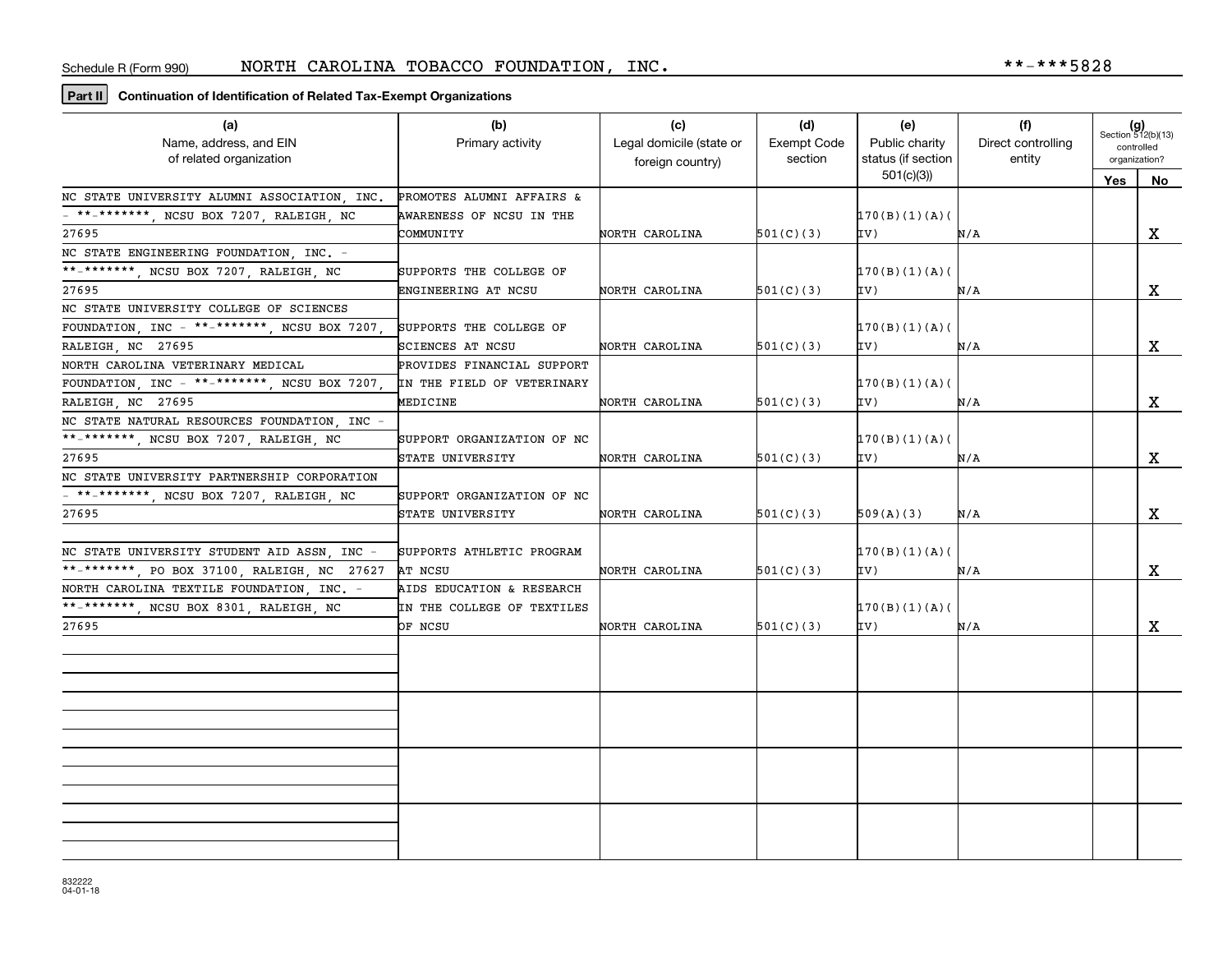### Schedule R (Form 990) 2018 NORTH CAROLINA TOBACCO FOUNDATION, INC \* \*-\* \* \* 5 8 2 8 <sub>Page</sub>

**2**

**Identification of Related Organizations Taxable as a Partnership.** Complete if the organization answered "Yes" on Form 990, Part IV, line 34, because it had one or more related **Part III** organizations treated as a partnership during the tax year.

| (a)<br>Name, address, and EIN<br>of related organization | (b)<br>Primary activity | (c)<br>Legal<br>domicile         | (d)<br>Direct controlling | (e)                                                                                        | (f)<br>Share of total | (g)<br>Share of       |         | (h)<br>Disproportionate | (i)<br>Code V-UBI                                                | (i) | (k)<br>General or Percentage<br>managing<br>partner?<br>partner? |
|----------------------------------------------------------|-------------------------|----------------------------------|---------------------------|--------------------------------------------------------------------------------------------|-----------------------|-----------------------|---------|-------------------------|------------------------------------------------------------------|-----|------------------------------------------------------------------|
|                                                          |                         | (state or<br>foreign<br>country) | entity                    | Predominant income<br>(related, unrelated,<br>excluded from tax under<br>sections 512-514) | income                | end-of-year<br>assets | Yes $ $ | allocations?<br>No      | amount in box<br>20 of Schedule<br>K-1 (Form 1065) <b>Yes No</b> |     |                                                                  |
|                                                          |                         |                                  |                           |                                                                                            |                       |                       |         |                         |                                                                  |     |                                                                  |
|                                                          |                         |                                  |                           |                                                                                            |                       |                       |         |                         |                                                                  |     |                                                                  |
|                                                          |                         |                                  |                           |                                                                                            |                       |                       |         |                         |                                                                  |     |                                                                  |
|                                                          |                         |                                  |                           |                                                                                            |                       |                       |         |                         |                                                                  |     |                                                                  |
|                                                          |                         |                                  |                           |                                                                                            |                       |                       |         |                         |                                                                  |     |                                                                  |
|                                                          |                         |                                  |                           |                                                                                            |                       |                       |         |                         |                                                                  |     |                                                                  |
|                                                          |                         |                                  |                           |                                                                                            |                       |                       |         |                         |                                                                  |     |                                                                  |
|                                                          |                         |                                  |                           |                                                                                            |                       |                       |         |                         |                                                                  |     |                                                                  |
|                                                          |                         |                                  |                           |                                                                                            |                       |                       |         |                         |                                                                  |     |                                                                  |
|                                                          |                         |                                  |                           |                                                                                            |                       |                       |         |                         |                                                                  |     |                                                                  |

**Identification of Related Organizations Taxable as a Corporation or Trust.** Complete if the organization answered "Yes" on Form 990, Part IV, line 34, because it had one or more related **Part IV** organizations treated as a corporation or trust during the tax year.

| (a)<br>Name, address, and EIN<br>of related organization | (b)<br>Primary activity | (c)<br>Legal domicile<br>(state or<br>foreign | (d)<br>Direct controlling<br>entity | (e)<br>Type of entity<br>(C corp, S corp,<br>or trust) | (f)<br>Share of total<br>income | (g)<br>Share of<br>end-of-year<br>assets | (h)<br>Percentage<br>ownership | $(i)$ Section<br>512(b)(13)<br>controlled<br>entity? |  |
|----------------------------------------------------------|-------------------------|-----------------------------------------------|-------------------------------------|--------------------------------------------------------|---------------------------------|------------------------------------------|--------------------------------|------------------------------------------------------|--|
|                                                          |                         | country)                                      |                                     |                                                        |                                 |                                          |                                | Yes No                                               |  |
|                                                          |                         |                                               |                                     |                                                        |                                 |                                          |                                |                                                      |  |
|                                                          |                         |                                               |                                     |                                                        |                                 |                                          |                                |                                                      |  |
|                                                          |                         |                                               |                                     |                                                        |                                 |                                          |                                |                                                      |  |
|                                                          |                         |                                               |                                     |                                                        |                                 |                                          |                                |                                                      |  |
|                                                          |                         |                                               |                                     |                                                        |                                 |                                          |                                |                                                      |  |
|                                                          |                         |                                               |                                     |                                                        |                                 |                                          |                                |                                                      |  |
|                                                          |                         |                                               |                                     |                                                        |                                 |                                          |                                |                                                      |  |
|                                                          |                         |                                               |                                     |                                                        |                                 |                                          |                                |                                                      |  |
|                                                          |                         |                                               |                                     |                                                        |                                 |                                          |                                |                                                      |  |
|                                                          |                         |                                               |                                     |                                                        |                                 |                                          |                                |                                                      |  |
|                                                          |                         |                                               |                                     |                                                        |                                 |                                          |                                |                                                      |  |
|                                                          |                         |                                               |                                     |                                                        |                                 |                                          |                                |                                                      |  |
|                                                          |                         |                                               |                                     |                                                        |                                 |                                          |                                |                                                      |  |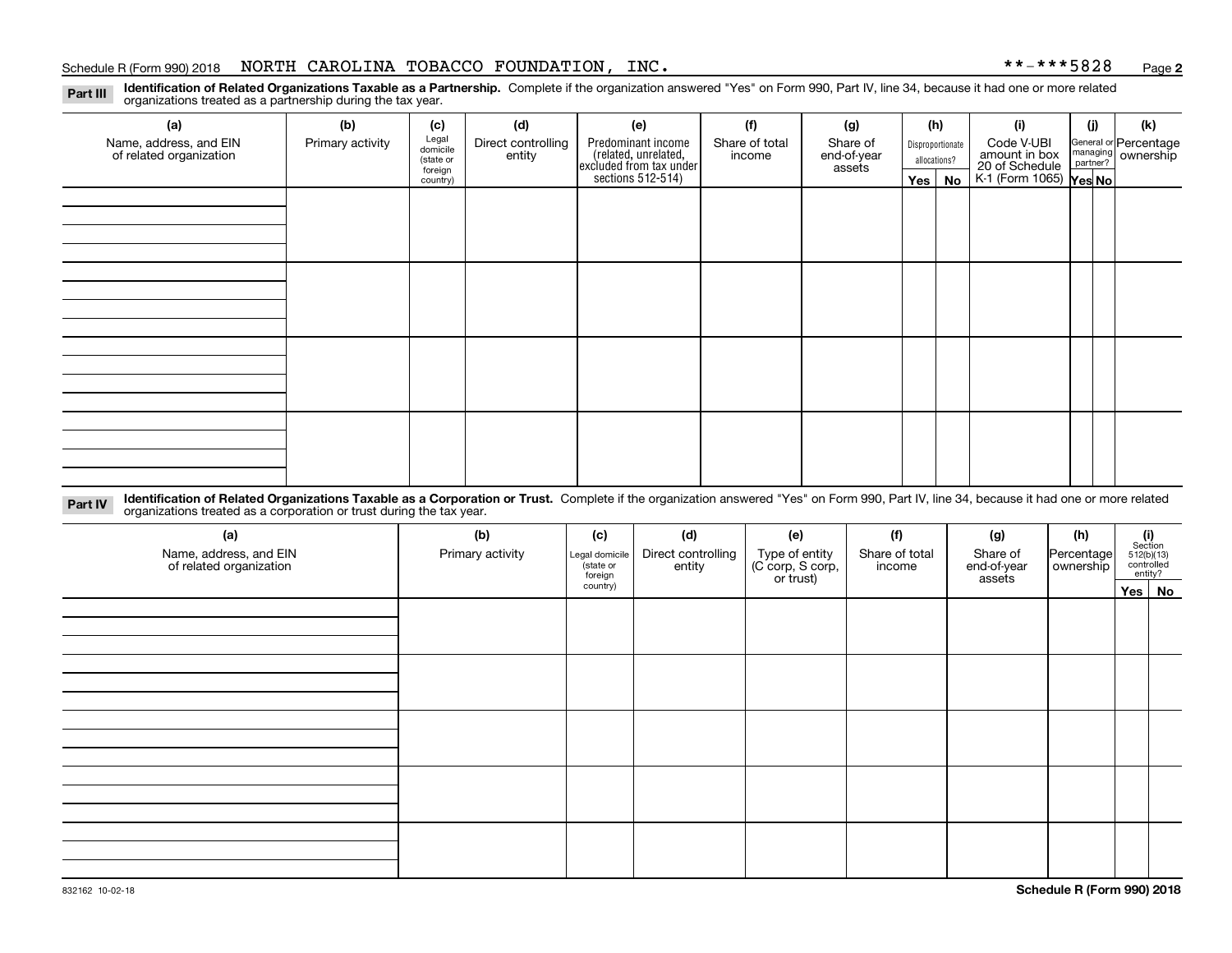### Schedule R (Form 990) 2018 NORTH CAROLINA TOBACCO FOUNDATION, INC \* \*-\* \* \* 5 8 2 8 <sub>Page</sub>

### **Part V** T**ransactions With Related Organizations.** Complete if the organization answered "Yes" on Form 990, Part IV, line 34, 35b, or 36.

| Note: Complete line 1 if any entity is listed in Parts II, III, or IV of this schedule.                                                                                                                                        |                | Yes | No          |
|--------------------------------------------------------------------------------------------------------------------------------------------------------------------------------------------------------------------------------|----------------|-----|-------------|
| During the tax year, did the organization engage in any of the following transactions with one or more related organizations listed in Parts II-IV?                                                                            |                |     |             |
|                                                                                                                                                                                                                                | 1a             |     | X           |
| b Gift, grant, or capital contribution to related organization(s) manufactured contains and contribution to related organization(s)                                                                                            | 1b             | X   |             |
| c Gift, grant, or capital contribution from related organization(s) material content and contribution from related organization(s) material content and content and contribution from related organization(s) material content | 1c             |     | х           |
|                                                                                                                                                                                                                                | 1d             |     | X           |
|                                                                                                                                                                                                                                | 1e             |     | х           |
|                                                                                                                                                                                                                                |                |     |             |
| Dividends from related organization(s) manufactured and contract and contract or produced and contract and contract or produced and contract or produced and contract or produced and contract or produced and contract or pro | 1f             |     | х           |
|                                                                                                                                                                                                                                | 1g             |     | х           |
| h Purchase of assets from related organization(s) manufactured and content to content and content and content and content and content and content and content and content and content and content and content and content and  | 1h             |     | х           |
|                                                                                                                                                                                                                                | 1i.            |     | $\mathbf X$ |
| Lease of facilities, equipment, or other assets to related organization(s) использованно положенно положенно под                                                                                                               | 1i.            |     | X           |
|                                                                                                                                                                                                                                |                |     |             |
|                                                                                                                                                                                                                                | 1k.            |     | х           |
| Performance of services or membership or fundraising solicitations for related organization(s)                                                                                                                                 | 11             |     | X           |
| m Performance of services or membership or fundraising solicitations by related organization(s)                                                                                                                                | 1 <sub>m</sub> | X   |             |
|                                                                                                                                                                                                                                | 1n             | X   |             |
| <b>o</b> Sharing of paid employees with related organization(s)                                                                                                                                                                | 10             | X   |             |
|                                                                                                                                                                                                                                |                |     |             |
| p Reimbursement paid to related organization(s) for expenses [1111] and manufacture manufacture manufacture manufacture manufacture manufacture manufacture manufacture manufacture manufacture manufacture manufacture manufa | 1p             | х   |             |
|                                                                                                                                                                                                                                | 1q             |     |             |
|                                                                                                                                                                                                                                |                |     |             |
|                                                                                                                                                                                                                                | 1r             |     | х           |
|                                                                                                                                                                                                                                | 1s             |     | X           |

2 If the answer to any of the above is "Yes," see the instructions for information on who must complete this line, including covered relationships and transaction thresholds.

| (a)<br>Name of related organization | (b)<br>Transaction<br>type (a-s) | (c)<br>Amount involved | (d)<br>Method of determining amount involved |
|-------------------------------------|----------------------------------|------------------------|----------------------------------------------|
| (1)                                 |                                  |                        |                                              |
| (2)                                 |                                  |                        |                                              |
| (3)                                 |                                  |                        |                                              |
| (4)                                 |                                  |                        |                                              |
| (5)                                 |                                  |                        |                                              |
| $\underline{(6)}$                   |                                  |                        |                                              |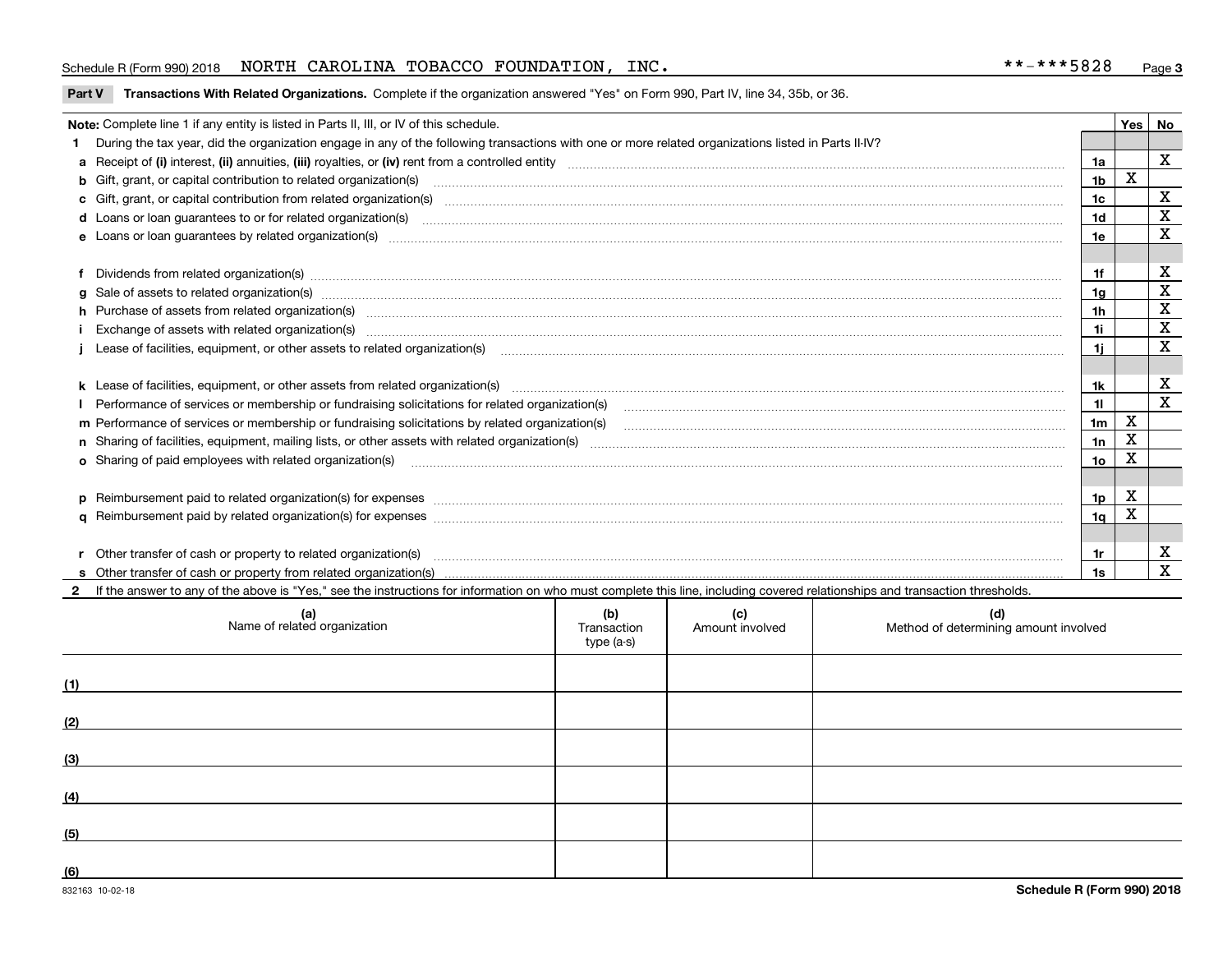### Schedule R (Form 990) 2018 NORTH CAROLINA TOBACCO FOUNDATION, INC . \* \*-\* \* \* 5 8 2 8 <sub>Page</sub>

### **4**

### **Part VI Unrelated Organizations Taxable as a Partnership. Complete if the organization answered "Yes" on Form 990, Part IV, line 37.**

Provide the following information for each entity taxed as a partnership through which the organization conducted more than five percent of its activities (measured by total assets or gross revenue) that was not a related organization. See instructions regarding exclusion for certain investment partnerships.

| (a)<br>Name, address, and EIN<br>of entity | ັ<br>(b)<br>Primary activity | (c)<br>Legal domicile<br>(state or foreign<br>country) | (d)<br>Predominant income<br>(related, unrelated,<br>excluded from tax under<br>sections 512-514) | $(e)$<br>Are all<br>$\begin{array}{c}\n\text{partners} \sec.\n\\ \n501(c)(3)\n\\ \n0rgs.?\n\end{array}$<br>Yes No | (f)<br>Share of<br>total<br>income | (g)<br>Share of<br>end-of-year<br>assets | (h)<br>Dispropor-<br>tionate<br>allocations?<br>Yes No | (i)<br>Code V-UBI<br>amount in box 20 managing<br>of Schedule K-1<br>(Form 1065)<br>$\overline{Yes}$ No | (i)<br>Yes No | $(\mathsf{k})$ |
|--------------------------------------------|------------------------------|--------------------------------------------------------|---------------------------------------------------------------------------------------------------|-------------------------------------------------------------------------------------------------------------------|------------------------------------|------------------------------------------|--------------------------------------------------------|---------------------------------------------------------------------------------------------------------|---------------|----------------|
|                                            |                              |                                                        |                                                                                                   |                                                                                                                   |                                    |                                          |                                                        |                                                                                                         |               |                |
|                                            |                              |                                                        |                                                                                                   |                                                                                                                   |                                    |                                          |                                                        |                                                                                                         |               |                |
|                                            |                              |                                                        |                                                                                                   |                                                                                                                   |                                    |                                          |                                                        |                                                                                                         |               |                |
|                                            |                              |                                                        |                                                                                                   |                                                                                                                   |                                    |                                          |                                                        |                                                                                                         |               |                |
|                                            |                              |                                                        |                                                                                                   |                                                                                                                   |                                    |                                          |                                                        |                                                                                                         |               |                |
|                                            |                              |                                                        |                                                                                                   |                                                                                                                   |                                    |                                          |                                                        |                                                                                                         |               |                |
|                                            |                              |                                                        |                                                                                                   |                                                                                                                   |                                    |                                          |                                                        |                                                                                                         |               |                |
|                                            |                              |                                                        |                                                                                                   |                                                                                                                   |                                    |                                          |                                                        |                                                                                                         |               |                |

**Schedule R (Form 990) 2018**